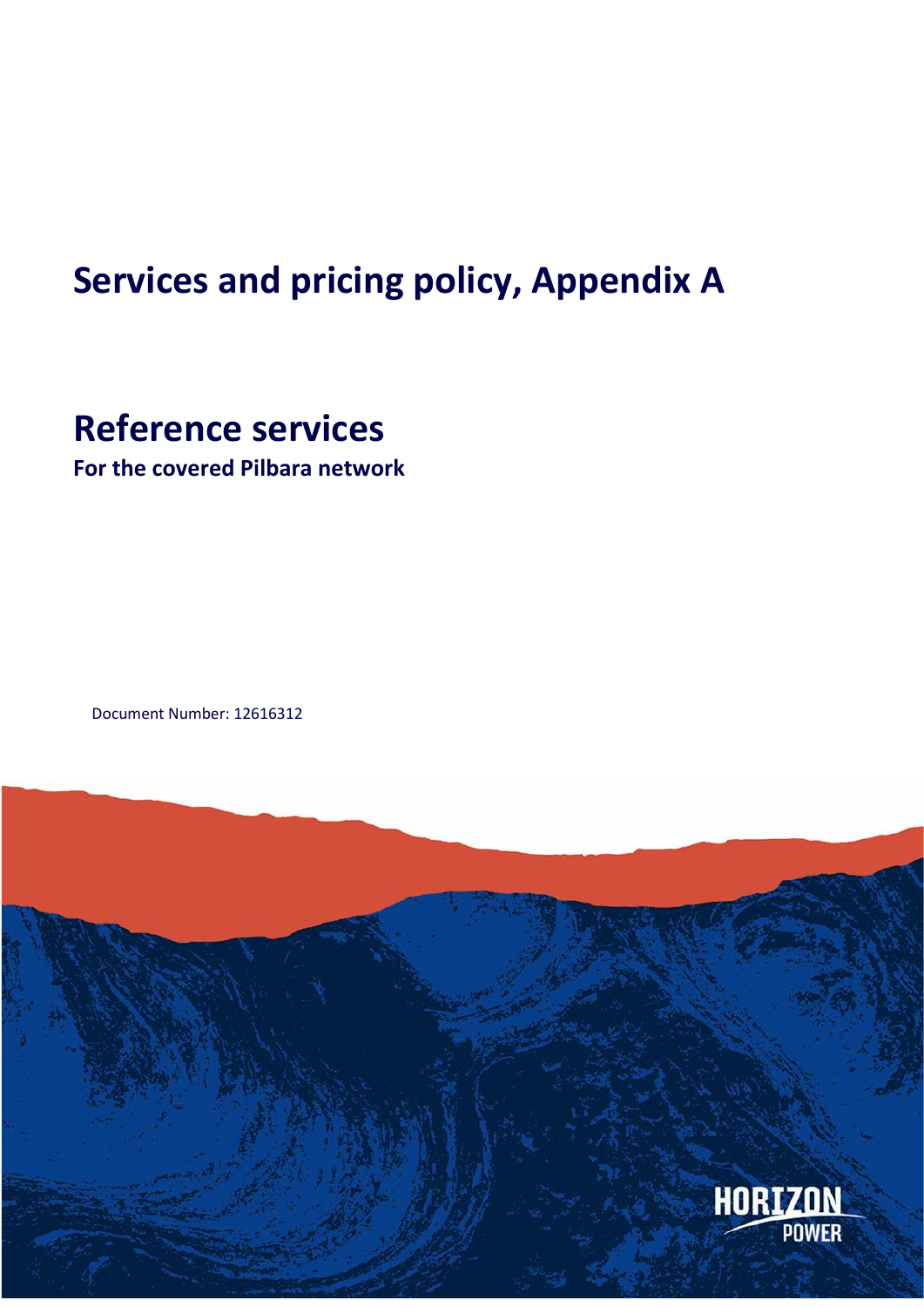

| Date Created/Last Updated | 1 October 2021                            |
|---------------------------|-------------------------------------------|
| <b>Review Frequency</b>   | Prior to the start of each pricing period |
| <b>Next Review Date</b>   | 1 July 2024                               |

This policy remains in effect, until replaced or updated, notwithstanding expiration of the review date.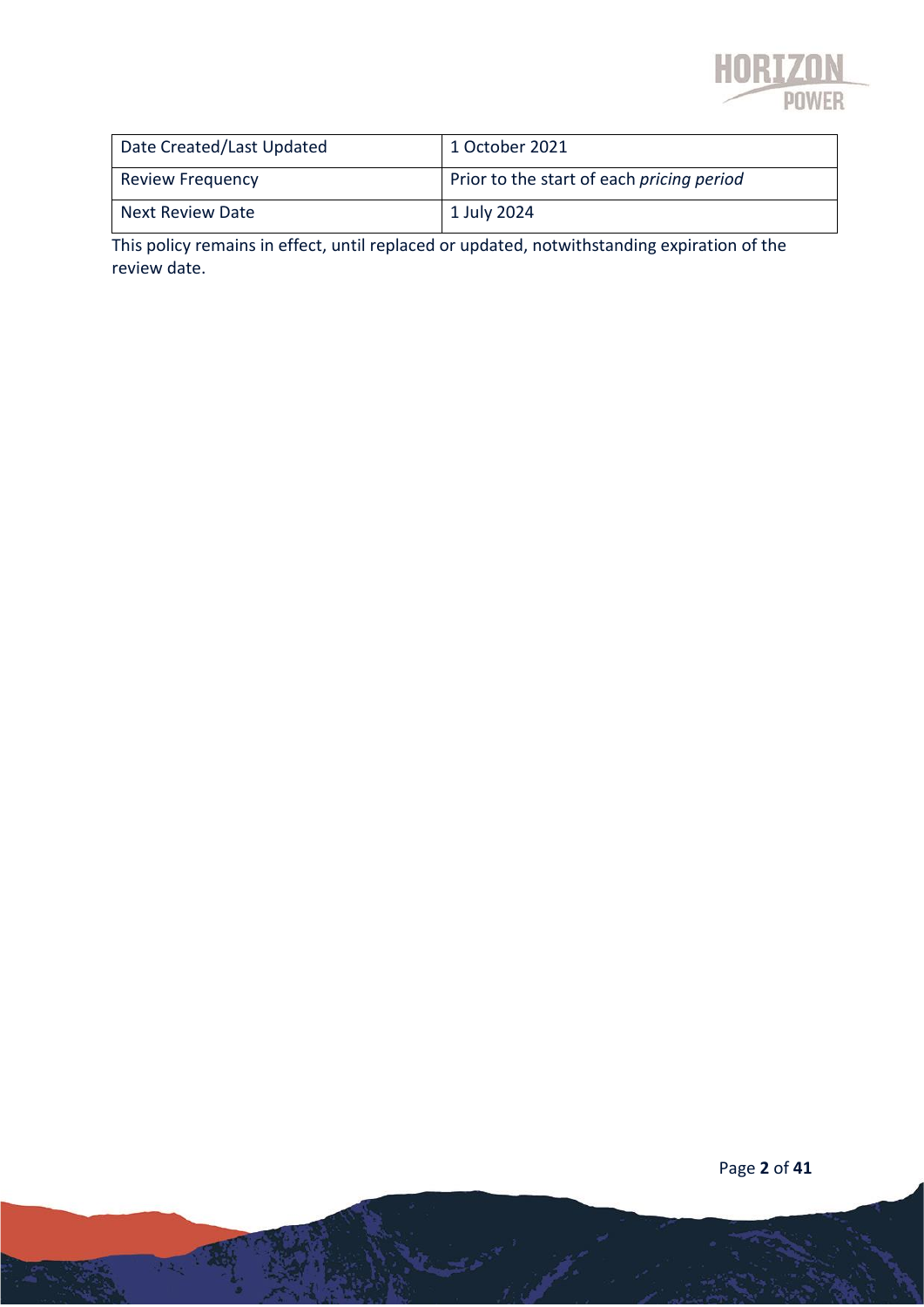

#### **TABLE OF CONTENTS**

| 1.  |      |                                                                                   |  |
|-----|------|-----------------------------------------------------------------------------------|--|
| 2.  |      |                                                                                   |  |
| 3.  |      |                                                                                   |  |
| 4.  |      |                                                                                   |  |
|     | 4.1  |                                                                                   |  |
|     | 4.2  |                                                                                   |  |
| 5.  |      |                                                                                   |  |
| 6.  |      |                                                                                   |  |
| 7.  |      |                                                                                   |  |
| 8.  |      |                                                                                   |  |
| 9.  |      |                                                                                   |  |
| 10. |      |                                                                                   |  |
|     | 10.1 |                                                                                   |  |
|     | 10.2 |                                                                                   |  |
|     | 10.3 |                                                                                   |  |
|     | 10.4 | Selection of supplementary service (metering) for exit service, entry service and |  |
| 11. |      |                                                                                   |  |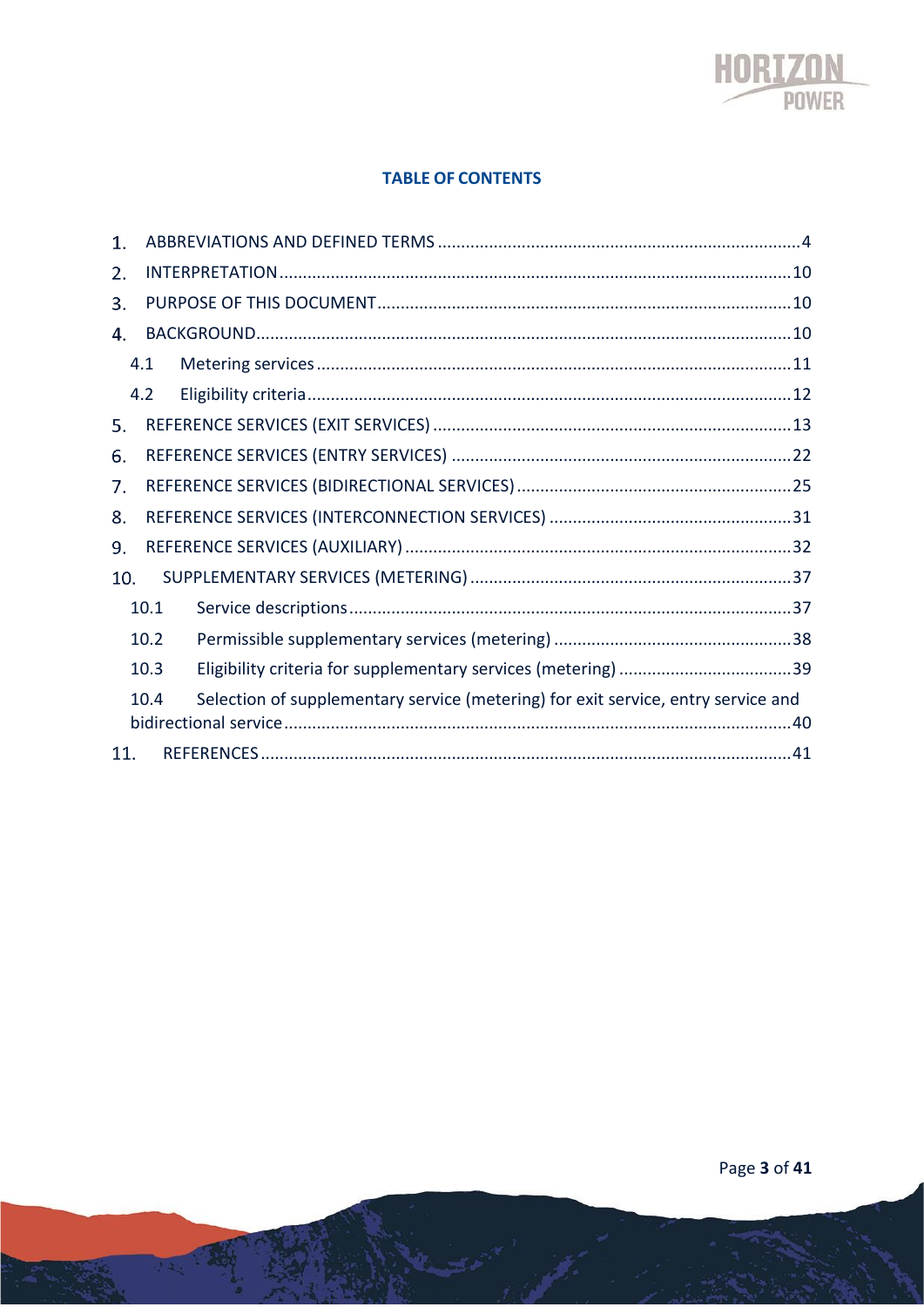

## 1. ABBREVIATIONS AND DEFINED TERMS

The following abbreviations are used in this document and have the meaning provided in the table below.

| <b>Table 1: Document Abbreviations</b> |                                                                                                                                                           |
|----------------------------------------|-----------------------------------------------------------------------------------------------------------------------------------------------------------|
| Abbreviation                           | <b>Meaning</b>                                                                                                                                            |
| <b>AS</b>                              | Australian Standard                                                                                                                                       |
| kV                                     | kilo Volts, which is 1,000 Volts                                                                                                                          |
| <b>kVA</b>                             | kilo Volt Amps, which is 1,000 Volt Amps                                                                                                                  |
| kW                                     | kilo Watts, which is 1,000 Watts                                                                                                                          |
| <b>MSLA</b>                            | Model Service Level Agreement                                                                                                                             |
| <b>MVA</b>                             | Mega Volt Amps, which is 1 million Volt Amps                                                                                                              |
| <b>MWh</b>                             | Mega Watt hours, which is 1 million Watt hours                                                                                                            |
| <b>NSP</b>                             | Network Service Provider                                                                                                                                  |
| <b>NWIS</b>                            | North West Interconnected System, the common name of the interconnected<br>system of networks described in the Act as the "interconnected Pilbara system" |
| <b>NZS</b>                             | New Zealand Standard                                                                                                                                      |

The following defined terms are used in this document and have the meaning provided in the table below.

| apie z: Document Defined Terms |                                                                                                                                                                                                                                                                                                                                                                                                                                 |
|--------------------------------|---------------------------------------------------------------------------------------------------------------------------------------------------------------------------------------------------------------------------------------------------------------------------------------------------------------------------------------------------------------------------------------------------------------------------------|
| <b>Defined term</b>            | <b>Meaning</b>                                                                                                                                                                                                                                                                                                                                                                                                                  |
| access contract                | has the same meaning given to it in the Code.                                                                                                                                                                                                                                                                                                                                                                                   |
|                                | {As at 25 June 2021, the Code defines access contract as having the same<br>meaning as 'Pilbara access agreement' does in Part 8A of the Act, and includes<br>an associate arrangement.}                                                                                                                                                                                                                                        |
| Act                            | the Electricity Industry Act 2004 (WA).                                                                                                                                                                                                                                                                                                                                                                                         |
| applicant                      | has the same meaning given to it in the Code.                                                                                                                                                                                                                                                                                                                                                                                   |
|                                | {As at 25 June 2021, the Code defines applicant as a person (who may be a<br>user) who seeks access to a <i>light regulation network</i> to establish or modify an<br>access contract, and includes a prospective applicant.}                                                                                                                                                                                                   |
| bidirectional point            | has the same meaning given to it in the Code.                                                                                                                                                                                                                                                                                                                                                                                   |
|                                | {As at 25 June 2021, the Code defines bidirectional point as a point on a light<br>regulation network which is, or is to be, identified as such (explicitly or by<br>inference) in a contract for services at which, subject to the contract for<br>services, electricity is expected to be, on a regular basis, both transferred into<br>the light regulation network and transferred out of the light regulation<br>network.} |
|                                |                                                                                                                                                                                                                                                                                                                                                                                                                                 |

*Table 2: Document Defined Terms*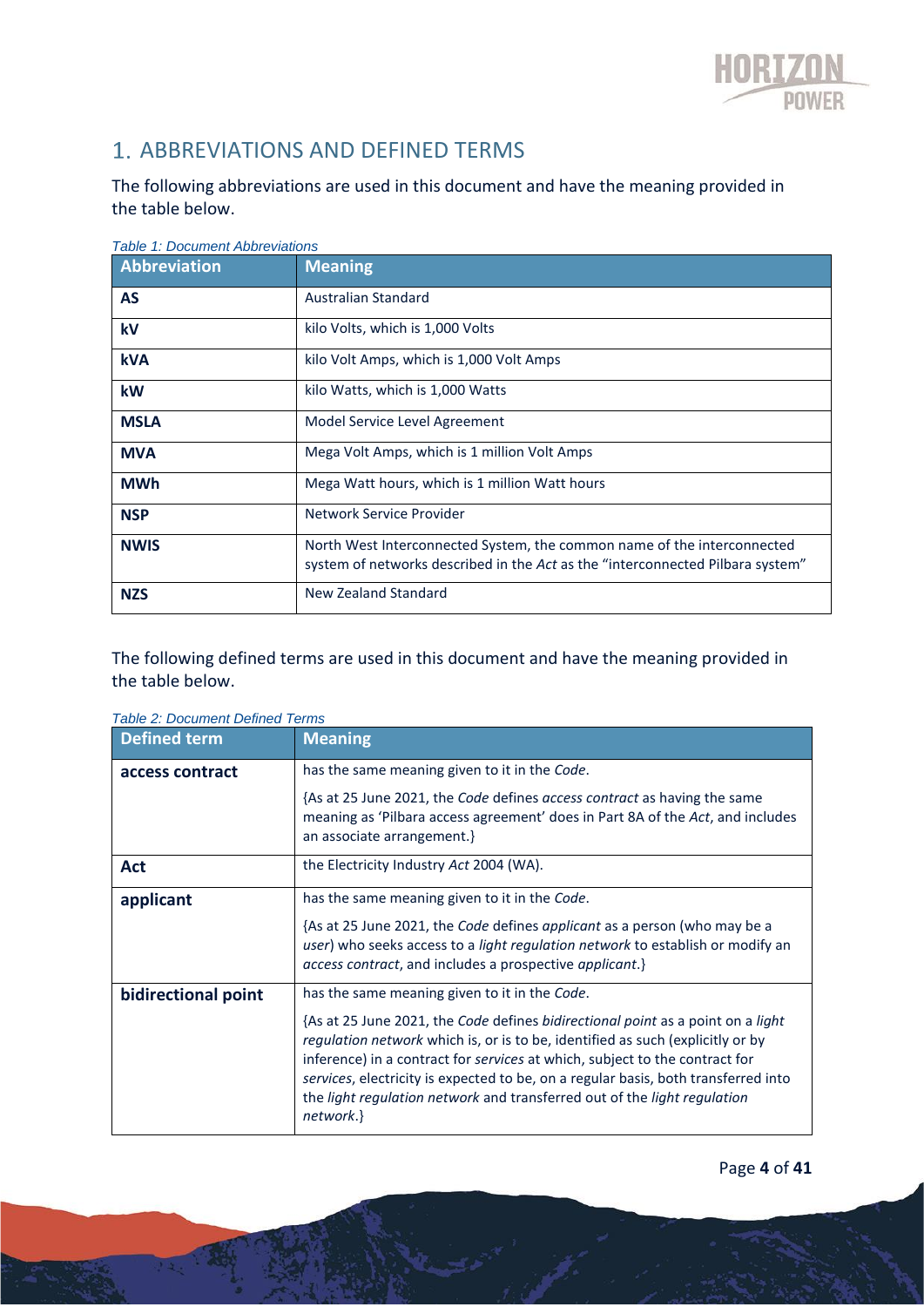

| <b>Defined term</b>        | <b>Meaning</b>                                                                                                                                                                                                                                                                                 |
|----------------------------|------------------------------------------------------------------------------------------------------------------------------------------------------------------------------------------------------------------------------------------------------------------------------------------------|
| bidirectional service      | a covered service provided at a connection point on a light regulation network<br>that is a bidirectional point.                                                                                                                                                                               |
| Code                       | Pilbara Networks Access Code 2021 (WA).                                                                                                                                                                                                                                                        |
| communications<br>network  | a metrology telecommunications link provided by way of telecommunication<br>network and other devices and processes supported by Horizon Power with<br>the capability activated to communicate between the meter and Horizon<br>Power for the upload of energy data from a remote locality.    |
| connect                    | has the same meaning given to it in the Code.                                                                                                                                                                                                                                                  |
|                            | {As at 25 June 2021, the Code defines connect as to form a physical link to or<br>through a light regulation network.}                                                                                                                                                                         |
| connection point           | has the same meaning given to it in the Code.                                                                                                                                                                                                                                                  |
|                            | {As at 25 June 2021, the Code defines connection point as a point on a light<br>regulation network which is, or is to be, identified as such (explicitly or by<br>inference) in a contract for services as being an entry point, exit point,<br>interconnection point or bidirectional point.} |
| connection service         | the right to connect facilities and equipment at a connection point.                                                                                                                                                                                                                           |
| consumer                   | has the same meaning given to it in the Code.                                                                                                                                                                                                                                                  |
|                            | {As at 25 June 2021, the Code defines consumer as a person who consumes<br>electricity.}                                                                                                                                                                                                       |
| covered Pilbara<br>network | has the same meaning given to it in section 3 of the Act and for the purposes of<br>this policy includes both a network and a right of the NSP to use a network (to<br>the extent of that right of use).                                                                                       |
|                            | {As at 25 June 2021, the Act defines covered Pilbara network as a covered<br>network that is located wholly or partly in the Pilbara region.}                                                                                                                                                  |
| covered service            | has the same meaning given to it in the Code.                                                                                                                                                                                                                                                  |
|                            | {As at 25 June 2021, the Code defines covered service as a service provided by<br>means of a light regulation network, but does not include an excluded service.}                                                                                                                              |
| customer                   | has the same meaning given to it in the Code.                                                                                                                                                                                                                                                  |
|                            | {As at 25 June 2021, the Code defines customer as a-                                                                                                                                                                                                                                           |
|                            | $(a)$ <i>user</i> ; or<br>(b) end-use customer in the end-use customer's capacity as indirect<br>customer for covered services.}                                                                                                                                                               |
| distribution system        | has the meaning given to it in the Code.                                                                                                                                                                                                                                                       |
|                            | {As at 25 June 2021, the Code defines distribution system as any apparatus,<br>equipment, plant or buildings used, or to be used, for, or in connection with<br>the transportation of electricity at nominal voltages of less than 66 kV.}                                                     |
| energy data                | has the same meaning given to it in the Metering Code.                                                                                                                                                                                                                                         |
|                            | {As at 25 June 2021, the Metering Code defines energy data as interval energy<br>data or accumulated energy data.}                                                                                                                                                                             |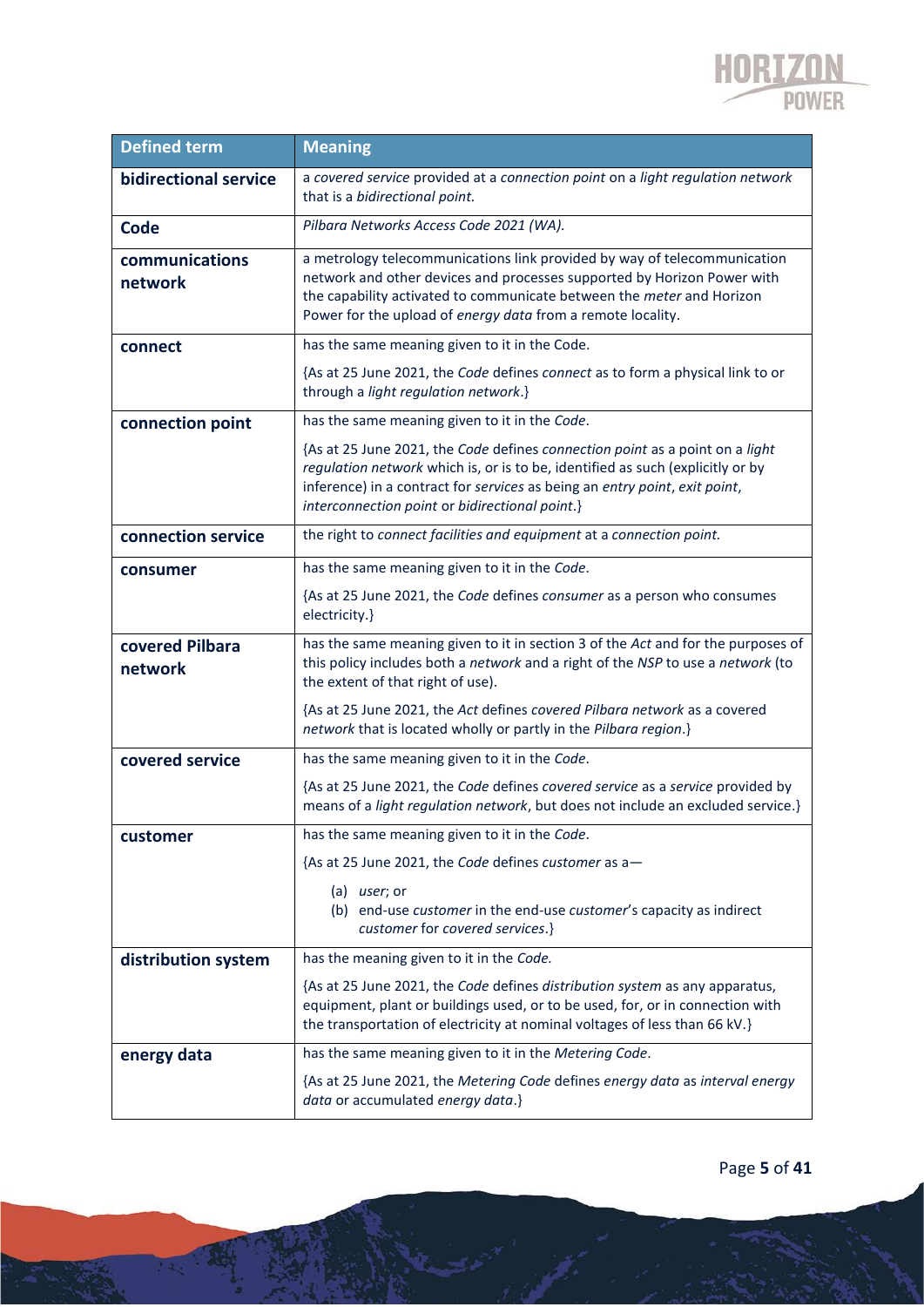

| <b>Defined term</b>         | <b>Meaning</b>                                                                                                                                                                                                                                                                                                                                                                                                                                                                 |
|-----------------------------|--------------------------------------------------------------------------------------------------------------------------------------------------------------------------------------------------------------------------------------------------------------------------------------------------------------------------------------------------------------------------------------------------------------------------------------------------------------------------------|
| entry point                 | has the same meaning given to it in the Code.                                                                                                                                                                                                                                                                                                                                                                                                                                  |
|                             | {As at 25 June 2021, the Code defines entry point as a point on a light<br>regulation network which is, or is to be, identified as such (explicitly or by<br>inference) in a contract for services at which, subject to the contract for<br>services, electricity is more likely to be transferred into the light regulation<br>network than transferred out of the light regulation network.}                                                                                 |
| entry service               | a covered service provided at a connection point on a light regulation network<br>that is an entry point.                                                                                                                                                                                                                                                                                                                                                                      |
| exit point                  | has the same meaning given to it in the Code.                                                                                                                                                                                                                                                                                                                                                                                                                                  |
|                             | {As at 25 June 2021, the Code defines exit point as a point on a light regulation<br>network which is, or is to be, identified as such (explicitly or by inference) in a<br>contract for services at which, subject to the contract for services, electricity is<br>more likely to be transferred out of the light regulation network than<br>transferred into the light regulation network.}                                                                                  |
| exit service                | a covered service provided at a connection point on a light regulation network<br>that is an exit point.                                                                                                                                                                                                                                                                                                                                                                       |
| facilities and<br>equipment | in relation to a connection point, means the apparatus, equipment, plant and<br>buildings used for or in connection with generating, consuming and<br>transporting electricity at the connection point.                                                                                                                                                                                                                                                                        |
| generating works            | has the same meaning given to it in section 3 of the Act.                                                                                                                                                                                                                                                                                                                                                                                                                      |
|                             | {As at 25 June 2021, the Act defines generating works as any wires, apparatus,<br>equipment, plant or buildings used, or to be used, for, or in connection with, or<br>to control, the generation of electricity.}                                                                                                                                                                                                                                                             |
| generator                   | has the same meaning given to it in the Metering Code.                                                                                                                                                                                                                                                                                                                                                                                                                         |
|                             | {As at 25 June 2021, the Metering Code defines generator as a person who<br>holds (or but for an exemption order under section 8 of the Act would be<br>required by section 7 of the Act to hold) a generation licence or integrated<br>regional licence under Part 2 of the Act for either or both of the construction<br>and operation of generating works, and if any enactment has the effect of<br>deeming such a licence to be held by a part of the person, that part.} |
| good electricity            | has the same meaning given to it in the Code.                                                                                                                                                                                                                                                                                                                                                                                                                                  |
| industry practice           | {As at 25 June 2021, the Code defines good electricity industry practice as the<br>exercise of that degree of skill, diligence, prudence and foresight that a skilled<br>and experienced person would reasonably exercise under comparable<br>conditions and circumstances consistent with applicable written laws and<br>statutory instruments and applicable recognised codes, standards (including<br>relevant Australian Standards) and guidelines.}                       |
| harmonised                  | has the same meaning given to it in the Code.                                                                                                                                                                                                                                                                                                                                                                                                                                  |
| technical rules             | {As at 25 June 2021, the Code defines harmonised technical rules as defined in<br>the Pilbara network rules.}                                                                                                                                                                                                                                                                                                                                                                  |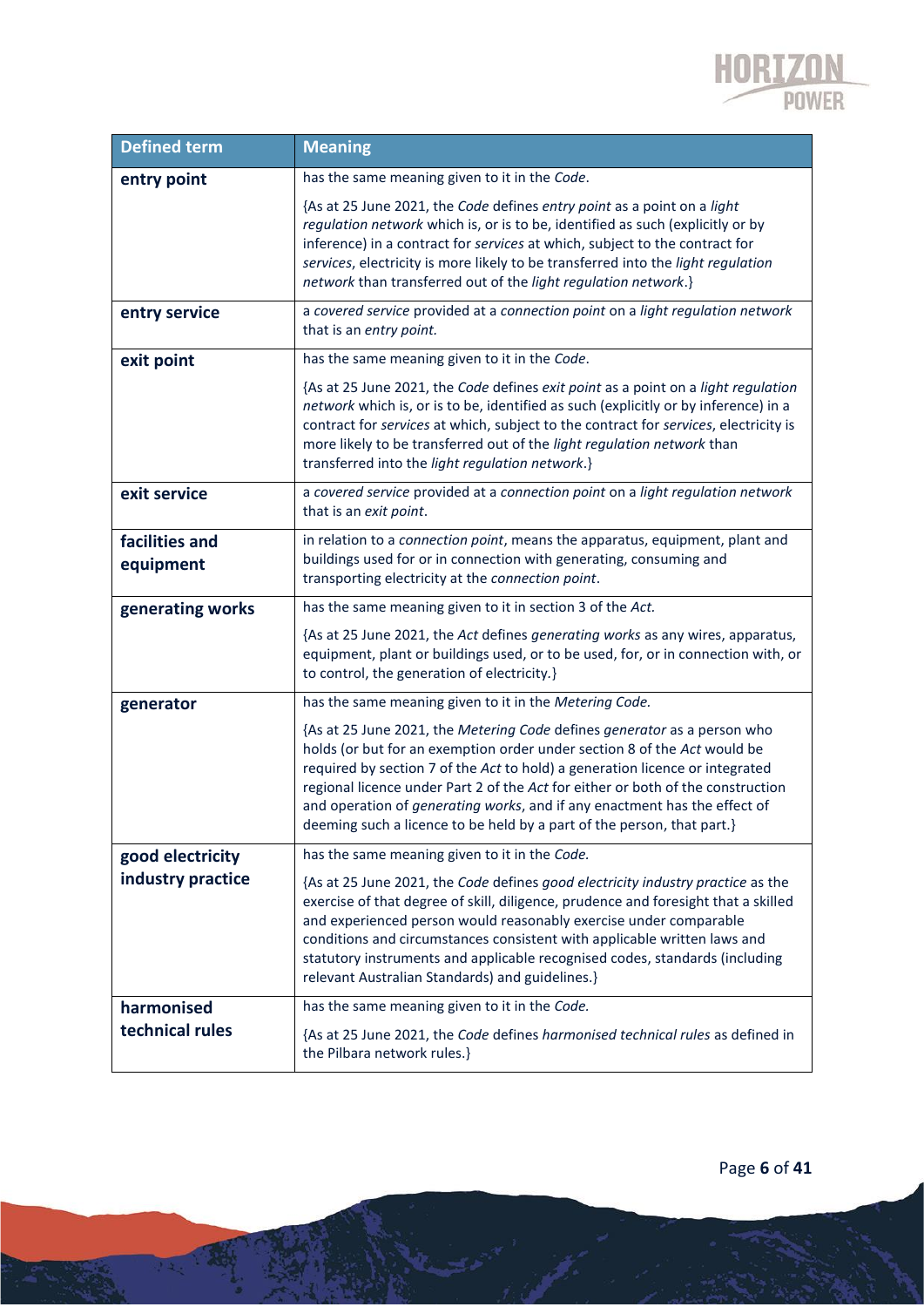

| <b>Defined term</b>                                               | <b>Meaning</b>                                                                                                                                                                                                                                                                                                                                                                                                                                                                                                                                  |
|-------------------------------------------------------------------|-------------------------------------------------------------------------------------------------------------------------------------------------------------------------------------------------------------------------------------------------------------------------------------------------------------------------------------------------------------------------------------------------------------------------------------------------------------------------------------------------------------------------------------------------|
| <b>Horizon Power</b><br>technical rules                           | set of rules established and updated from time to time by Horizon Power that<br>are compliant with the <i>harmonised technical rules</i> and details the technical<br>requirements to be met by Horizon Power on the transmission and distribution<br>systems and by users who connect facilities to the transmission and<br>distribution systems.                                                                                                                                                                                              |
| <b>Horizon Power</b><br><b>Pilbara Network</b><br><b>Business</b> | a ringfenced business unit within Horizon Power responsible for the Horizon<br>Power coastal network, including those functions carried out by Horizon Power<br>for the purposes of providing network services in the Horizon Power coastal<br>network.                                                                                                                                                                                                                                                                                         |
|                                                                   | Note: Horizon Power Pilbara Network Business is not a separate legal entity<br>and all contractual commitments will be executed in the name of Horizon<br>Power. Where the term Horizon Power Pilbara Network Business is used, it<br>means Horizon Power, acting in its capacity as the owner and operator of the<br>covered Pilbara network, as distinct from Horizon Power acting in its capacity<br>as a provider of services to other regions or as a provider of non-regulated<br>services such as generation and retail within the NWIS. |
| interconnection                                                   | has the same meaning given to it in the Code.                                                                                                                                                                                                                                                                                                                                                                                                                                                                                                   |
| point                                                             | {As at 25 June 2021, the Code defines interconnection point as a point on a<br>network at which an interconnector connects to the network}.                                                                                                                                                                                                                                                                                                                                                                                                     |
| interconnection<br>service                                        | a covered service provided at a connection point on a light regulation network<br>that is an interconnection point.                                                                                                                                                                                                                                                                                                                                                                                                                             |
|                                                                   | {As at 25 June 2021, the Code defines interconnection point as a point on a<br>network at which an interconnector connects to the network.}                                                                                                                                                                                                                                                                                                                                                                                                     |
| interval energy data                                              | has the same meaning given to it in the Metering Code.                                                                                                                                                                                                                                                                                                                                                                                                                                                                                          |
|                                                                   | {As at 25 June 2021, the Metering Code defines interval energy data as a<br>measurement (including an estimated or substituted measurement) of<br>electricity production or consumption at a metering point which is<br>accumulated for each trading interval or, if applicable under clause 3.16(3),<br>each submultiple of a trading interval.}                                                                                                                                                                                               |
| interval meter                                                    | has the same meaning given to it in the Metering Code.                                                                                                                                                                                                                                                                                                                                                                                                                                                                                          |
|                                                                   | {As at 25 June 2021, the Metering Code defines interval meter as a meter that<br>measures interval energy data and records it in a data logger, and excludes a<br>meter with interval energy data storage capability which is deemed to be an<br>accumulation meter under clause 3.2(2).}                                                                                                                                                                                                                                                       |
| light regulation                                                  | has the same meaning given to it in the Code.                                                                                                                                                                                                                                                                                                                                                                                                                                                                                                   |
| network                                                           | {As at 25 June 2021, the Code defines light regulation network as a covered<br>Pilbara network which is regulated by Part 8A of the Act.}                                                                                                                                                                                                                                                                                                                                                                                                       |
| meter                                                             | has the same meaning given to it in the Metering Code.                                                                                                                                                                                                                                                                                                                                                                                                                                                                                          |
|                                                                   | {As at 25 June 2021, the Metering Code defines meter as a device which<br>measures and records electricity production or consumption.}                                                                                                                                                                                                                                                                                                                                                                                                          |
| <b>Metering Code</b>                                              | the Electricity Industry (Metering) Code 2012 (WA).                                                                                                                                                                                                                                                                                                                                                                                                                                                                                             |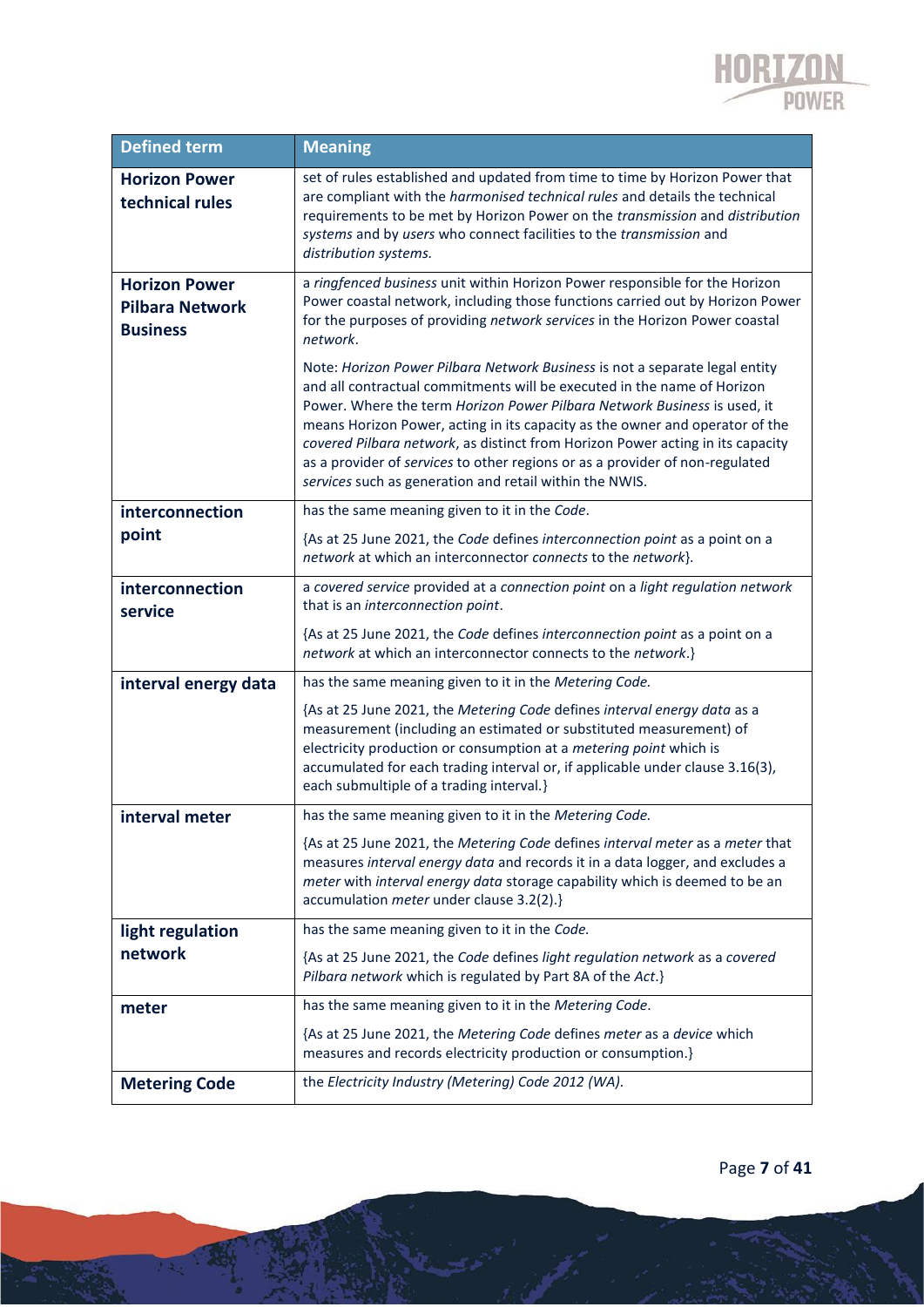

| <b>Defined term</b>                                | <b>Meaning</b>                                                                                                                                                                                                                                                                                                                                                                                                                                                                                                                                                                                           |
|----------------------------------------------------|----------------------------------------------------------------------------------------------------------------------------------------------------------------------------------------------------------------------------------------------------------------------------------------------------------------------------------------------------------------------------------------------------------------------------------------------------------------------------------------------------------------------------------------------------------------------------------------------------------|
| metering point                                     | for a connection point without a meter, the connection point; and                                                                                                                                                                                                                                                                                                                                                                                                                                                                                                                                        |
|                                                    | for a connection point with a meter, the point at which that meter measures<br>electricity production or consumption for the connection point.                                                                                                                                                                                                                                                                                                                                                                                                                                                           |
| metering service                                   | has the same meaning given to it in the Metering Code.                                                                                                                                                                                                                                                                                                                                                                                                                                                                                                                                                   |
|                                                    | {As at 25 June 2021, the Metering Code defines metering service as a service in<br>connection with the measurement of electricity production or consumption,<br>including in connection with:                                                                                                                                                                                                                                                                                                                                                                                                            |
|                                                    | (a) the provision, installation, operation and maintenance of metering<br>equipment; and<br>(b) the obtaining, provision, storage and processing of data; and<br>(c) services ancillary to the services listed in paragraphs (a) and (b) of this<br>definition.}                                                                                                                                                                                                                                                                                                                                         |
| model service level<br>agreement (MSLA)            | the current model service level agreement made in accordance with the<br>Metering Code.                                                                                                                                                                                                                                                                                                                                                                                                                                                                                                                  |
| network                                            | has the same meaning given to 'network infrastructure facilities' in the Act.                                                                                                                                                                                                                                                                                                                                                                                                                                                                                                                            |
|                                                    | {As at 25 June 2021, the Act defines 'network infrastructure facilities' as-                                                                                                                                                                                                                                                                                                                                                                                                                                                                                                                             |
|                                                    | (a) electricity infrastructure used, or to be used, for the purpose of<br>transporting electricity from generators of electricity to other<br>electricity infrastructure or to end users of electricity; and<br>(b) includes stand-alone power systems, or storage works, used, or to be<br>used, as an adjunct to electricity infrastructure.}                                                                                                                                                                                                                                                          |
| network service                                    | has the same meaning given to 'Pilbara network service provider' in the Act.                                                                                                                                                                                                                                                                                                                                                                                                                                                                                                                             |
| provider (NSP)                                     | {As at 25 June 2021, the Act defines 'Pilbara network service provider' as a<br>person who-                                                                                                                                                                                                                                                                                                                                                                                                                                                                                                              |
|                                                    | (a) owns, controls or operates a Pilbara network or any part of a Pilbara<br>network; or                                                                                                                                                                                                                                                                                                                                                                                                                                                                                                                 |
|                                                    | (b) proposes to own, control or operate a Pilbara network or any part of a<br>Pilbara network.}                                                                                                                                                                                                                                                                                                                                                                                                                                                                                                          |
| non-residential                                    | premises that are not residential premises. Residential premises are:                                                                                                                                                                                                                                                                                                                                                                                                                                                                                                                                    |
| premises                                           | (a) premises where the electricity supply is solely for residential<br>purposes;<br>(b) where the electricity supply is to premises used for both residential<br>and other purposes, that part of the premises used solely for<br>residential purposes if that part is independently supplied and<br>separately metered; or<br>(c) premises used for both residential and other purposes where the<br>circuit wiring is not separate provided that Horizon Power determines,<br>as a reasonable and prudent person, that the consumption at the<br>premises is, or will be, less than 100 MWh per annum. |
| permissible<br>supplementary<br>service (metering) | a metering service that is available for a user to select as a component of the<br>reference service from the options set out in clause 9.2.                                                                                                                                                                                                                                                                                                                                                                                                                                                             |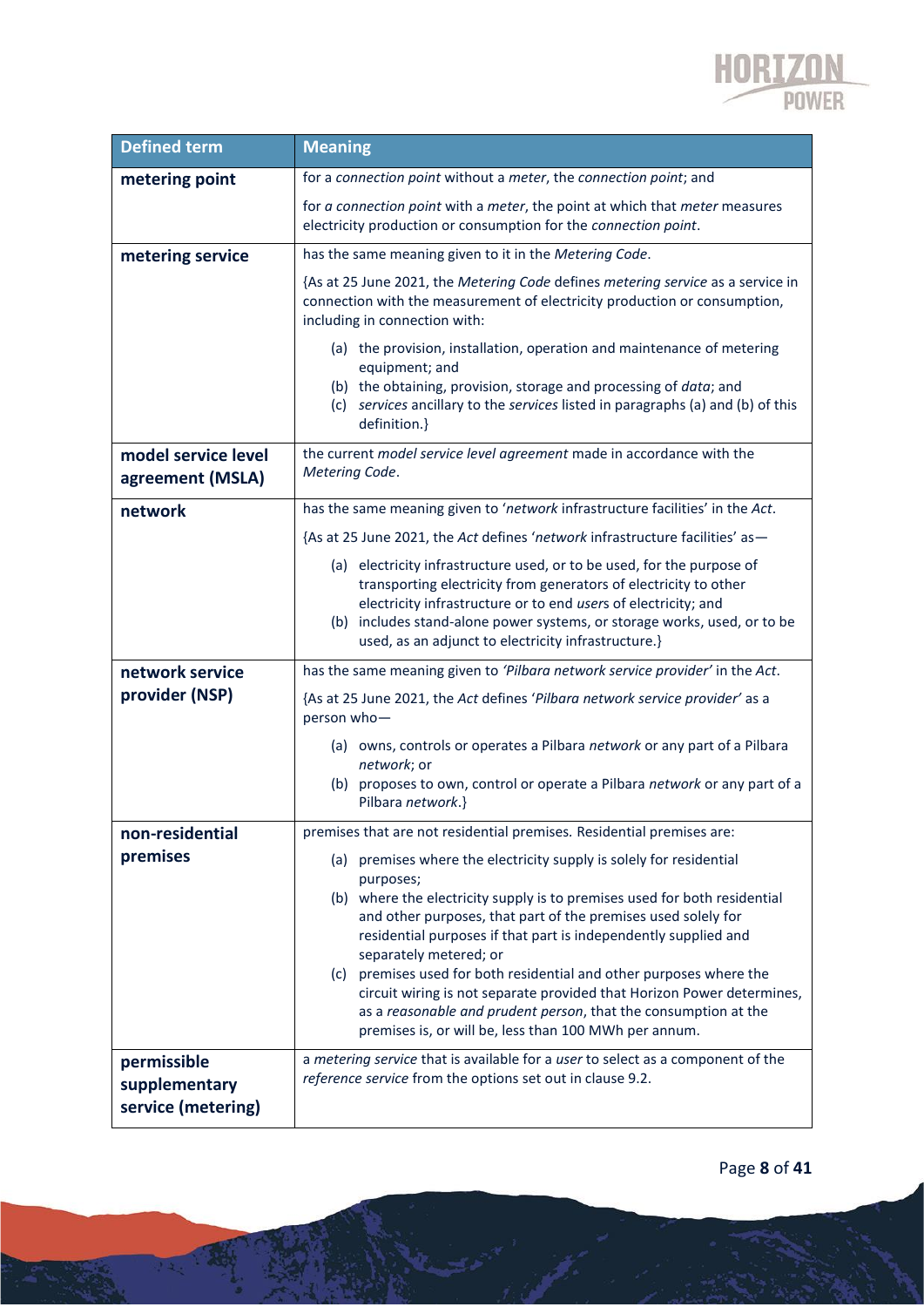

| <b>Defined term</b>          | <b>Meaning</b>                                                                                                                                                                                                                        |
|------------------------------|---------------------------------------------------------------------------------------------------------------------------------------------------------------------------------------------------------------------------------------|
| price list                   | has the same meaning given to it in the Code.                                                                                                                                                                                         |
|                              | {As at 25 June 2021, the Code defines price list as the schedule of tariffs for a<br>light regulation network.}                                                                                                                       |
| reasonable and               | has the same meaning given to it in the Code.                                                                                                                                                                                         |
| prudent person               | {As at 25 June 2021, the Code defines reasonable and prudent person as a<br>person acting in good faith and in accordance with good electricity industry<br>practice.}                                                                |
| reference service            | has the same meaning given to it in the Code.                                                                                                                                                                                         |
|                              | {As at 25 June 2021, the Code defines reference service as a covered service<br>designated by a services and pricing policy to be a reference service, and which<br>is provided on the corresponding reference terms and conditions.} |
| reference tariff             | has the same meaning given to it in the Code.                                                                                                                                                                                         |
|                              | {As at 25 June 2021, the Code defines reference tariff as the tariff specified in a<br>price list for a reference service.}                                                                                                           |
| reference terms and          | has the same meaning given to it in the Code.                                                                                                                                                                                         |
| conditions                   | {As at 25 June 2021, the Code defines reference terms and conditions as the<br>terms and conditions specified in the services and pricing policy on which a<br>reference service will be provided at a reference tariff.}             |
| services                     | has the same meaning given to it in the Act, and service has a corresponding<br>meaning.                                                                                                                                              |
|                              | {As at 25 June 2021, the Act defines services as-                                                                                                                                                                                     |
|                              | (a) the transport of electricity, and other services, provided by means of<br>network infrastructure facilities; and<br>(b) services ancillary to those services.}                                                                    |
| services and pricing         | has the same meaning given to it in the Code.                                                                                                                                                                                         |
| policy                       | {As at 25 June 2021, the Code defines services and pricing policy as the policy<br>of an NSP which contains the details referred to in section 40.}                                                                                   |
| small use customer           | has the meaning given to 'customer' in the within the meaning of section 78 of<br>the Act (for the purposes of Part 6 of the Act).                                                                                                    |
|                              | {As at 25 June 2021, section 78 of the Act defines 'customer' as a customer<br>who consumes not more than 160 MWh of electricity per annum.}                                                                                          |
| standard metering<br>service | the default metering service relevant to a reference service as described in<br>clause 9.2.                                                                                                                                           |
| standing data                | has the same meaning given to it in the Metering Code.                                                                                                                                                                                |
|                              | {As at 25 June 2021, the Metering Code defines standing data as the meaning<br>given to it in clause 4.3(1).}                                                                                                                         |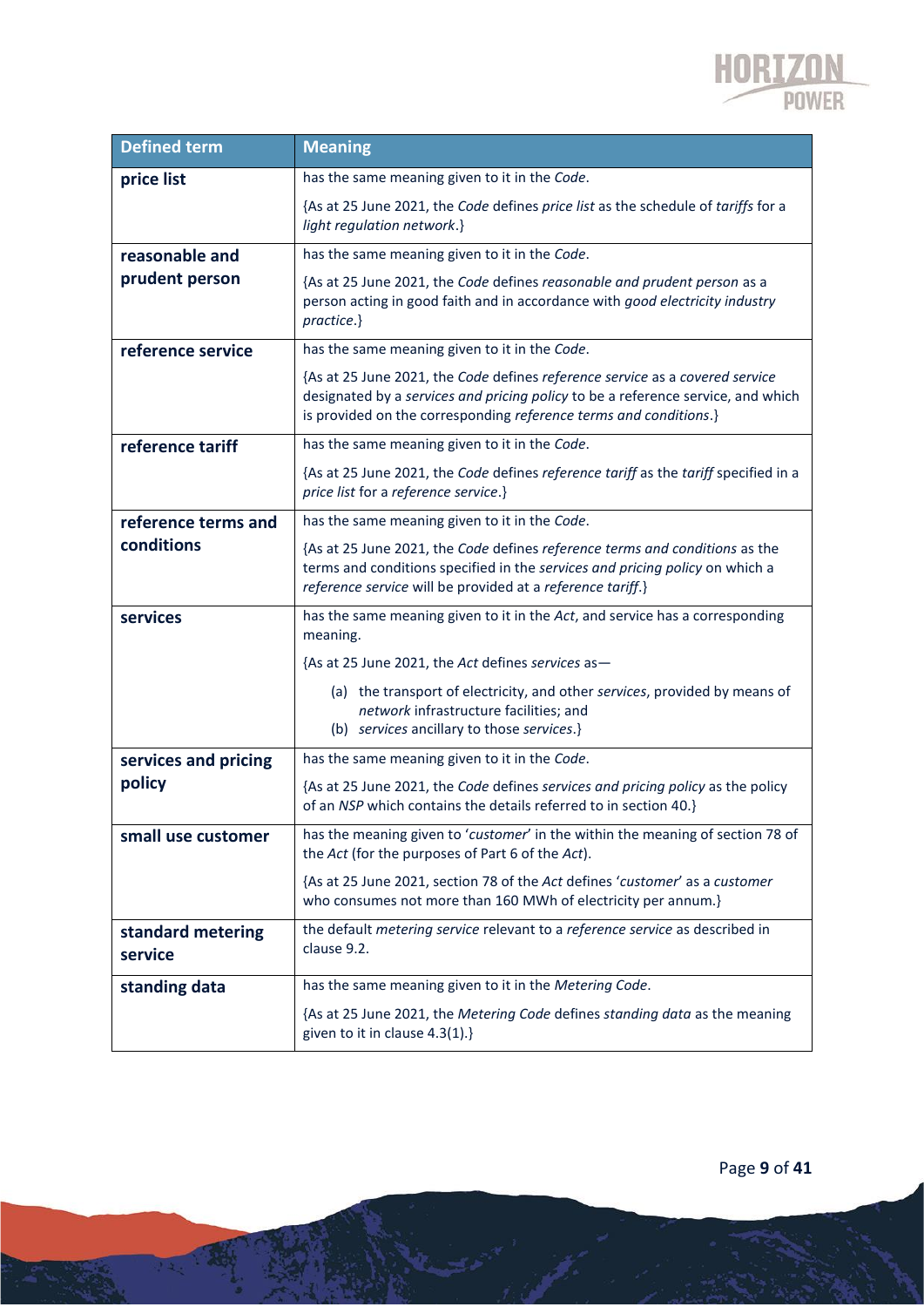

| <b>Defined term</b>                 | <b>Meaning</b>                                                                                                                                                                                                                                                                                                                |
|-------------------------------------|-------------------------------------------------------------------------------------------------------------------------------------------------------------------------------------------------------------------------------------------------------------------------------------------------------------------------------|
| sub-transmission                    | has the same meaning given to it in the Code.                                                                                                                                                                                                                                                                                 |
| system                              | {As at 25 June 2021, the Code defines sub-transmission system as any<br>apparatus, equipment, plant or buildings used, or to be used, for, or in<br>connection with, the transportation of electricity at nominal voltages of 22 kV<br>or higher but less than 66 kV dedicated to a single connection point above<br>15 MVA.} |
| supplementary<br>service (metering) | the metering service selected from the permissible supplementary service<br>(metering) options by the user as a component of the reference service.                                                                                                                                                                           |
| tariff                              | has the same meaning given to it in the Code.                                                                                                                                                                                                                                                                                 |
|                                     | {As at 25 June 2021, the Code defines tariff for a covered service, as the criteria<br>that determine the charge that is payable by a user to the NSP.}                                                                                                                                                                       |
| transmission system                 | has the same meaning given to it in the Act.                                                                                                                                                                                                                                                                                  |
|                                     | {As at 25 June 2021, the Act defines transmission system as any apparatus,<br>equipment, plant or buildings used, or to be used, for, or in connection with,<br>the transportation of electricity at nominal voltages of 66 kV or higher.}                                                                                    |
| user                                | has the same meaning given to it in the Code.                                                                                                                                                                                                                                                                                 |
|                                     | {As at 25 June 2021, the Code defines user as a person, who is a party to a<br>contract for services with an NSP, and in connection with a deemed associate<br>arrangement, includes the NSP's other business.}                                                                                                               |
| <b>WA Electrical</b>                | has the meaning given to it in the Electricity (Licensing) Regulations 1991 (WA).                                                                                                                                                                                                                                             |
| <b>Requirements</b>                 | {As at 25 June 2021, the Electricity (Licensing) Regulations 1991 (WA) defines<br>WA Electrical Requirements as known by that name as issued by the Director.}                                                                                                                                                                |

### 2. INTERPRETATION

In this document a reference to a written law or statutory instrument includes any amendment or replacement of it that is for the time being in force, and includes all instruments made under it from time to time.

A reference to the *price list* includes an amendment or replacement of it that is for the time being applicable.

### PURPOSE OF THIS DOCUMENT

This document is an appendix to the *services and pricing policy* that describes the *reference service*s that are available to *user*s and *customer*s that have, or are entering into, an *access contract* with *Horizon Power Pilbara Network Business* for access to the *covered Pilbara network*.

### **4. BACKGROUND**

Section 40(1) of the *Code* requires the *NSP* of a *light regulation network* to have a *services and pricing policy* that sets out, among other things: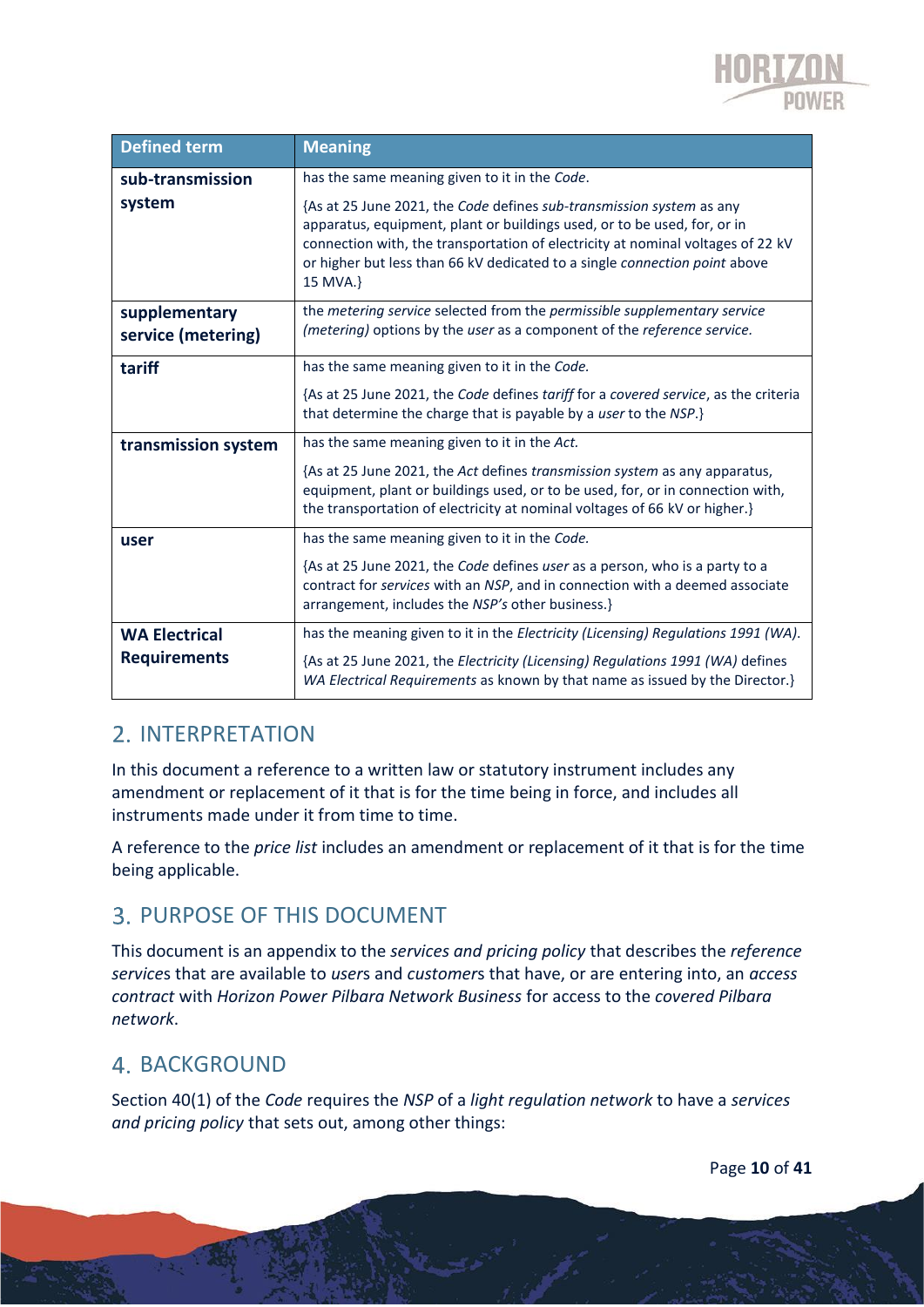

- each *reference service* to be offered on the *light regulation network*
- *reference terms and conditions* for each such service in accordance with section 40(2).

Section 40(2) of the *Code* states that the *reference terms and conditions* must comply with section 61 of the *Code* and include at least:

- service characteristics and quality
- the *user*'s operational and technical performance obligations
- duration
- curtailment regime
- risk and liability regime
- payment terms
- prudential requirements.

Section 61 of the *Code* states that the *NSP* of a *light regulation network* must ensure that at all times its *services and pricing policy*:

- (a) specifies at least one *reference service* (including *reference terms and conditions*)
- (b) specifies a *reference service* (including *reference terms and conditions*) for each *covered service* that is likely to be sought by (or the benefit of which is likely to be sought by) either or both of:
	- i. a significant number of *customer*s and *applicant*s; or
	- ii. a substantial proportion of the market for *services* in the *light regulation network*;

and

(c) to the extent reasonably practicable, specifies *reference service*s in such a manner that a *user* or *applicant* is able to acquire by way of one or more *reference service*s only those elements of a *covered service* that the *user* or *applicant* wishes to acquire.

#### 4.1 Metering services

In accordance with clause 4.1.1 of Horizon Power's Electricity Integrated Regional Licence, *metering services* will be provided in accordance with the *Metering Code* and the *MSLA*.

The *exit services* A1 to A7, *entry services* B1 to B3, *bidirectional services* C1 to C5 and *interconnection service* D1 each include a *supplementary service (metering).*

*Supplementary services (metering)* are described in clause 10.1.

Details of the supplementary *services* (metering) that are available to be selected by the *user* are set out in clause 10.2.

There is an applicable *supplementary service (metering) tariff* payable by *user*s as a component of the applicable *reference tariff* for each *reference service*.

The *supplementary service (metering) tariff* recovers the cost of the *standard metering service* for the relevant *reference service*.

Page **11** of **41**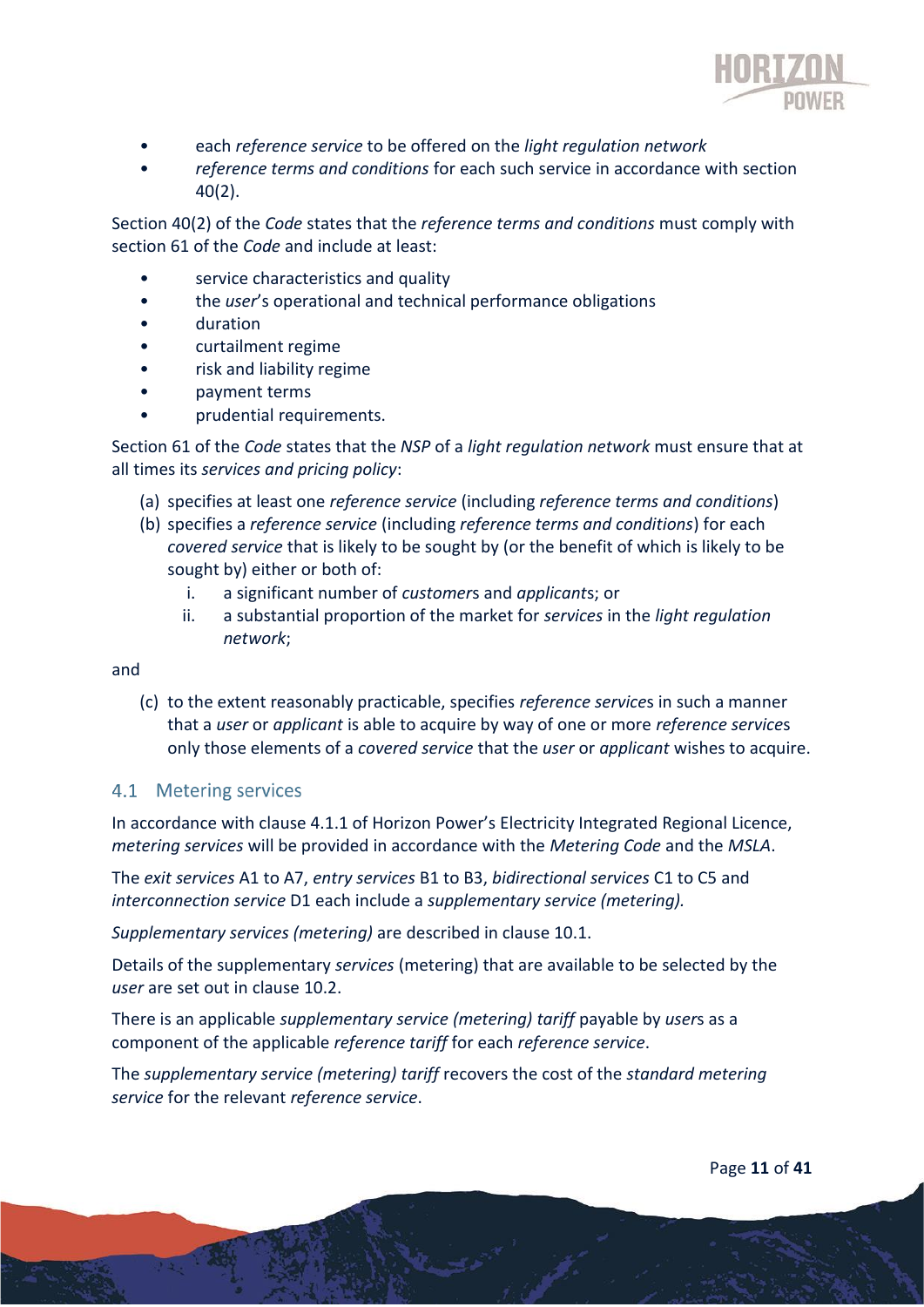

The *reference tariff*s are published in the applicable *price list*. A charge is payable by *user*s to Horizon Power for *services* received under *access contract*s based on applying these *reference tariff*s.

*User*s who select an additional *supplementary service (metering)* for the relevant *reference service* may be required to pay an additional charge for the capital and non-capital costs that are incremental to the related *standard metering service*.

There is no charge to *user*s in addition to the *supplementary service (metering) tariff* for the following *metering service*s for so long as that is consistent with the *MSLA*:

- (a) upgrade of the meter to align with the requirements of the *Metering Code* as a result of throughput at the *connection point* changing;
- (b) *customer meter* reading;
- (c) historical *interval energy data* from *interval meters* for a period of up to 12 months in accordance with the requirements of clause A4.2 of the Electricity Industry (Customer Transfer) Code 2016; and
- (d) the provision of *standing data* in accordance with the *Metering Code*.

The non-price terms and conditions under which supplementary services (metering) are provided are set out in the *MSLA*.

#### 4.2 Eligibility criteria

For each *reference service*, eligibility criteria are stated. These are the conditions which must be satisfied in order to receive and continue to receive the *reference service*. They are not, and should not be read as, conditions a *user* is entitled to from Horizon Power.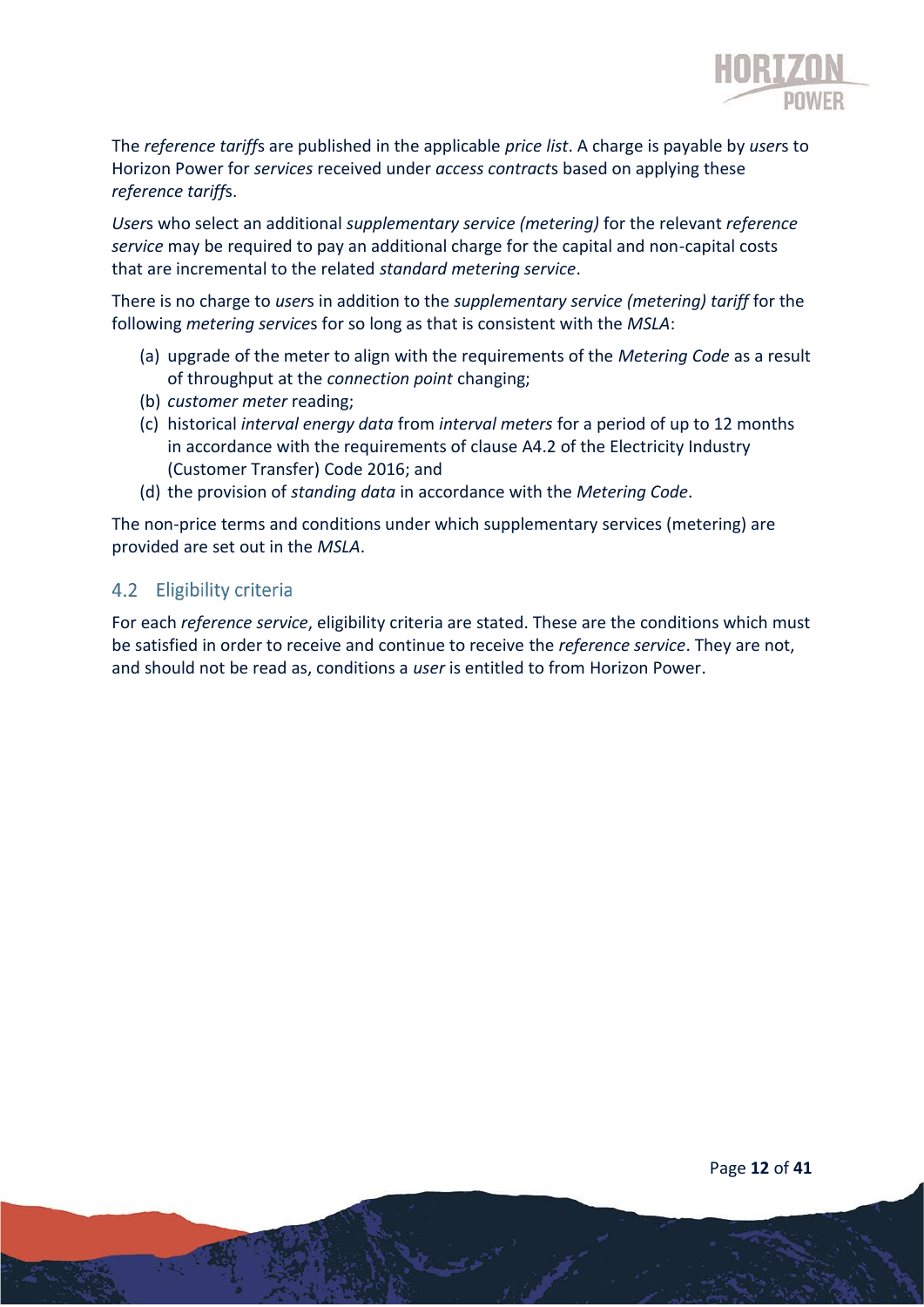# 5. REFERENCE SERVICES (EXIT SERVICES)

### Horizon Power offers seven *exit service*s as *reference service*s.

| <b>Reference service</b><br>name:              | Reference service A1 - Metered demand (low voltage) exit service                                                                                                                                                                                                                                                                                                                                                                                                                                                                                                                                                                                                                                                                                                                                                                                                                                                                                                                                                                 |
|------------------------------------------------|----------------------------------------------------------------------------------------------------------------------------------------------------------------------------------------------------------------------------------------------------------------------------------------------------------------------------------------------------------------------------------------------------------------------------------------------------------------------------------------------------------------------------------------------------------------------------------------------------------------------------------------------------------------------------------------------------------------------------------------------------------------------------------------------------------------------------------------------------------------------------------------------------------------------------------------------------------------------------------------------------------------------------------|
|                                                |                                                                                                                                                                                                                                                                                                                                                                                                                                                                                                                                                                                                                                                                                                                                                                                                                                                                                                                                                                                                                                  |
| <b>Reference service</b><br>name:              | Reference service A1 - Metered demand (low voltage) exit service                                                                                                                                                                                                                                                                                                                                                                                                                                                                                                                                                                                                                                                                                                                                                                                                                                                                                                                                                                 |
| <b>Reference service</b><br>description:       | An exit service combined with a connection service and a supplementary service<br>(metering) at an exit point on the low voltage (up to 1.0 kV) distribution system.                                                                                                                                                                                                                                                                                                                                                                                                                                                                                                                                                                                                                                                                                                                                                                                                                                                             |
| <b>Eligibility criteria:</b>                   | Users are eligible to use this service if:                                                                                                                                                                                                                                                                                                                                                                                                                                                                                                                                                                                                                                                                                                                                                                                                                                                                                                                                                                                       |
|                                                | The exit point is on the low voltage (up to 1.0 kV) distribution system;<br>1.<br>and<br>The meter is configured to measure the transfer of electricity out of the<br>2.<br>Horizon Power network; and<br>From 7 January 2022, the user's energy consumption is:<br>3.<br>less than 1,200 MWh per annum based on historic metering<br>а.<br>data; or<br>Horizon Power determines, as a reasonable and prudent person,<br>b.<br>that the user's forecast energy consumption will be less than<br>1,200 MWh per annum; and<br>The consumer's facilities and equipment comply with the Horizon Power<br>4.<br>technical rules and the WA Electrical Requirements; and<br>Each of the following does not apply under an agreement with Horizon<br>5.<br>Power:<br>The tariff that determines the charge is different to the<br>a.<br>applicable reference tariff for this service; or<br>The user is to receive delivered electricity at a service standard<br>b.<br>different to the applicable service standards for this service. |
| <b>Applicable reference</b><br>tariff:         | DT1                                                                                                                                                                                                                                                                                                                                                                                                                                                                                                                                                                                                                                                                                                                                                                                                                                                                                                                                                                                                                              |
| <b>Applicable standard</b><br>access contract: | <b>Network Access Contract</b>                                                                                                                                                                                                                                                                                                                                                                                                                                                                                                                                                                                                                                                                                                                                                                                                                                                                                                                                                                                                   |
| <b>Applicable service</b><br>standards:        | Electricity Industry (Network and Reliability of Supply) Code 2005 (WA),<br>sections 13, 18 and 19                                                                                                                                                                                                                                                                                                                                                                                                                                                                                                                                                                                                                                                                                                                                                                                                                                                                                                                               |
| <b>Duration:</b>                               | The earlier of the Termination Date as set out in the Network Access Contract, or<br>the date on which the <i>access contract</i> is terminated in accordance with section 28<br>of the Network Access Contract                                                                                                                                                                                                                                                                                                                                                                                                                                                                                                                                                                                                                                                                                                                                                                                                                  |
| <b>Curtailment regime:</b>                     | As per section 25 of the Network Access Contract                                                                                                                                                                                                                                                                                                                                                                                                                                                                                                                                                                                                                                                                                                                                                                                                                                                                                                                                                                                 |
| <b>Risk and liability</b><br>regime:           | As per section 22 of the Network Access Contract                                                                                                                                                                                                                                                                                                                                                                                                                                                                                                                                                                                                                                                                                                                                                                                                                                                                                                                                                                                 |
| <b>Payment terms:</b>                          | As per the Due Date in the Network Access Contract                                                                                                                                                                                                                                                                                                                                                                                                                                                                                                                                                                                                                                                                                                                                                                                                                                                                                                                                                                               |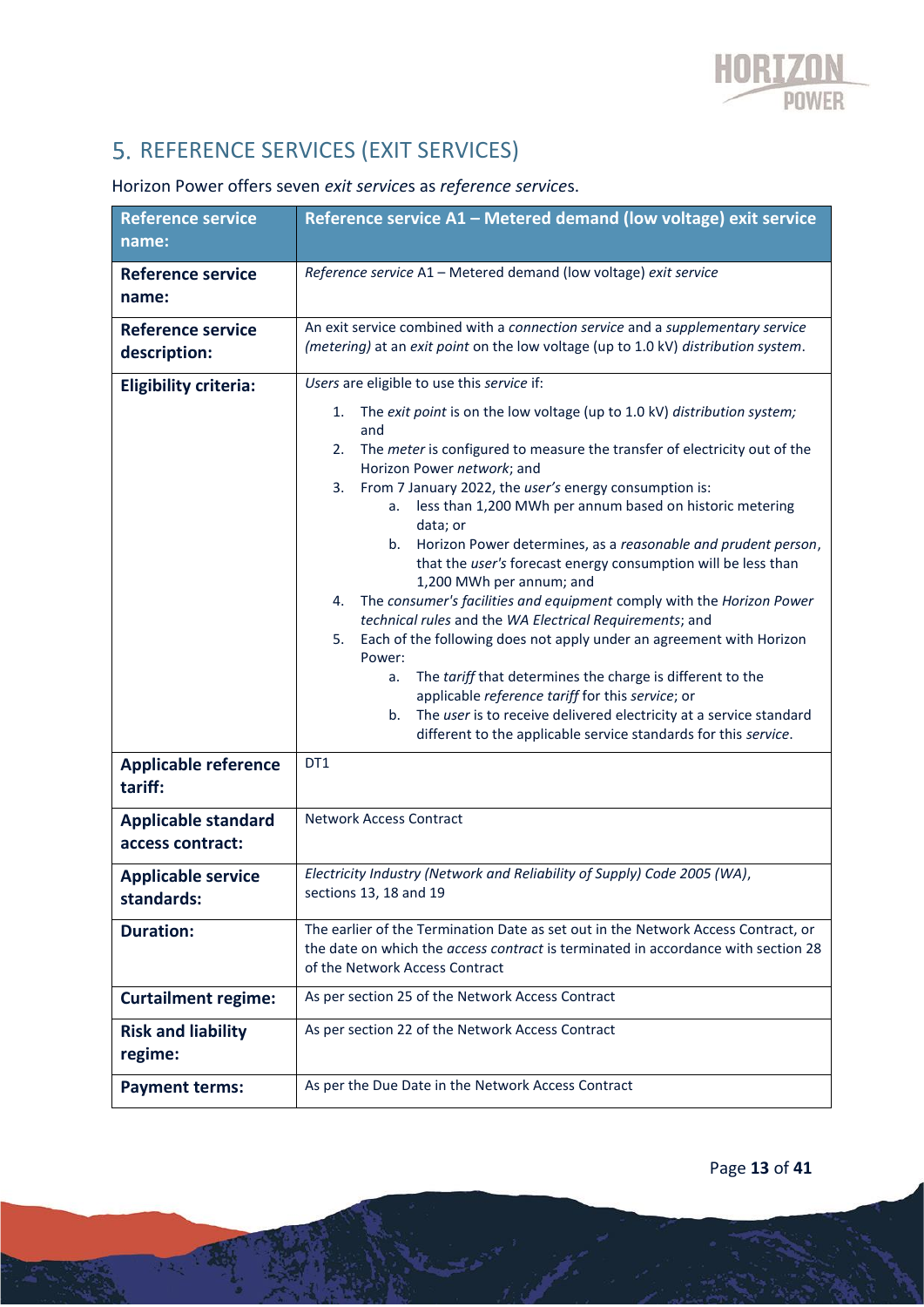

| <b>Reference service</b><br>name: | Reference service A1 - Metered demand (low voltage) exit service |
|-----------------------------------|------------------------------------------------------------------|
| Prudential<br>requirements:       | As per section 12 of the Network Access Contract                 |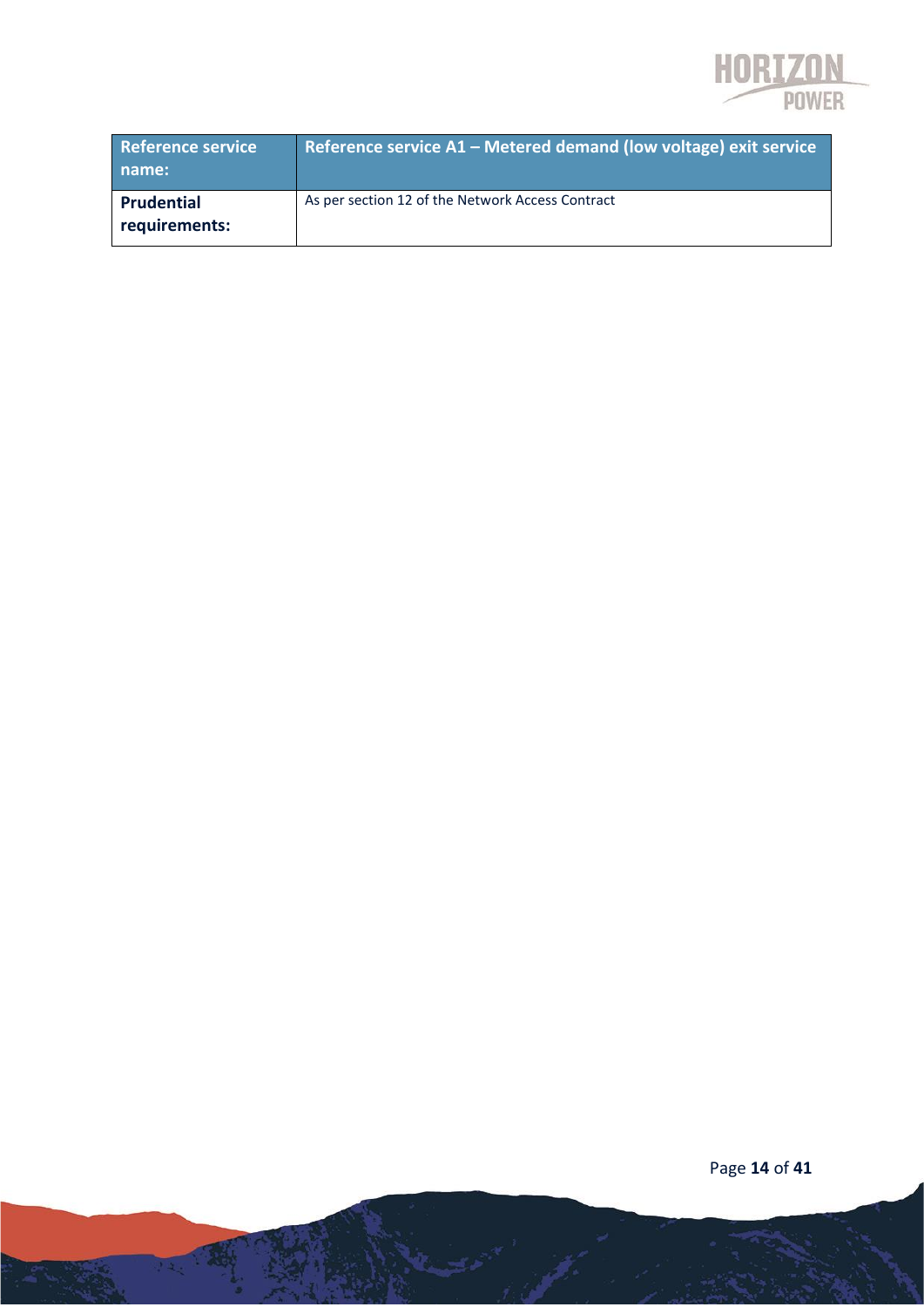

| <b>Reference service</b>                       | Reference service A2 - Contract Maximum Demand (low voltage)                                                                                                                                                                                                                                                                                                                                                                                                                                                                                                                                                                                                                                                                                                                                                                                                                                                                                                                                       |
|------------------------------------------------|----------------------------------------------------------------------------------------------------------------------------------------------------------------------------------------------------------------------------------------------------------------------------------------------------------------------------------------------------------------------------------------------------------------------------------------------------------------------------------------------------------------------------------------------------------------------------------------------------------------------------------------------------------------------------------------------------------------------------------------------------------------------------------------------------------------------------------------------------------------------------------------------------------------------------------------------------------------------------------------------------|
| name:                                          | exit service                                                                                                                                                                                                                                                                                                                                                                                                                                                                                                                                                                                                                                                                                                                                                                                                                                                                                                                                                                                       |
| <b>Reference service</b><br>description:       | An exit service combined with a connection service and a supplementary service<br>(metering) at an exit point on the low voltage (up to 1.0 kV) distribution system.                                                                                                                                                                                                                                                                                                                                                                                                                                                                                                                                                                                                                                                                                                                                                                                                                               |
| <b>Eligibility criteria:</b>                   | Users are eligible to use this service if:                                                                                                                                                                                                                                                                                                                                                                                                                                                                                                                                                                                                                                                                                                                                                                                                                                                                                                                                                         |
|                                                | The exit point is on the low voltage (up to 1.0 kV) distribution system;<br>1.<br>and<br>The contracted maximum demand at the exit point is:<br>2.<br>less than 1,500 kVA based on historic metering data; or<br>a.<br>Horizon Power determines, as a reasonable and prudent person, that<br>b.<br>the user's forecast maximum demand will be less than 1,500 kVA;<br>and<br>The meter is configured to measure the transfer of electricity out of the<br>3.<br>Horizon Power network; and<br>The consumer's facilities and equipment comply with the Horizon Power<br>4.<br>technical rules and the WA Electrical Requirements; and<br>Each of the following does not apply under an agreement with Horizon<br>5.<br>Power:<br>The tariff that determines the charge is different to the applicable<br>а.<br>reference tariff for this service; or<br>The user is to receive delivered electricity at a service standard<br>b.<br>different to the applicable service standards for this service. |
| <b>Applicable reference</b><br>tariff:         | DT <sub>2</sub>                                                                                                                                                                                                                                                                                                                                                                                                                                                                                                                                                                                                                                                                                                                                                                                                                                                                                                                                                                                    |
| <b>Applicable standard</b><br>access contract: | <b>Network Access Contract</b>                                                                                                                                                                                                                                                                                                                                                                                                                                                                                                                                                                                                                                                                                                                                                                                                                                                                                                                                                                     |
| <b>Applicable service</b><br>standards:        | Electricity Industry (Network and Reliability of Supply) Code 2005 (WA),<br>sections 13, 18 and 19                                                                                                                                                                                                                                                                                                                                                                                                                                                                                                                                                                                                                                                                                                                                                                                                                                                                                                 |
| <b>Duration:</b>                               | The earlier of the Termination Date as set out in the Network Access Contract, or<br>the date on which the <i>access contract</i> is terminated in accordance with section 28<br>of the Network Access Contract                                                                                                                                                                                                                                                                                                                                                                                                                                                                                                                                                                                                                                                                                                                                                                                    |
| <b>Curtailment regime:</b>                     | As per section 25 of the Network Access Contract                                                                                                                                                                                                                                                                                                                                                                                                                                                                                                                                                                                                                                                                                                                                                                                                                                                                                                                                                   |
| <b>Risk and liability</b><br>regime:           | As per section 22 of the Network Access Contract                                                                                                                                                                                                                                                                                                                                                                                                                                                                                                                                                                                                                                                                                                                                                                                                                                                                                                                                                   |
| <b>Payment terms:</b>                          | As per the Due Date in the Network Access Contract                                                                                                                                                                                                                                                                                                                                                                                                                                                                                                                                                                                                                                                                                                                                                                                                                                                                                                                                                 |
| <b>Prudential</b><br>requirements:             | As per section 12 of the Network Access Contract                                                                                                                                                                                                                                                                                                                                                                                                                                                                                                                                                                                                                                                                                                                                                                                                                                                                                                                                                   |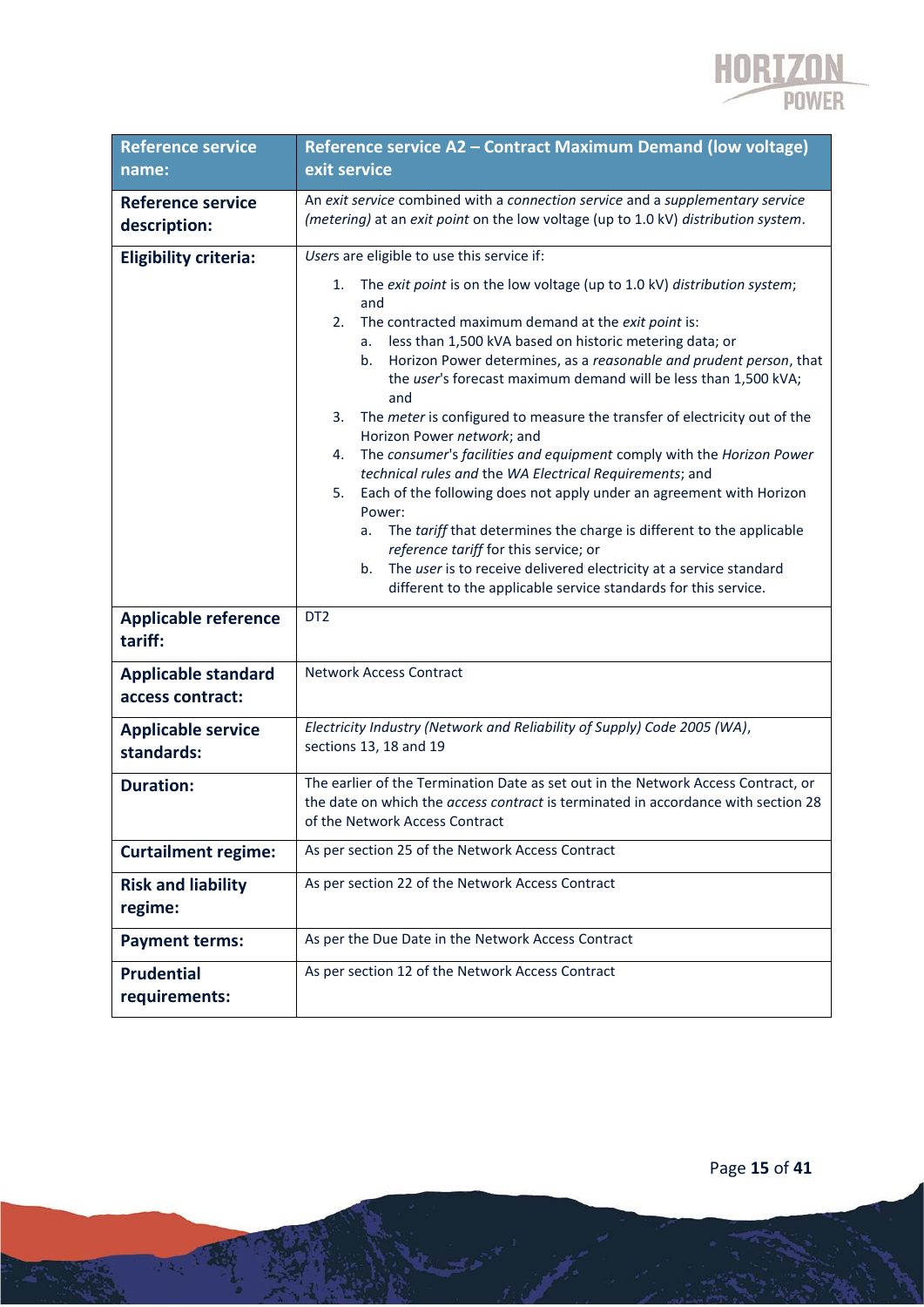

| <b>Reference service</b><br>name:              | Reference service A3 - Metered demand (high voltage) exit service                                                                                                                                                                                                                                                                                                                                                                                                                                                                                                                                                                                                                                                   |
|------------------------------------------------|---------------------------------------------------------------------------------------------------------------------------------------------------------------------------------------------------------------------------------------------------------------------------------------------------------------------------------------------------------------------------------------------------------------------------------------------------------------------------------------------------------------------------------------------------------------------------------------------------------------------------------------------------------------------------------------------------------------------|
| <b>Reference service</b><br>description:       | An exit service combined with a connection service and a supplementary service<br>(metering) at an exit point on the high voltage (1.0 kV or higher) distribution<br>system.                                                                                                                                                                                                                                                                                                                                                                                                                                                                                                                                        |
| <b>Eligibility criteria:</b>                   | Users are eligible to use this service if:                                                                                                                                                                                                                                                                                                                                                                                                                                                                                                                                                                                                                                                                          |
|                                                | The exit point is on the high voltage (1.0 kV or higher) distribution<br>1.<br>system; and<br>The meter is configured to measure the transfer of electricity out of the<br>2.<br>Horizon Power network; and<br>The consumer's facilities and equipment comply with the Horizon Power<br>3.<br>technical rules and the WA Electrical Requirements; and<br>Each of the following does not apply under an agreement with Horizon<br>4.<br>Power:<br>The tariff that determines the charge is different to the applicable<br>a.<br>reference tariff for this service; or<br>The user is to receive delivered electricity at a service standard<br>b.<br>different to the applicable service standards for this service. |
| <b>Applicable reference</b><br>tariff:         | DT <sub>3</sub>                                                                                                                                                                                                                                                                                                                                                                                                                                                                                                                                                                                                                                                                                                     |
| <b>Applicable standard</b><br>access contract: | <b>Network Access Contract</b>                                                                                                                                                                                                                                                                                                                                                                                                                                                                                                                                                                                                                                                                                      |
| <b>Applicable service</b><br>standards:        | Electricity Industry (Network and Reliability of Supply) Code 2005 (WA),<br>sections 13, 18 and 19                                                                                                                                                                                                                                                                                                                                                                                                                                                                                                                                                                                                                  |
| <b>Duration:</b>                               | The earlier of the Termination Date as set out in the Network Access Contract, or<br>the date on which the <i>access contract</i> is terminated in accordance with section 28<br>of the Network Access Contract                                                                                                                                                                                                                                                                                                                                                                                                                                                                                                     |
| <b>Curtailment regime:</b>                     | As per section 25 of the Network Access Contract                                                                                                                                                                                                                                                                                                                                                                                                                                                                                                                                                                                                                                                                    |
| <b>Risk and liability</b><br>regime:           | As per section 22 of the Network Access Contract                                                                                                                                                                                                                                                                                                                                                                                                                                                                                                                                                                                                                                                                    |
| <b>Payment terms:</b>                          | As per the Due Date in the Network Access Contract                                                                                                                                                                                                                                                                                                                                                                                                                                                                                                                                                                                                                                                                  |
| <b>Prudential</b><br>requirements:             | As per section 12 of the Network Access Contract                                                                                                                                                                                                                                                                                                                                                                                                                                                                                                                                                                                                                                                                    |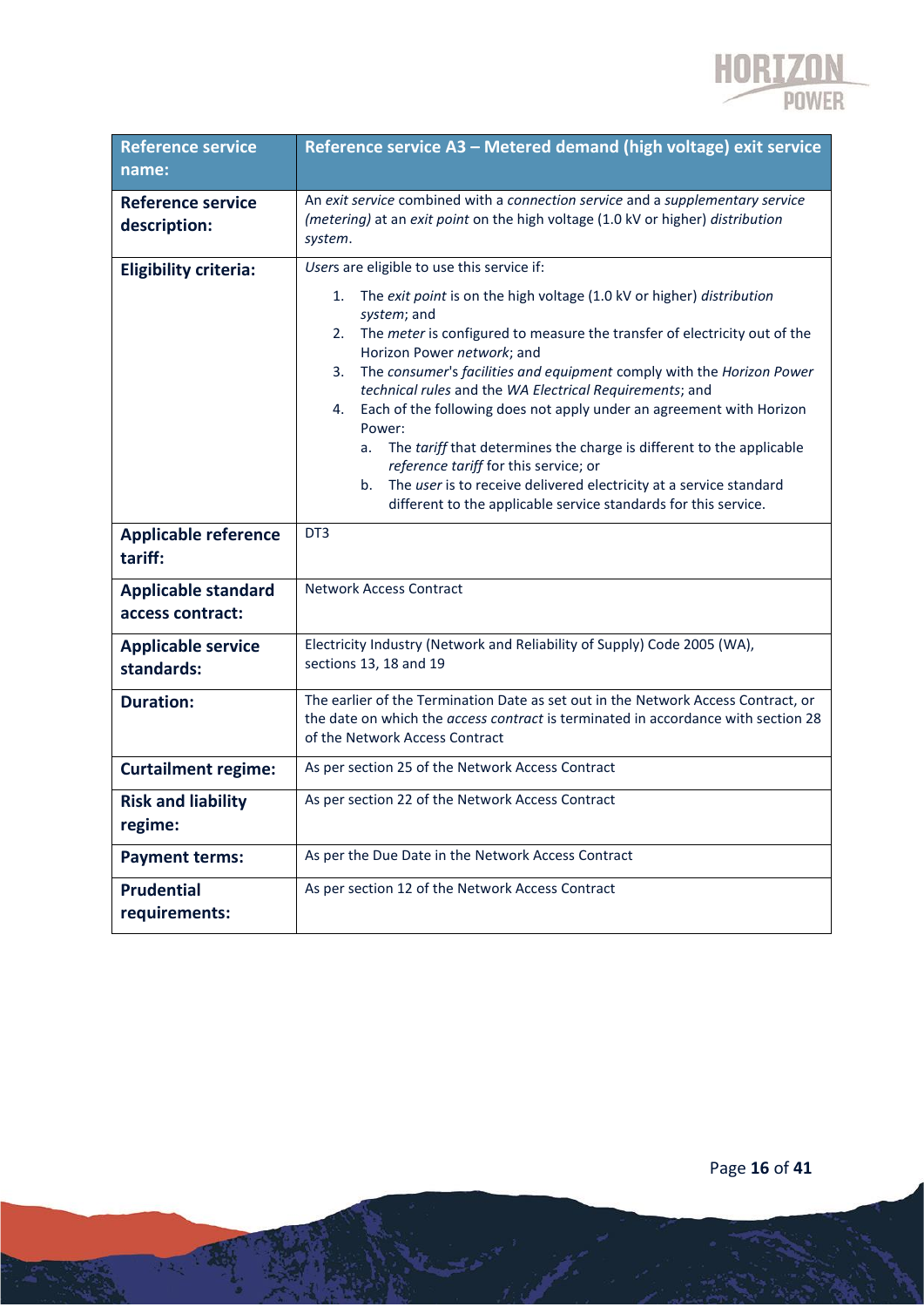

| <b>Reference service</b>                       | Reference service A4 - Contract Maximum Demand (high voltage)                                                                                                                                                                                                                                                                                                                                                                                                                                                                                                                                                                                                                                                                                                                                                                   |
|------------------------------------------------|---------------------------------------------------------------------------------------------------------------------------------------------------------------------------------------------------------------------------------------------------------------------------------------------------------------------------------------------------------------------------------------------------------------------------------------------------------------------------------------------------------------------------------------------------------------------------------------------------------------------------------------------------------------------------------------------------------------------------------------------------------------------------------------------------------------------------------|
| name:                                          | exit service                                                                                                                                                                                                                                                                                                                                                                                                                                                                                                                                                                                                                                                                                                                                                                                                                    |
| <b>Reference service</b><br>description:       | An exit service combined with a connection service and a supplementary service<br>(metering) at an exit point on the high voltage (1.0 kV or higher) distribution<br>system.                                                                                                                                                                                                                                                                                                                                                                                                                                                                                                                                                                                                                                                    |
| <b>Eligibility criteria:</b>                   | Users are eligible to use this service if:                                                                                                                                                                                                                                                                                                                                                                                                                                                                                                                                                                                                                                                                                                                                                                                      |
|                                                | The exit point is on the high voltage (1.0 kV or higher) distribution<br>1.<br>system; and<br>The contracted maximum demand at the exit point is greater than 1 MVA<br>2.<br>and less than 15 MVA; and<br>The meter is configured to measure the transfer of electricity out of the<br>3.<br>Horizon Power network; and<br>The consumer's facilities and equipment comply with the Horizon Power<br>4.<br>technical rules and the WA Electrical Requirements; and<br>Each of the following does not apply under an agreement with Horizon<br>5.<br>Power:<br>The tariff that determines the charge is different to the applicable<br>a.<br>reference tariff for this service; or<br>The user is to receive delivered electricity at a service standard<br>b.<br>different to the applicable service standards for this service. |
| <b>Applicable reference</b><br>tariff:         | DT4                                                                                                                                                                                                                                                                                                                                                                                                                                                                                                                                                                                                                                                                                                                                                                                                                             |
| <b>Applicable standard</b><br>access contract: | <b>Network Access Contract</b>                                                                                                                                                                                                                                                                                                                                                                                                                                                                                                                                                                                                                                                                                                                                                                                                  |
| <b>Applicable service</b><br>standards:        | Electricity Industry (Network and Reliability of Supply) Code 2005 (WA),<br>sections 13, 18 and 19                                                                                                                                                                                                                                                                                                                                                                                                                                                                                                                                                                                                                                                                                                                              |
| <b>Duration:</b>                               | The earlier of the Termination Date as set out in the Network Access Contract, or<br>the date on which the <i>access contract</i> is terminated in accordance with section 28<br>of the Network Access Contract                                                                                                                                                                                                                                                                                                                                                                                                                                                                                                                                                                                                                 |
| <b>Curtailment regime:</b>                     | As per section 25 of the Network Access Contract                                                                                                                                                                                                                                                                                                                                                                                                                                                                                                                                                                                                                                                                                                                                                                                |
| <b>Risk and liability</b><br>regime:           | As per section 22 of the Network Access Contract                                                                                                                                                                                                                                                                                                                                                                                                                                                                                                                                                                                                                                                                                                                                                                                |
| <b>Payment terms:</b>                          | As per the Due Date in the Network Access Contract                                                                                                                                                                                                                                                                                                                                                                                                                                                                                                                                                                                                                                                                                                                                                                              |
| <b>Prudential</b><br>requirements:             | As per section 12 of the Network Access Contract                                                                                                                                                                                                                                                                                                                                                                                                                                                                                                                                                                                                                                                                                                                                                                                |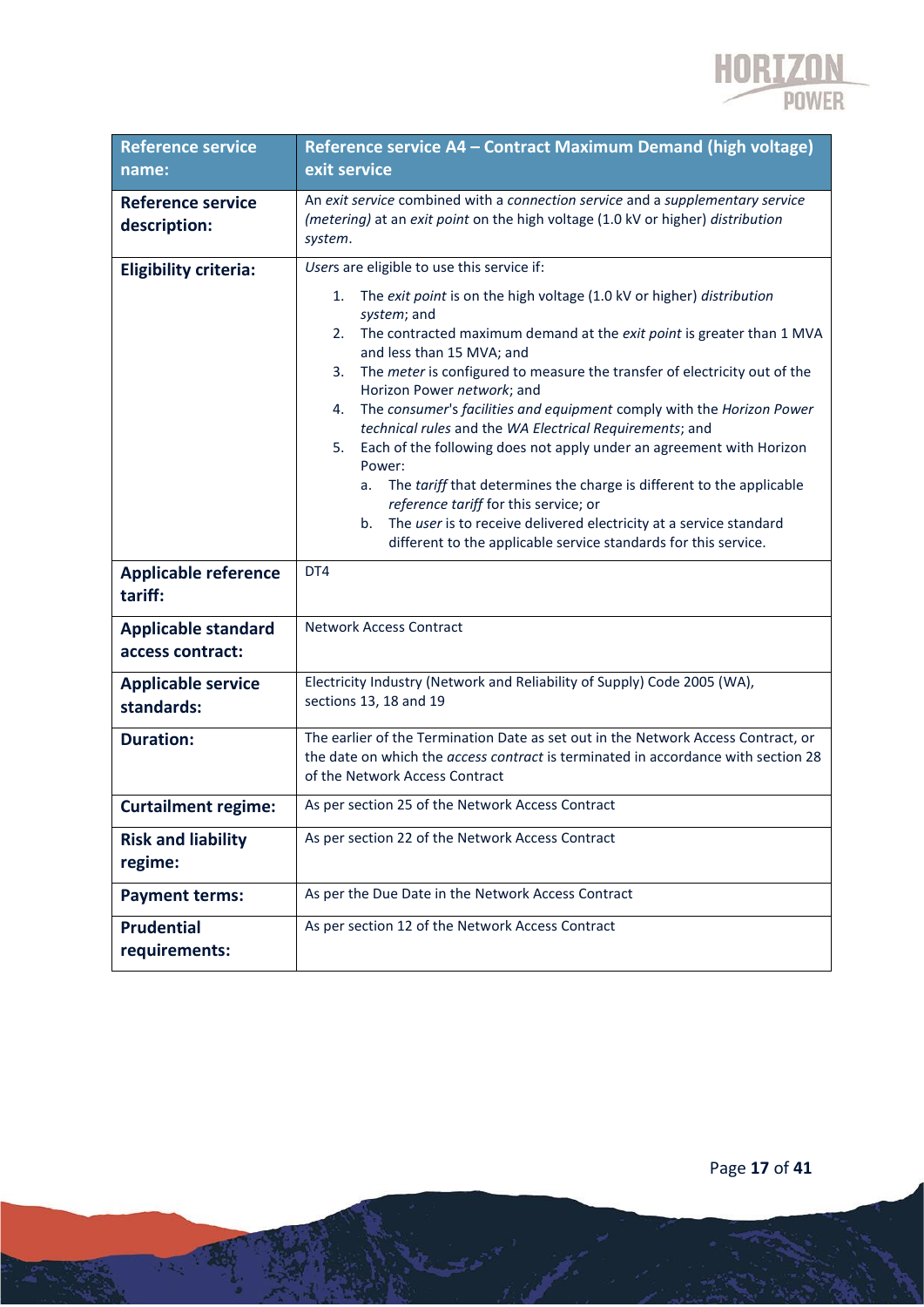

| <b>Reference service</b><br>name:              | Reference service A5 - Sub-transmission exit service                                                                                                                                                                                                                                                                                                                                                                                                                                                                                                                                                                                                                                                                                                                                                                                   |
|------------------------------------------------|----------------------------------------------------------------------------------------------------------------------------------------------------------------------------------------------------------------------------------------------------------------------------------------------------------------------------------------------------------------------------------------------------------------------------------------------------------------------------------------------------------------------------------------------------------------------------------------------------------------------------------------------------------------------------------------------------------------------------------------------------------------------------------------------------------------------------------------|
| <b>Reference service</b><br>description:       | An exit service combined with a connection service and a supplementary service<br>(metering) at an exit point on the sub-transmission system.                                                                                                                                                                                                                                                                                                                                                                                                                                                                                                                                                                                                                                                                                          |
| <b>Eligibility criteria:</b>                   | Users are eligible to use this service if:<br>1.<br>The exit point is on the sub-transmission system; and<br>The contracted maximum demand at the exit point is greater than 15<br>2.<br>MVA; and<br>The meter is configured to measure the transfer of electricity out of the<br>3.<br>Horizon Power network; and<br>The consumer's facilities and equipment comply with the Horizon Power<br>4.<br>technical rules and the WA Electrical Requirements; and<br>5.<br>Each of the following does not apply under an agreement with Horizon<br>Power:<br>The tariff that determines the charge is different to the applicable<br>a.<br>reference tariff for this service; or<br>The user is to receive delivered electricity at a service standard<br>b <sub>1</sub><br>different to the applicable service standards for this service. |
| <b>Applicable reference</b><br>tariff:         | TT <sub>1</sub>                                                                                                                                                                                                                                                                                                                                                                                                                                                                                                                                                                                                                                                                                                                                                                                                                        |
| <b>Applicable standard</b><br>access contract: | <b>Network Access Contract</b>                                                                                                                                                                                                                                                                                                                                                                                                                                                                                                                                                                                                                                                                                                                                                                                                         |
| <b>Applicable service</b><br>standards:        | Electricity Industry (Network and Reliability of Supply) Code 2005 (WA),<br>sections 13, 18 and 19                                                                                                                                                                                                                                                                                                                                                                                                                                                                                                                                                                                                                                                                                                                                     |
| <b>Duration:</b>                               | The earlier of the Termination Date as set out in the Network Access Contract, or<br>the date on which the <i>access contract</i> is terminated in accordance with section 28<br>of the Network Access Contract                                                                                                                                                                                                                                                                                                                                                                                                                                                                                                                                                                                                                        |
| <b>Curtailment regime:</b>                     | As per section 25 of the Network Access Contract                                                                                                                                                                                                                                                                                                                                                                                                                                                                                                                                                                                                                                                                                                                                                                                       |
| <b>Risk and liability</b><br>regime:           | As per section 22 of the Network Access Contract                                                                                                                                                                                                                                                                                                                                                                                                                                                                                                                                                                                                                                                                                                                                                                                       |
| <b>Payment terms:</b>                          | As per the Due Date in the Network Access Contract                                                                                                                                                                                                                                                                                                                                                                                                                                                                                                                                                                                                                                                                                                                                                                                     |
| <b>Prudential</b><br>requirements:             | As per section 12 of the Network Access Contract                                                                                                                                                                                                                                                                                                                                                                                                                                                                                                                                                                                                                                                                                                                                                                                       |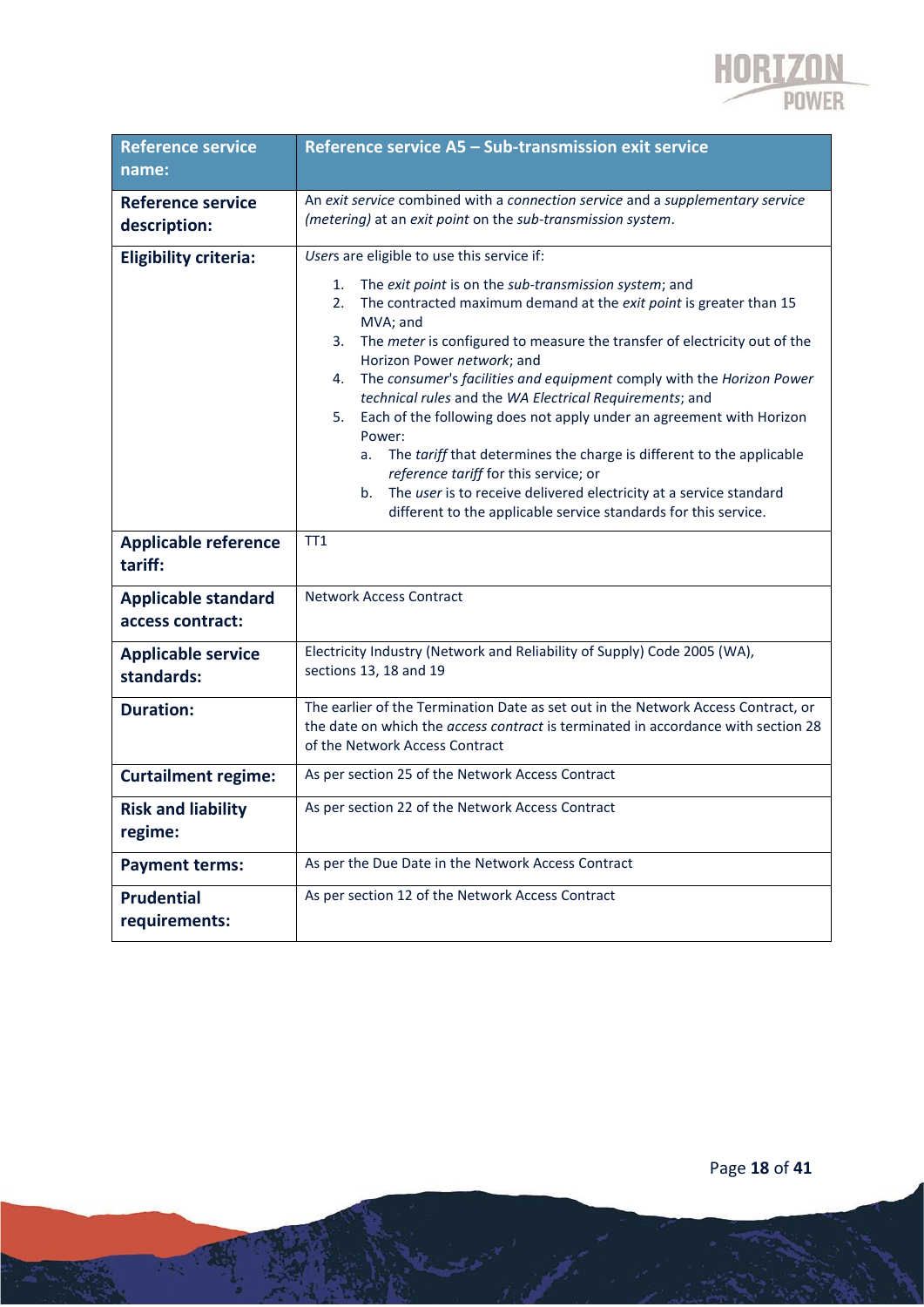

| <b>Reference service</b><br>name:              | Reference service A6 - Transmission exit service                                                                                                                                                                                                                                                                                                                                                                                                                                                                                                                                                                                                                                                                               |
|------------------------------------------------|--------------------------------------------------------------------------------------------------------------------------------------------------------------------------------------------------------------------------------------------------------------------------------------------------------------------------------------------------------------------------------------------------------------------------------------------------------------------------------------------------------------------------------------------------------------------------------------------------------------------------------------------------------------------------------------------------------------------------------|
| <b>Reference service</b><br>description:       | An exit service combined with a connection service and a supplementary service<br>(metering) at an exit point on the transmission system.                                                                                                                                                                                                                                                                                                                                                                                                                                                                                                                                                                                      |
| <b>Eligibility criteria:</b>                   | Users are eligible to use this service if:<br>The exit point is on the transmission system; and<br>1.<br>2.<br>The meter is configured to measure the transfer of electricity out of the<br>Horizon Power network; and<br>The consumer's facilities and equipment comply with the Horizon Power<br>3.<br>technical rules and the WA Electrical Requirements; and<br>Each of the following does not apply under an agreement with Horizon<br>4.<br>Power:<br>The tariff that determines the charge is different to the applicable<br>a.<br>reference tariff for this service; or<br>The user is to receive delivered electricity at a service standard<br>b.<br>different to the applicable service standards for this service. |
| <b>Applicable reference</b><br>tariff:         | TT <sub>2</sub>                                                                                                                                                                                                                                                                                                                                                                                                                                                                                                                                                                                                                                                                                                                |
| <b>Applicable standard</b><br>access contract: | <b>Network Access Contract</b>                                                                                                                                                                                                                                                                                                                                                                                                                                                                                                                                                                                                                                                                                                 |
| <b>Applicable service</b><br>standards:        | Electricity Industry (Network and Reliability of Supply) Code 2005 (WA),<br>sections 13, 18 and 19                                                                                                                                                                                                                                                                                                                                                                                                                                                                                                                                                                                                                             |
| <b>Duration:</b>                               | The earlier of the Termination Date as set out in the Network Access Contract, or<br>the date on which the access contract is terminated in accordance with section 28<br>of the Network Access Contract                                                                                                                                                                                                                                                                                                                                                                                                                                                                                                                       |
| <b>Curtailment regime:</b>                     | As per section 25 of the Network Access Contract                                                                                                                                                                                                                                                                                                                                                                                                                                                                                                                                                                                                                                                                               |
| <b>Risk and liability</b><br>regime:           | As per section 22 of the Network Access Contract                                                                                                                                                                                                                                                                                                                                                                                                                                                                                                                                                                                                                                                                               |
| <b>Payment terms:</b>                          | As per the Due Date in the Network Access Contract                                                                                                                                                                                                                                                                                                                                                                                                                                                                                                                                                                                                                                                                             |
| <b>Prudential</b><br>requirements:             | As per section 12 of the Network Access Contract                                                                                                                                                                                                                                                                                                                                                                                                                                                                                                                                                                                                                                                                               |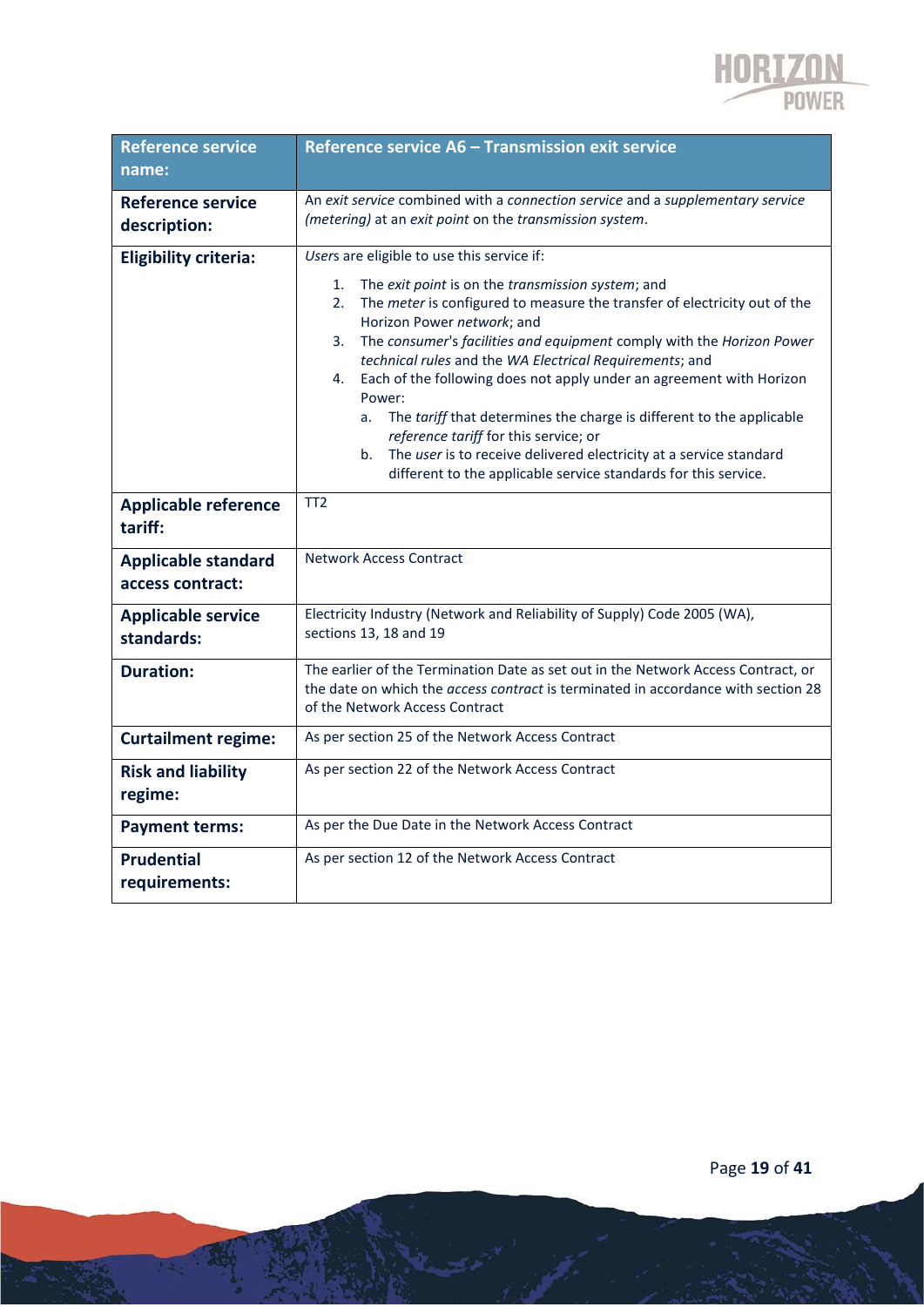

| <b>Reference service</b>                 | Reference Service A7 - Streetlighting exit service                                                                                                                                                                                                                                                                                                      |
|------------------------------------------|---------------------------------------------------------------------------------------------------------------------------------------------------------------------------------------------------------------------------------------------------------------------------------------------------------------------------------------------------------|
| name:                                    |                                                                                                                                                                                                                                                                                                                                                         |
| <b>Reference service</b><br>description: | An exit service combined with a connection service and a supplementary service<br>(metering) at an exit point on the low voltage (up to 1.0 kV) distribution system<br>for the purpose of streetlighting, plus the service of the provision and<br>maintenance of the streetlighting assets.                                                            |
|                                          | These streetlighting assets are designed for the environment they will operate in<br>with input from the user's customer of this service. The streetlighting design<br>occurs in accordance with the applicable streetlighting design standards<br>(including AS/NZS 1158 and AS/NZS 60598) and regulatory requirements at the<br>time of installation. |
|                                          | Horizon Power will maintain the streetlighting assets to ensure that the<br>streetlighting exit service continues to be provided to design levels. Horizon<br>Power will:                                                                                                                                                                               |
|                                          | Inspect the streetlighting poles for structural and electrical integrity<br>consistent with good electricity industry practice and relevant<br>standards.                                                                                                                                                                                               |
|                                          | Replace and reinforce the streetlighting poles consistent with good<br>٠<br>electricity industry practice and relevant standards.                                                                                                                                                                                                                       |
|                                          | Repair the streetlighting assets including where damage occurs by<br>third parties.                                                                                                                                                                                                                                                                     |
|                                          | Provide emergency response to incidents involving the streetlighting<br>assets.                                                                                                                                                                                                                                                                         |
|                                          | Replace or repair the streetlighting lamps, luminaires, control<br>equipment and supply wiring upon failure, damage or at the end of<br>their serviceable life.                                                                                                                                                                                         |
|                                          | Replace or repair the underground streetlighting supply cables and<br>overhead conductors upon failure, damage or at the end of their<br>serviceable life.                                                                                                                                                                                              |
|                                          | Replace or repair the lamps and luminaires where upon<br>investigation the lumen output no longer meets design levels.                                                                                                                                                                                                                                  |
|                                          | Provide a call centre and online facility to receive streetlighting fault<br>information from the public and the user's customer of the exit<br>service (typically the relevant local government authority).                                                                                                                                            |
|                                          | Maintain an inventory of the streetlighting assets to which the exit<br>service applies including the date of installation of each asset, the                                                                                                                                                                                                           |
|                                          | type of asset, rated power and the location of the asset.<br>Respond to questions from the user's customer of the exit service<br>(typically the relevant local government authority) about in-service<br>inventory within 20 working days.                                                                                                             |
| <b>Eligibility criteria:</b>             | Users are eligible to use this service if:                                                                                                                                                                                                                                                                                                              |
|                                          | The exit point is on the low voltage (up to 1.0 kV) distribution system;<br>1.<br>and<br>The streetlight is owned, operated and maintained by Horizon Power;<br>2.                                                                                                                                                                                      |
|                                          | and<br>Each of the following does not apply under an agreement with Horizon<br>3.<br>Power:                                                                                                                                                                                                                                                             |
|                                          | The tariff that determines the charge is different to the applicable<br>a.<br>reference tariff for this service; or                                                                                                                                                                                                                                     |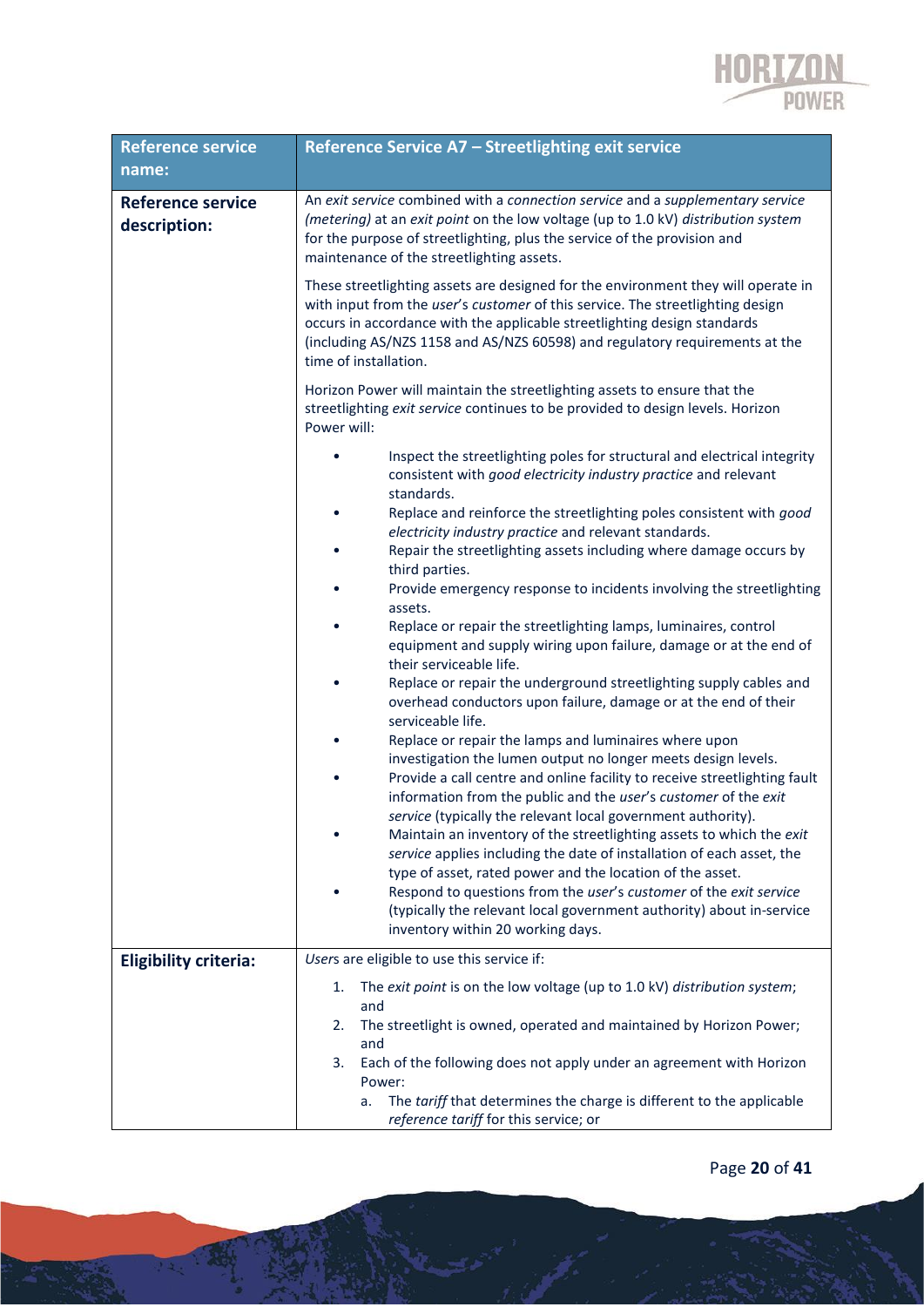

| <b>Reference service</b>               | Reference Service A7 - Streetlighting exit service                                                                                                                                                              |
|----------------------------------------|-----------------------------------------------------------------------------------------------------------------------------------------------------------------------------------------------------------------|
| name:                                  |                                                                                                                                                                                                                 |
|                                        | b.<br>The user is to receive delivered electricity at a service standard<br>different to the applicable service standards for this service.                                                                     |
| <b>Applicable reference</b><br>tariff: | DT5                                                                                                                                                                                                             |
| <b>Applicable standard</b>             | Network Access Contract                                                                                                                                                                                         |
| access contract:                       |                                                                                                                                                                                                                 |
| <b>Applicable service</b>              | Electricity Industry (Network and Reliability of Supply) Code 2005 (WA),                                                                                                                                        |
| standards:                             | sections 13, 18 and 19                                                                                                                                                                                          |
|                                        | Electricity Distribution Licence Performance Reporting Handbook, page 15                                                                                                                                        |
| <b>Duration:</b>                       | The earlier of the Termination Date as set out in the Network Access Contract, or<br>the date on which the <i>access contract</i> is terminated in accordance with section 28<br>of the Network Access Contract |
| <b>Curtailment regime:</b>             | As per section 25 of the Network Access Contract                                                                                                                                                                |
| <b>Risk and liability</b><br>regime:   | As per section 22 of the Network Access Contract                                                                                                                                                                |
| <b>Payment terms:</b>                  | As per the Due Date in the Network Access Contract                                                                                                                                                              |
| <b>Prudential</b><br>requirements:     | As per section 12 of the Network Access Contract                                                                                                                                                                |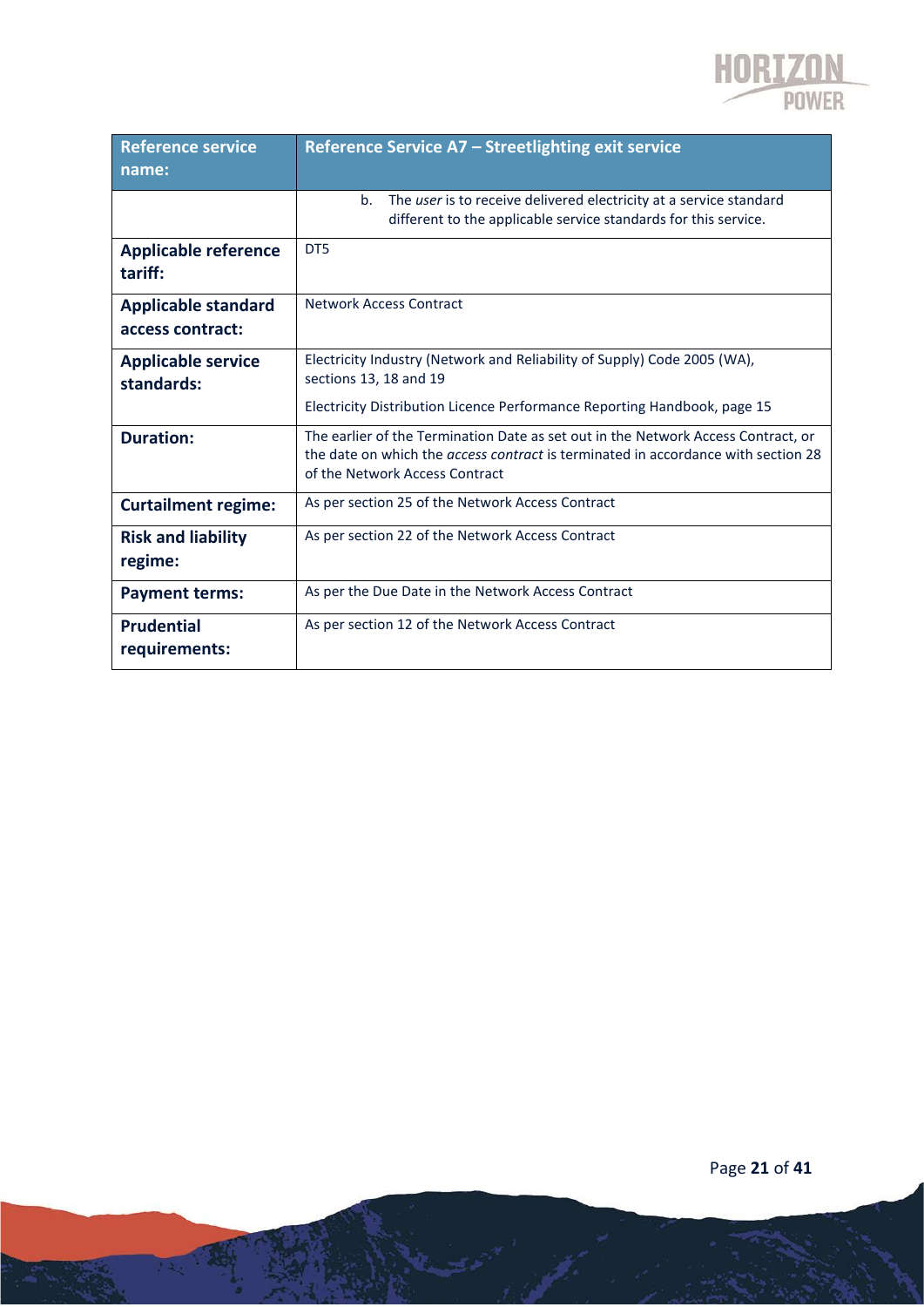# 6. REFERENCE SERVICES (ENTRY SERVICES)

### Horizon Power offers three *entry service*s as *reference service*s.

| <b>Reference service</b><br>name:              | Reference service B1 - Distribution (high voltage) entry service                                                                                                                                                                                                                                                                                                                                                                                                                                                                                                                                                                                                                                                           |
|------------------------------------------------|----------------------------------------------------------------------------------------------------------------------------------------------------------------------------------------------------------------------------------------------------------------------------------------------------------------------------------------------------------------------------------------------------------------------------------------------------------------------------------------------------------------------------------------------------------------------------------------------------------------------------------------------------------------------------------------------------------------------------|
| <b>Reference service</b><br>description:       | An entry service combined with a connection service and a supplementary service<br>(metering) at an entry point on the high voltage (1.0 kV or higher) distribution<br>system.                                                                                                                                                                                                                                                                                                                                                                                                                                                                                                                                             |
| <b>Eligibility criteria:</b>                   | Users are eligible to use this service if:                                                                                                                                                                                                                                                                                                                                                                                                                                                                                                                                                                                                                                                                                 |
|                                                | The entry point is on the high voltage (1.0 kV or higher) distribution<br>1.<br>system; and<br>The meter is configured to measure the transfer of electricity into the<br>2.<br>Horizon Power network; and<br>The generator's facilities and equipment comply with the Horizon Power<br>3.<br>technical rules and the WA Electrical Requirements; and<br>Each of the following does not apply under an agreement with Horizon<br>4.<br>Power:<br>The tariff that determines the charge is different to the applicable<br>a.<br>reference tariff for this service; or<br>The user is to receive delivered electricity at a service standard<br>b.<br>different to the applicable service standards for this service.<br>DT7 |
| <b>Applicable reference</b><br>tariff:         |                                                                                                                                                                                                                                                                                                                                                                                                                                                                                                                                                                                                                                                                                                                            |
| <b>Applicable standard</b><br>access contract: | <b>Network Access Contract</b>                                                                                                                                                                                                                                                                                                                                                                                                                                                                                                                                                                                                                                                                                             |
| <b>Applicable service</b><br>standards:        | Electricity Industry (Network and Reliability of Supply) Code 2005 (WA),<br>sections 13, 18 and 19                                                                                                                                                                                                                                                                                                                                                                                                                                                                                                                                                                                                                         |
| <b>Duration:</b>                               | The earlier of the Termination Date as set out in the Network Access Contract, or<br>the date on which the access contract is terminated in accordance with section 28<br>of the Network Access Contract                                                                                                                                                                                                                                                                                                                                                                                                                                                                                                                   |
| <b>Curtailment regime:</b>                     | As per section 25 of the Network Access Contract                                                                                                                                                                                                                                                                                                                                                                                                                                                                                                                                                                                                                                                                           |
| <b>Risk and liability</b><br>regime:           | As per section 22 of the Network Access Contract                                                                                                                                                                                                                                                                                                                                                                                                                                                                                                                                                                                                                                                                           |
| <b>Payment terms:</b>                          | As per the Due Date in the Network Access Contract                                                                                                                                                                                                                                                                                                                                                                                                                                                                                                                                                                                                                                                                         |
| <b>Prudential</b><br>requirements:             | As per section 12 of the Network Access Contract                                                                                                                                                                                                                                                                                                                                                                                                                                                                                                                                                                                                                                                                           |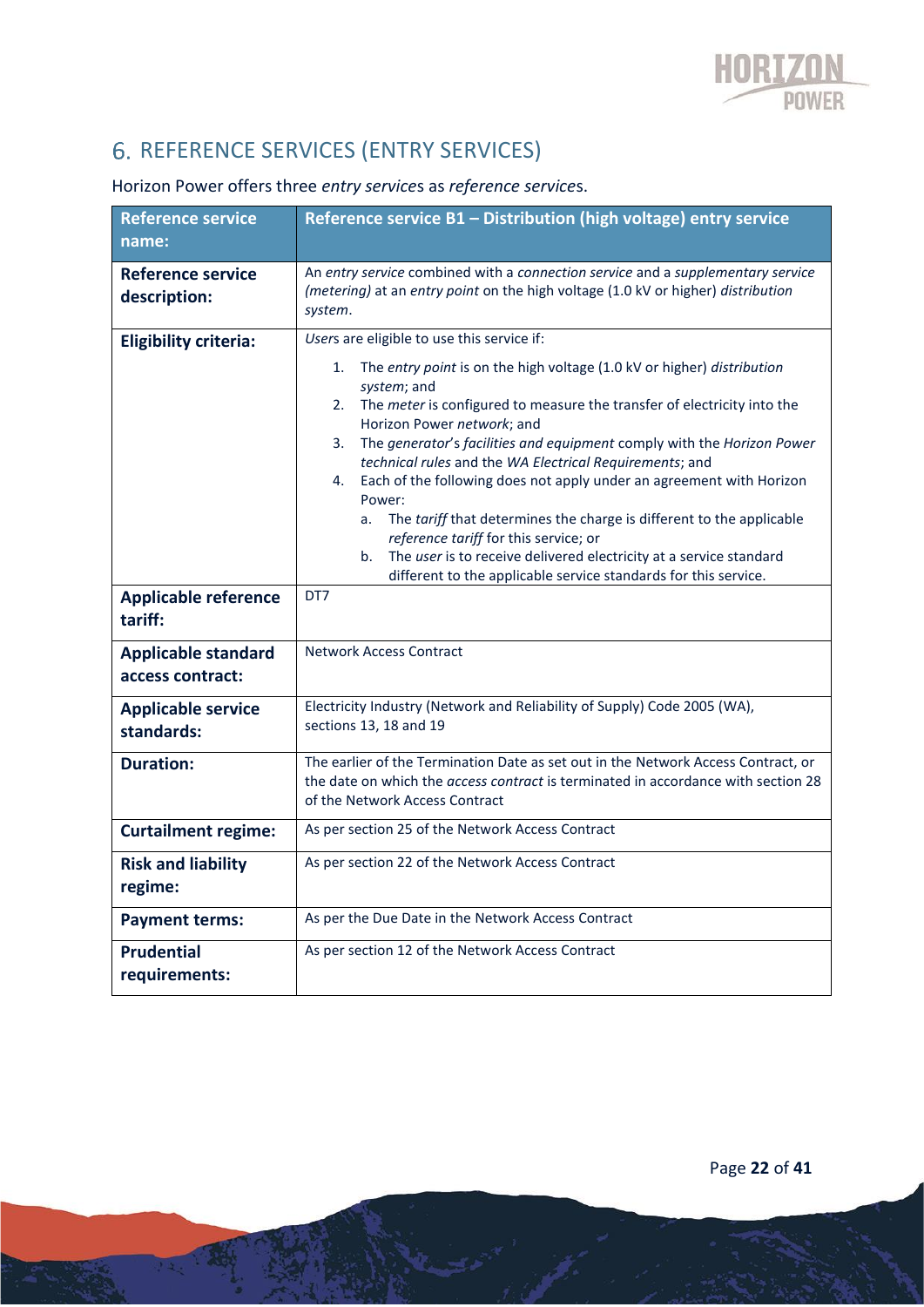

| <b>Reference service</b><br>name:              | Reference Service B2 - Entry service facilitating a distributed<br>generation or other non-network solution                                                                                                                                                                                                                                                                                                                                                                                                                                                                                                                                                                                                                                                                                                                                         |
|------------------------------------------------|-----------------------------------------------------------------------------------------------------------------------------------------------------------------------------------------------------------------------------------------------------------------------------------------------------------------------------------------------------------------------------------------------------------------------------------------------------------------------------------------------------------------------------------------------------------------------------------------------------------------------------------------------------------------------------------------------------------------------------------------------------------------------------------------------------------------------------------------------------|
| <b>Reference service</b><br>description:       | An entry service combined with a connection service and a supplementary service<br>(metering) on the low voltage (up to 1.0 kV) distribution system in circumstances<br>where this service provides for facilities and equipment connected behind a<br>connection point (including distributed generating works and other non-network<br>solutions) that results in Horizon Power's capital-related costs or non-capital costs<br>reducing as a result of the entry point for the distributed generating works or<br>other non-network solution being located in that particular part of the covered<br>Pilbara network.                                                                                                                                                                                                                            |
|                                                | {Note: a 'thin connection' that involves the export of electricity onto the Horizon<br>Power network or the provision of another network support service may be<br>eligible for this service.}                                                                                                                                                                                                                                                                                                                                                                                                                                                                                                                                                                                                                                                      |
| <b>Eligibility criteria:</b>                   | Users are eligible to use this service if:                                                                                                                                                                                                                                                                                                                                                                                                                                                                                                                                                                                                                                                                                                                                                                                                          |
| <b>Applicable reference</b><br>tariff:         | The entry point is on the low voltage (up to 1.0 kV) distribution system;<br>1.<br>and<br>The meter is configured to measure the transfer of electricity into the<br>2.<br>Horizon Power network; and<br>The generator's facilities and equipment comply with the Horizon Power<br>3.<br>technical rules and the WA Electrical Requirements; and<br>The user has submitted an electricity transfer application for this service<br>4.<br>and that application is approved; and<br>Each of the following does not apply under an agreement with Horizon<br>5.<br>Power:<br>The tariff that determines the charge is different to the applicable<br>а.<br>reference tariff for this service; or<br>The user is to receive delivered electricity at a service standard<br>b.<br>different to the applicable service standards for this service.<br>DT8 |
| <b>Applicable standard</b><br>access contract: | <b>Network Access Contract</b>                                                                                                                                                                                                                                                                                                                                                                                                                                                                                                                                                                                                                                                                                                                                                                                                                      |
| <b>Applicable service</b><br>standards:        | Electricity Industry (Network and Reliability of Supply) Code 2005 (WA),<br>sections 13, 18 and 19                                                                                                                                                                                                                                                                                                                                                                                                                                                                                                                                                                                                                                                                                                                                                  |
| <b>Duration:</b>                               | The earlier of the Termination Date as set out in the Network Access Contract, or<br>the date on which the access contract is terminated in accordance with section 28<br>of the Network Access Contract                                                                                                                                                                                                                                                                                                                                                                                                                                                                                                                                                                                                                                            |
| <b>Curtailment regime:</b>                     | As per section 25 of the Network Access Contract                                                                                                                                                                                                                                                                                                                                                                                                                                                                                                                                                                                                                                                                                                                                                                                                    |
| <b>Risk and liability</b><br>regime:           | As per section 22 of the Network Access Contract                                                                                                                                                                                                                                                                                                                                                                                                                                                                                                                                                                                                                                                                                                                                                                                                    |
| <b>Payment terms:</b>                          | As per the Due Date in the Network Access Contract                                                                                                                                                                                                                                                                                                                                                                                                                                                                                                                                                                                                                                                                                                                                                                                                  |
| <b>Prudential</b><br>requirements:             | As per section 12 of the Network Access Contract                                                                                                                                                                                                                                                                                                                                                                                                                                                                                                                                                                                                                                                                                                                                                                                                    |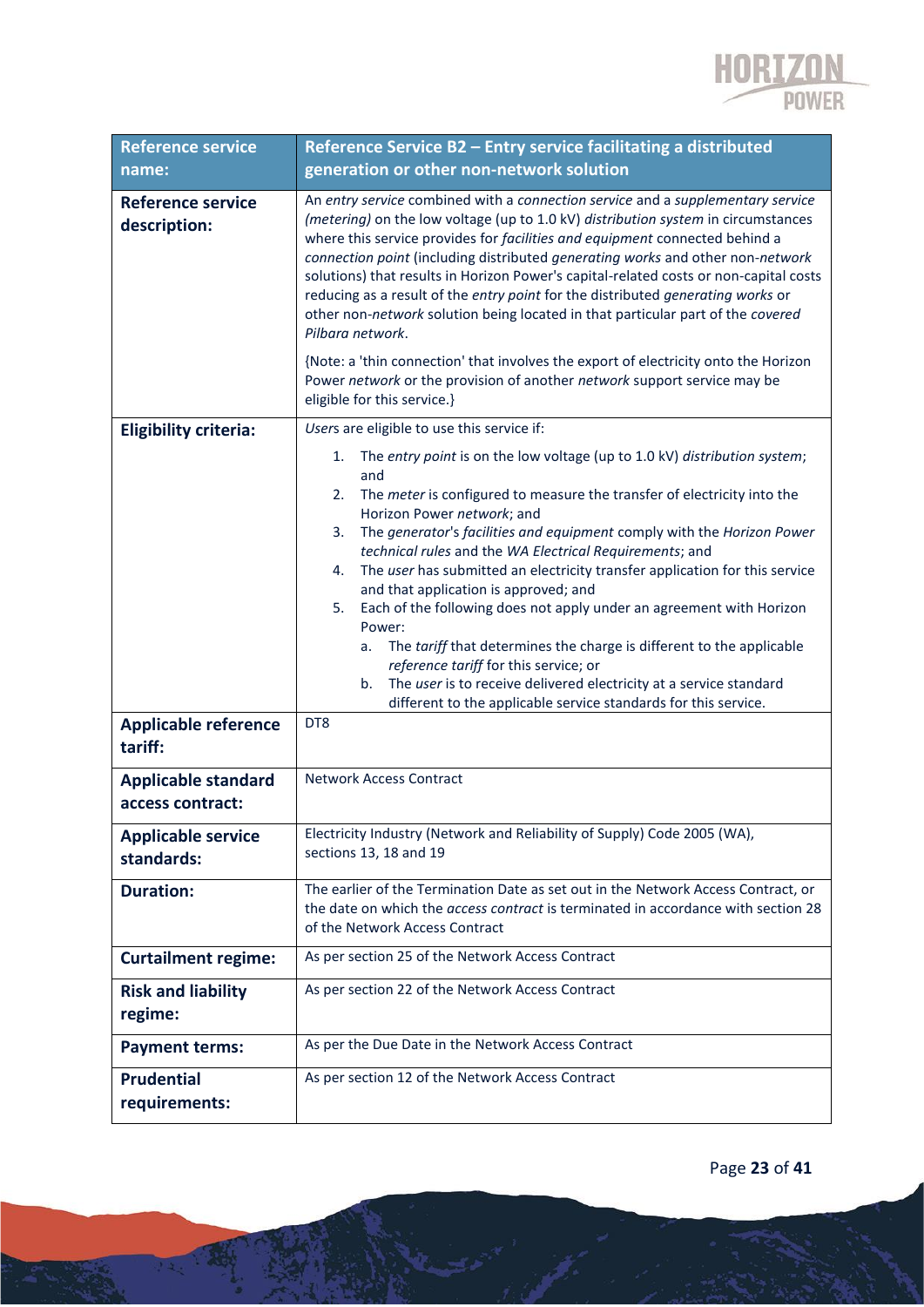

| <b>Reference service</b><br>name:              | Reference service B3 - Transmission entry service                                                                                                                                                                                                                                                                                                                                                                                                                                                                                                                                                                                                                                                                              |
|------------------------------------------------|--------------------------------------------------------------------------------------------------------------------------------------------------------------------------------------------------------------------------------------------------------------------------------------------------------------------------------------------------------------------------------------------------------------------------------------------------------------------------------------------------------------------------------------------------------------------------------------------------------------------------------------------------------------------------------------------------------------------------------|
| <b>Reference service</b><br>description:       | An entry service combined with a connection service and a supplementary service<br>(metering) at an entry point on the transmission system.                                                                                                                                                                                                                                                                                                                                                                                                                                                                                                                                                                                    |
| <b>Eligibility criteria:</b>                   | Users are eligible to use this service if:<br>1.<br>The entry point is on the transmission system; and<br>2.<br>The meter is configured to measure the transfer of electricity into the<br>Horizon Power network; and<br>The generator's facilities and equipment comply with the Horizon Power<br>3.<br>technical rules and the WA Electrical Requirements; and<br>Each of the following does not apply under an agreement with Horizon<br>4.<br>Power:<br>The tariff that determines the charge is different to the applicable<br>a.<br>reference tariff for this service; or<br>The user is to receive delivered electricity at a service standard<br>b.<br>different to the applicable service standards for this service. |
| <b>Applicable reference</b><br>tariff:         | TT <sub>3</sub>                                                                                                                                                                                                                                                                                                                                                                                                                                                                                                                                                                                                                                                                                                                |
| <b>Applicable standard</b><br>access contract: | <b>Network Access Contract</b>                                                                                                                                                                                                                                                                                                                                                                                                                                                                                                                                                                                                                                                                                                 |
| <b>Applicable service</b><br>standards:        | Electricity Industry (Network and Reliability of Supply) Code 2005 (WA),<br>sections 13, 18 and 19                                                                                                                                                                                                                                                                                                                                                                                                                                                                                                                                                                                                                             |
| <b>Duration:</b>                               | The earlier of the Termination Date as set out in the Network Access Contract, or<br>the date on which the <i>access contract</i> is terminated in accordance with section 28<br>of the Network Access Contract                                                                                                                                                                                                                                                                                                                                                                                                                                                                                                                |
| <b>Curtailment regime:</b>                     | As per section 25 of the Network Access Contract                                                                                                                                                                                                                                                                                                                                                                                                                                                                                                                                                                                                                                                                               |
| <b>Risk and liability</b><br>regime:           | As per section 22 of the Network Access Contract                                                                                                                                                                                                                                                                                                                                                                                                                                                                                                                                                                                                                                                                               |
| <b>Payment terms:</b>                          | As per the Due Date in the Network Access Contract                                                                                                                                                                                                                                                                                                                                                                                                                                                                                                                                                                                                                                                                             |
| <b>Prudential</b><br>requirements:             | As per section 12 of the Network Access Contract                                                                                                                                                                                                                                                                                                                                                                                                                                                                                                                                                                                                                                                                               |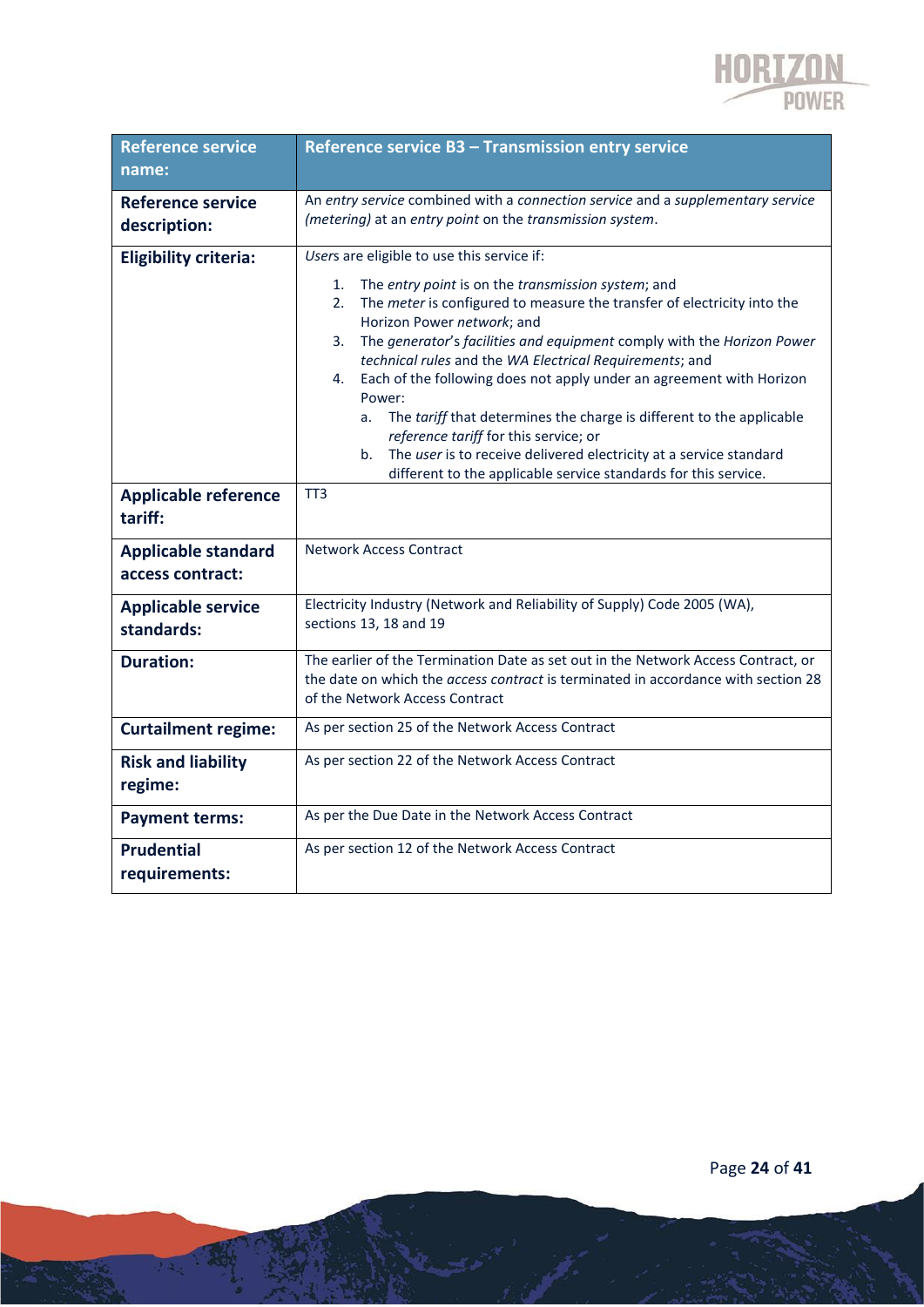# 7. REFERENCE SERVICES (BIDIRECTIONAL SERVICES)

| <b>Reference service</b>                       | Reference service C1 - Metered demand (low voltage)                                                                                                                                                                                                                                                                                                                                                                                                                                                                                                                                                                                                                                                                                                                                                                                                                                                                                                                                                                                                                                                                                                     |
|------------------------------------------------|---------------------------------------------------------------------------------------------------------------------------------------------------------------------------------------------------------------------------------------------------------------------------------------------------------------------------------------------------------------------------------------------------------------------------------------------------------------------------------------------------------------------------------------------------------------------------------------------------------------------------------------------------------------------------------------------------------------------------------------------------------------------------------------------------------------------------------------------------------------------------------------------------------------------------------------------------------------------------------------------------------------------------------------------------------------------------------------------------------------------------------------------------------|
| name:                                          | <b>bidirectional service</b>                                                                                                                                                                                                                                                                                                                                                                                                                                                                                                                                                                                                                                                                                                                                                                                                                                                                                                                                                                                                                                                                                                                            |
| <b>Reference service</b><br>description:       | A bidirectional service combined with a connection service and a supplementary<br>service (metering) at a bidirectional point on the low voltage (up to 1.0 kV)<br>distribution system.                                                                                                                                                                                                                                                                                                                                                                                                                                                                                                                                                                                                                                                                                                                                                                                                                                                                                                                                                                 |
| <b>Eligibility criteria:</b>                   | Users are eligible to use this service if:                                                                                                                                                                                                                                                                                                                                                                                                                                                                                                                                                                                                                                                                                                                                                                                                                                                                                                                                                                                                                                                                                                              |
|                                                | The bidirectional point is on the low voltage (up to 1.0 kV) distribution<br>1.<br>system; and<br>The meter is configured to measure the transfer of electricity into and<br>2.<br>out of the Horizon Power network; and<br>The user's energy consumption is:<br>3.<br>less than 1,200 MWh per annum based on historic metering data; or<br>а.<br>Horizon Power determines, as a reasonable and prudent person, that<br>b.<br>the user's forecast energy consumption will be less than 1,200 MWh<br>per annum; and<br>4. The consumer's inverter system complies with the requirements of AS<br>4777 and the Horizon Power technical rules; and<br>The consumer's facilities and equipment comply with the Horizon Power<br>5.<br>technical rules and the WA Electrical Requirements; and<br>Each of the following does not apply under an agreement with Horizon<br>6.<br>Power:<br>The tariff that determines the charge is different to the applicable<br>а.<br>reference tariff for this service; or<br>The user is to receive delivered electricity at a service standard<br>b.<br>different to the applicable service standards for this service. |
| <b>Applicable reference</b><br>tariff:         | DT1                                                                                                                                                                                                                                                                                                                                                                                                                                                                                                                                                                                                                                                                                                                                                                                                                                                                                                                                                                                                                                                                                                                                                     |
| <b>Applicable standard</b><br>access contract: | <b>Network Access Contract</b>                                                                                                                                                                                                                                                                                                                                                                                                                                                                                                                                                                                                                                                                                                                                                                                                                                                                                                                                                                                                                                                                                                                          |
| <b>Applicable service</b><br>standards:        | Electricity Industry (Network and Reliability of Supply) Code 2005 (WA),<br>sections 13, 18 and 19                                                                                                                                                                                                                                                                                                                                                                                                                                                                                                                                                                                                                                                                                                                                                                                                                                                                                                                                                                                                                                                      |
| Duration:                                      | The earlier of the Termination Date as set out in the Network Access Contract, or<br>the date on which the access contract is terminated in accordance with section 28<br>of the Network Access Contract                                                                                                                                                                                                                                                                                                                                                                                                                                                                                                                                                                                                                                                                                                                                                                                                                                                                                                                                                |
| <b>Curtailment regime:</b>                     | As per section 25 of the Network Access Contract                                                                                                                                                                                                                                                                                                                                                                                                                                                                                                                                                                                                                                                                                                                                                                                                                                                                                                                                                                                                                                                                                                        |
| <b>Risk and liability</b><br>regime:           | As per section 22 of the Network Access Contract                                                                                                                                                                                                                                                                                                                                                                                                                                                                                                                                                                                                                                                                                                                                                                                                                                                                                                                                                                                                                                                                                                        |
| <b>Payment terms:</b>                          | As per the Due Date in the Network Access Contract                                                                                                                                                                                                                                                                                                                                                                                                                                                                                                                                                                                                                                                                                                                                                                                                                                                                                                                                                                                                                                                                                                      |
| <b>Prudential</b><br>requirements:             | As per section 12 of the Network Access Contract                                                                                                                                                                                                                                                                                                                                                                                                                                                                                                                                                                                                                                                                                                                                                                                                                                                                                                                                                                                                                                                                                                        |

### Horizon Power offers five *bidirectional service*s as *reference service*s.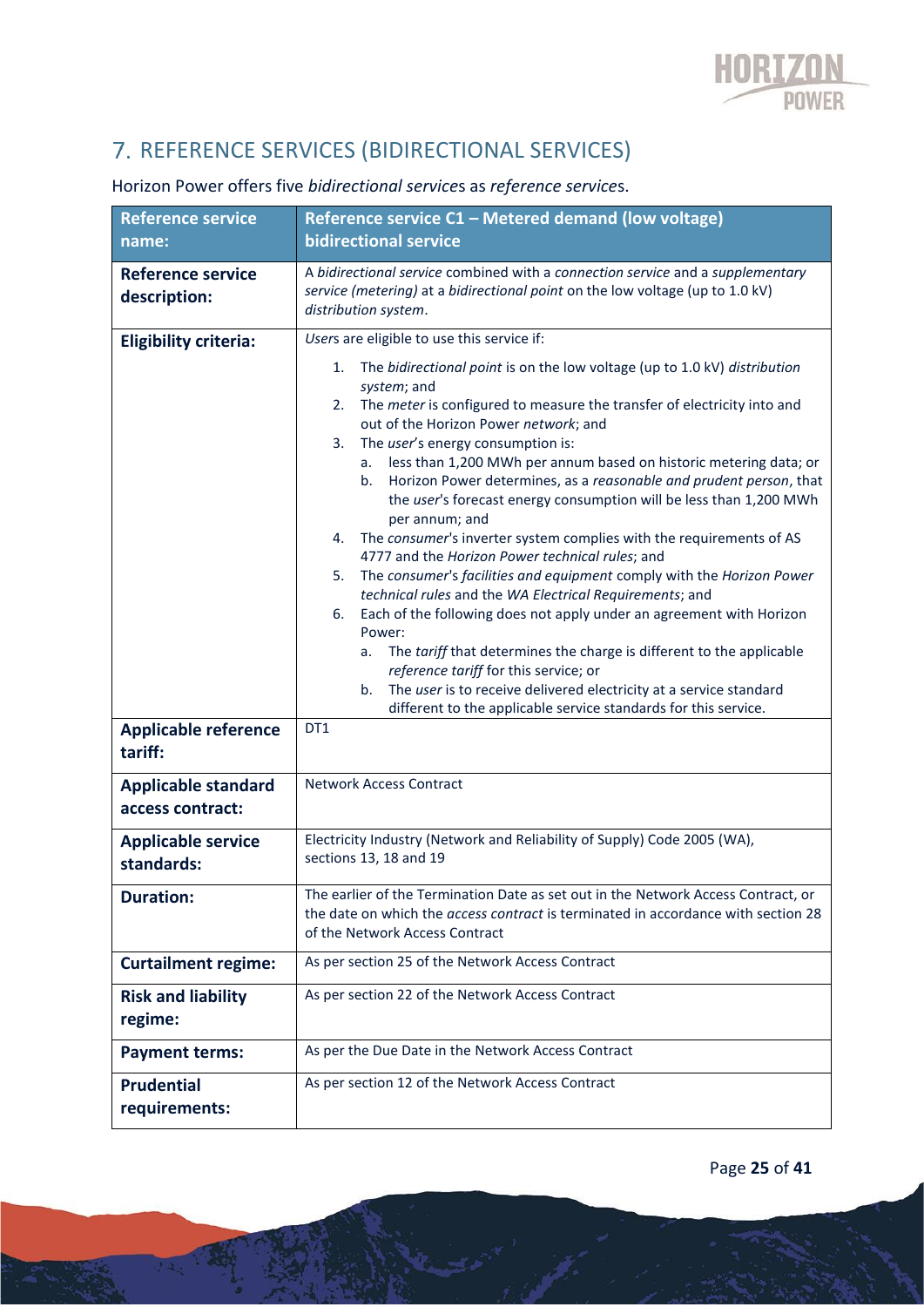

| <b>Reference service</b>                       | Reference service C2 - Contract Maximum Demand (low voltage)                                                                                                                                                                                                                                                                                                                                                                                                                                                                                                                                                                                                                                                                                                                                                                                                                                                                                                                                                                                                                                                                                                                                                                                                                                                                                                                                                                                               |
|------------------------------------------------|------------------------------------------------------------------------------------------------------------------------------------------------------------------------------------------------------------------------------------------------------------------------------------------------------------------------------------------------------------------------------------------------------------------------------------------------------------------------------------------------------------------------------------------------------------------------------------------------------------------------------------------------------------------------------------------------------------------------------------------------------------------------------------------------------------------------------------------------------------------------------------------------------------------------------------------------------------------------------------------------------------------------------------------------------------------------------------------------------------------------------------------------------------------------------------------------------------------------------------------------------------------------------------------------------------------------------------------------------------------------------------------------------------------------------------------------------------|
| name:                                          | <b>bidirectional service</b>                                                                                                                                                                                                                                                                                                                                                                                                                                                                                                                                                                                                                                                                                                                                                                                                                                                                                                                                                                                                                                                                                                                                                                                                                                                                                                                                                                                                                               |
| <b>Reference service</b><br>description:       | A bidirectional service combined with a connection service and a supplementary<br>service (metering) at a bidirectional point on the low voltage (up to 1.0 kV)<br>distribution system.                                                                                                                                                                                                                                                                                                                                                                                                                                                                                                                                                                                                                                                                                                                                                                                                                                                                                                                                                                                                                                                                                                                                                                                                                                                                    |
| <b>Eligibility criteria:</b>                   | Users are eligible to use this service if:                                                                                                                                                                                                                                                                                                                                                                                                                                                                                                                                                                                                                                                                                                                                                                                                                                                                                                                                                                                                                                                                                                                                                                                                                                                                                                                                                                                                                 |
| <b>Applicable reference</b>                    | The bidirectional point is on the low voltage (up to 1.0 kV) distribution<br>1.<br>system; and<br>The bidirectional point is located at non-residential premises with an<br>2.<br>inverter system rated up to a total of 1 MVA for single or three-phase<br>connections; and<br>3.<br>The contracted maximum demand at the bidirectional point is:<br>less than 1,500 kVA based on historic metering data; or<br>а.<br>Horizon Power determines, as a reasonable and prudent person, that<br>b.<br>the user's forecast maximum demand will be less than 1,500 kVA;<br>and<br>4. The meter is configured to measure the transfer of electricity into and<br>out of the Horizon Power network; and<br>The consumer's inverter system complies with the requirements of AS<br>5.<br>4777 and the Horizon Power technical rules, and satisfies a technical<br>assessment by Horizon Power for installations larger than 30 kVA; and<br>The consumer's facilities and equipment comply with the Horizon Power<br>6.<br>technical rules and the WA Electrical Requirements; and<br>Each of the following does not apply under an agreement with Horizon<br>7.<br>Power:<br>The tariff that determines the charge is different to the applicable<br>а.<br>reference tariff for this service; or<br>The user is to receive delivered electricity at a service standard<br>b.<br>different to the applicable service standards for this service.<br>DT <sub>2</sub> |
| tariff:                                        |                                                                                                                                                                                                                                                                                                                                                                                                                                                                                                                                                                                                                                                                                                                                                                                                                                                                                                                                                                                                                                                                                                                                                                                                                                                                                                                                                                                                                                                            |
| <b>Applicable standard</b><br>access contract: | <b>Network Access Contract</b>                                                                                                                                                                                                                                                                                                                                                                                                                                                                                                                                                                                                                                                                                                                                                                                                                                                                                                                                                                                                                                                                                                                                                                                                                                                                                                                                                                                                                             |
| <b>Applicable service</b><br>standards:        | Electricity Industry (Network and Reliability of Supply) Code 2005 (WA),<br>sections 13, 18 and 19                                                                                                                                                                                                                                                                                                                                                                                                                                                                                                                                                                                                                                                                                                                                                                                                                                                                                                                                                                                                                                                                                                                                                                                                                                                                                                                                                         |
| <b>Duration:</b>                               | The earlier of the Termination Date as set out in the Network Access Contract, or<br>the date on which the <i>access contract</i> is terminated in accordance with section 28<br>of the Network Access Contract                                                                                                                                                                                                                                                                                                                                                                                                                                                                                                                                                                                                                                                                                                                                                                                                                                                                                                                                                                                                                                                                                                                                                                                                                                            |
| <b>Curtailment regime:</b>                     | As per section 25 of the Network Access Contract                                                                                                                                                                                                                                                                                                                                                                                                                                                                                                                                                                                                                                                                                                                                                                                                                                                                                                                                                                                                                                                                                                                                                                                                                                                                                                                                                                                                           |
| <b>Risk and liability</b><br>regime:           | As per section 22 of the Network Access Contract                                                                                                                                                                                                                                                                                                                                                                                                                                                                                                                                                                                                                                                                                                                                                                                                                                                                                                                                                                                                                                                                                                                                                                                                                                                                                                                                                                                                           |
| <b>Payment terms:</b>                          | As per the Due Date in the Network Access Contract                                                                                                                                                                                                                                                                                                                                                                                                                                                                                                                                                                                                                                                                                                                                                                                                                                                                                                                                                                                                                                                                                                                                                                                                                                                                                                                                                                                                         |
| <b>Prudential</b><br>requirements:             | As per section 12 of the Network Access Contract                                                                                                                                                                                                                                                                                                                                                                                                                                                                                                                                                                                                                                                                                                                                                                                                                                                                                                                                                                                                                                                                                                                                                                                                                                                                                                                                                                                                           |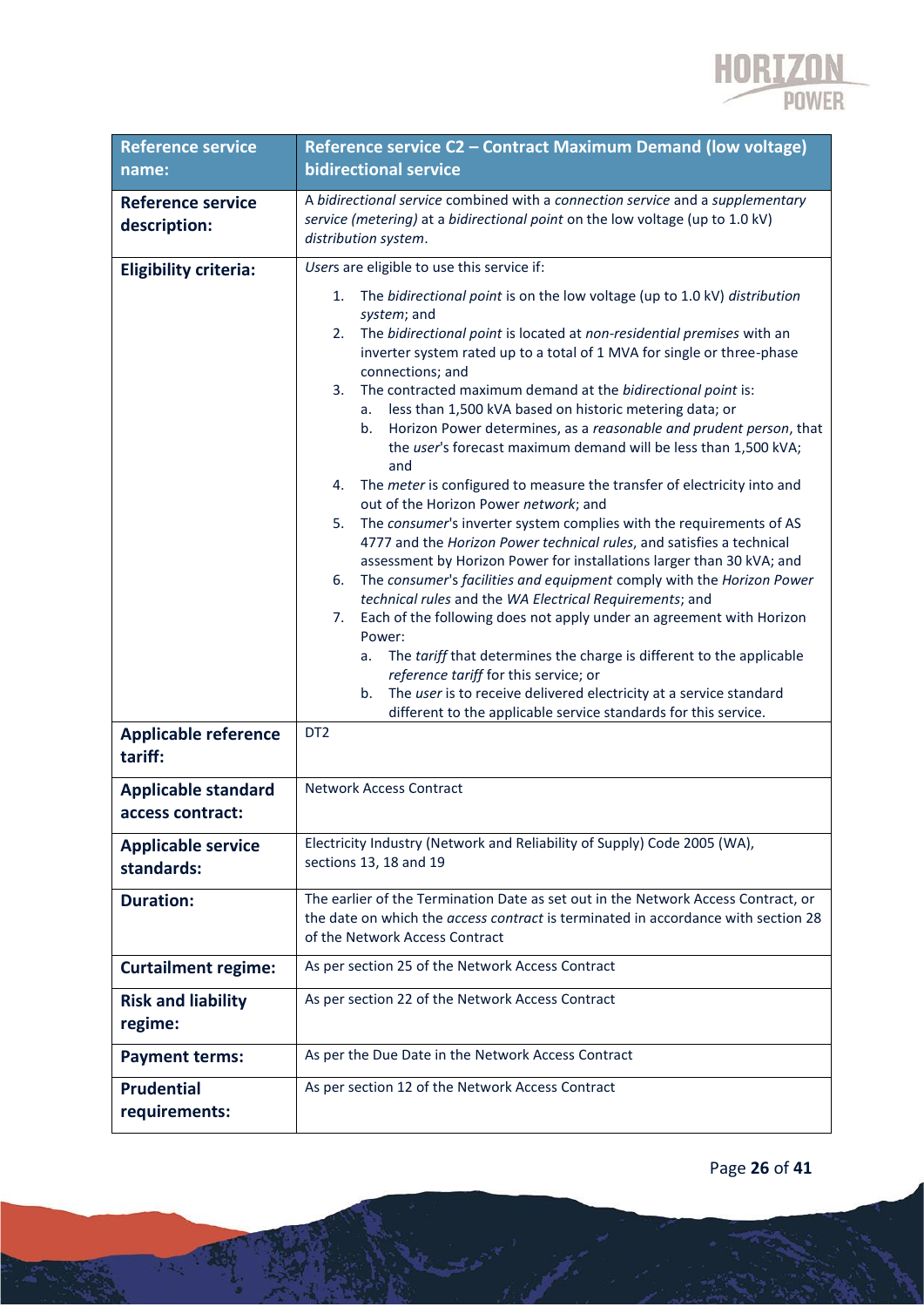

| <b>Reference service</b>                       | Reference service C3 - Metered demand (high voltage)                                                                                                                                                                                                                                                                                                                                                                                                                                                                                                                                                                                                                                                                                                                                                                                                                                                                                                                                                                                                                                                                                                      |  |  |  |  |  |  |
|------------------------------------------------|-----------------------------------------------------------------------------------------------------------------------------------------------------------------------------------------------------------------------------------------------------------------------------------------------------------------------------------------------------------------------------------------------------------------------------------------------------------------------------------------------------------------------------------------------------------------------------------------------------------------------------------------------------------------------------------------------------------------------------------------------------------------------------------------------------------------------------------------------------------------------------------------------------------------------------------------------------------------------------------------------------------------------------------------------------------------------------------------------------------------------------------------------------------|--|--|--|--|--|--|
| name:                                          | <b>bidirectional service</b>                                                                                                                                                                                                                                                                                                                                                                                                                                                                                                                                                                                                                                                                                                                                                                                                                                                                                                                                                                                                                                                                                                                              |  |  |  |  |  |  |
| <b>Reference service</b><br>description:       | A bidirectional service combined with a connection service and a supplementary<br>service (metering) at a bidirectional point on the high voltage (1.0 kV or higher)<br>distribution system.                                                                                                                                                                                                                                                                                                                                                                                                                                                                                                                                                                                                                                                                                                                                                                                                                                                                                                                                                              |  |  |  |  |  |  |
| <b>Eligibility criteria:</b>                   | Users are eligible to use this service if:                                                                                                                                                                                                                                                                                                                                                                                                                                                                                                                                                                                                                                                                                                                                                                                                                                                                                                                                                                                                                                                                                                                |  |  |  |  |  |  |
| <b>Applicable reference</b>                    | The bidirectional point is on the high voltage (1.0 kV or higher)<br>1.<br>distribution system; and<br>The bidirectional point is located at non-residential premises with an<br>2.<br>inverter system rated up to a total of 1 MVA for single or three-phase<br>connections; and<br>The meter is configured to measure the transfer of electricity into and<br>3.<br>out of the Horizon Power network; and<br>The consumer's inverter system complies with the requirements of<br>4.<br>AS 4777 and the Horizon Power technical rules, and satisfies a technical<br>assessment by Horizon Power for installations larger than 30 kVA; and<br>The consumer's facilities and equipment comply with the Horizon Power<br>5.<br>technical rules and the WA Electrical Requirements; and<br>Each of the following does not apply under an agreement with Horizon<br>6.<br>Power:<br>The tariff that determines the charge is different to the applicable<br>а.<br>reference tariff for this service; or<br>The user is to receive delivered electricity at a service standard<br>b.<br>different to the applicable service standards for this service.<br>DT3 |  |  |  |  |  |  |
| tariff:                                        |                                                                                                                                                                                                                                                                                                                                                                                                                                                                                                                                                                                                                                                                                                                                                                                                                                                                                                                                                                                                                                                                                                                                                           |  |  |  |  |  |  |
| <b>Applicable standard</b><br>access contract: | <b>Network Access Contract</b>                                                                                                                                                                                                                                                                                                                                                                                                                                                                                                                                                                                                                                                                                                                                                                                                                                                                                                                                                                                                                                                                                                                            |  |  |  |  |  |  |
| <b>Applicable service</b><br>standards:        | Electricity Industry (Network and Reliability of Supply) Code 2005 (WA),<br>sections 13, 18 and 19                                                                                                                                                                                                                                                                                                                                                                                                                                                                                                                                                                                                                                                                                                                                                                                                                                                                                                                                                                                                                                                        |  |  |  |  |  |  |
| <b>Duration:</b>                               | The earlier of the Termination Date as set out in the Network Access Contract, or<br>the date on which the access contract is terminated in accordance with section 28<br>of the Network Access Contract                                                                                                                                                                                                                                                                                                                                                                                                                                                                                                                                                                                                                                                                                                                                                                                                                                                                                                                                                  |  |  |  |  |  |  |
| <b>Curtailment regime:</b>                     | As per section 25 of the Network Access Contract                                                                                                                                                                                                                                                                                                                                                                                                                                                                                                                                                                                                                                                                                                                                                                                                                                                                                                                                                                                                                                                                                                          |  |  |  |  |  |  |
| <b>Risk and liability</b><br>regime:           | As per section 22 of the Network Access Contract                                                                                                                                                                                                                                                                                                                                                                                                                                                                                                                                                                                                                                                                                                                                                                                                                                                                                                                                                                                                                                                                                                          |  |  |  |  |  |  |
| <b>Payment terms:</b>                          | As per the Due Date in the Network Access Contract                                                                                                                                                                                                                                                                                                                                                                                                                                                                                                                                                                                                                                                                                                                                                                                                                                                                                                                                                                                                                                                                                                        |  |  |  |  |  |  |
| <b>Prudential</b><br>requirements:             | As per section 12 of the Network Access Contract                                                                                                                                                                                                                                                                                                                                                                                                                                                                                                                                                                                                                                                                                                                                                                                                                                                                                                                                                                                                                                                                                                          |  |  |  |  |  |  |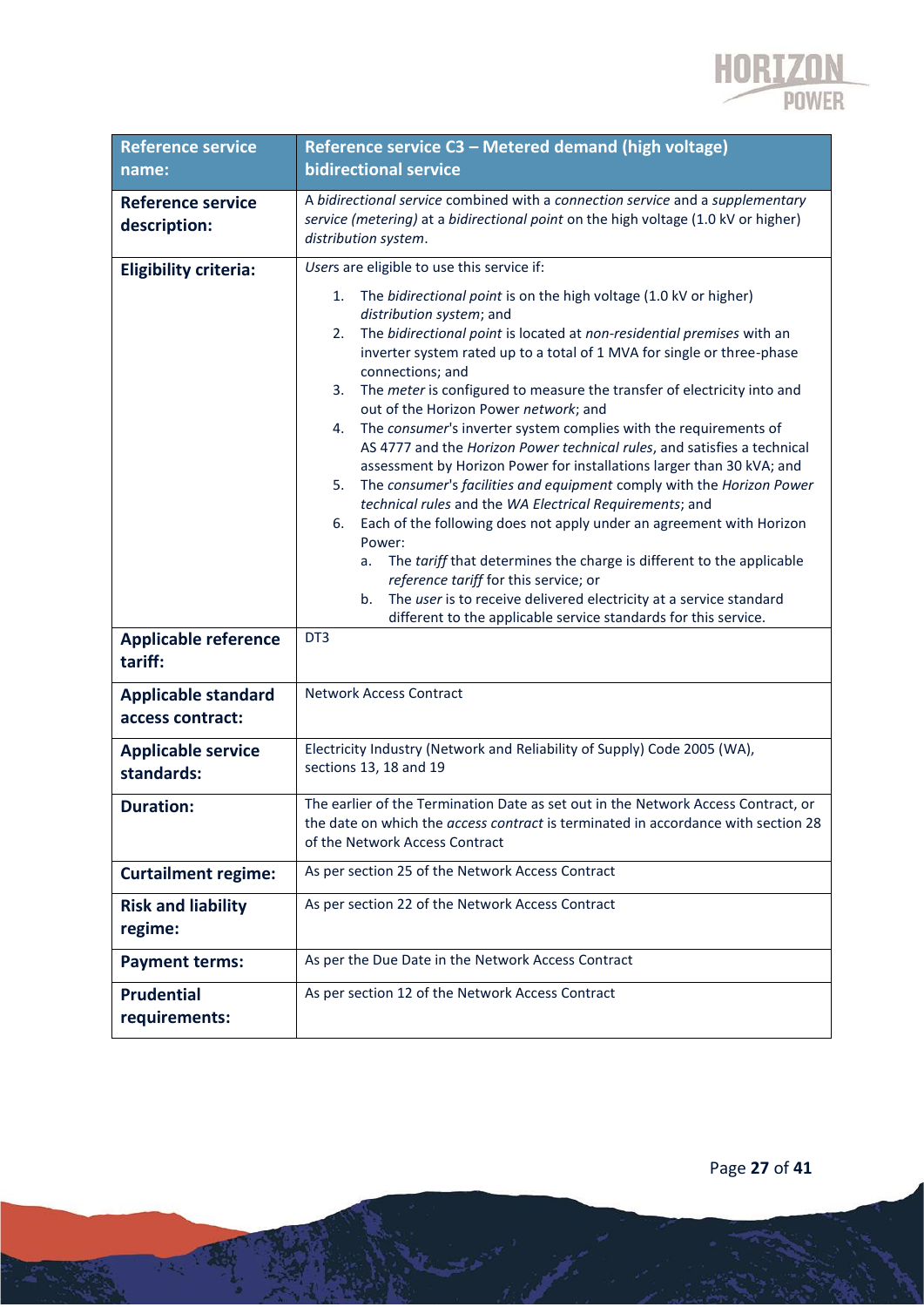

| <b>Reference service</b><br>name:              | Reference service C4 - Contract Maximum Demand (high voltage)<br><b>bidirectional service</b>                                                                                                                                                                                                                                                                                                                                                                                                                                                                                                                                                                                                                                                                                                                                                                                                                                                                                                                                                                                                                                                                                                                               |  |  |  |  |  |
|------------------------------------------------|-----------------------------------------------------------------------------------------------------------------------------------------------------------------------------------------------------------------------------------------------------------------------------------------------------------------------------------------------------------------------------------------------------------------------------------------------------------------------------------------------------------------------------------------------------------------------------------------------------------------------------------------------------------------------------------------------------------------------------------------------------------------------------------------------------------------------------------------------------------------------------------------------------------------------------------------------------------------------------------------------------------------------------------------------------------------------------------------------------------------------------------------------------------------------------------------------------------------------------|--|--|--|--|--|
| <b>Reference service</b><br>description:       | A bidirectional service combined with a connection service and a supplementary<br>service (metering) at a bidirectional point on the high voltage (1.0 kV or higher)<br>distribution system.                                                                                                                                                                                                                                                                                                                                                                                                                                                                                                                                                                                                                                                                                                                                                                                                                                                                                                                                                                                                                                |  |  |  |  |  |
| <b>Eligibility criteria:</b>                   | Users are eligible to use this service if:                                                                                                                                                                                                                                                                                                                                                                                                                                                                                                                                                                                                                                                                                                                                                                                                                                                                                                                                                                                                                                                                                                                                                                                  |  |  |  |  |  |
| <b>Applicable reference</b>                    | The bidirectional point is on the high voltage (1.0 kV or higher)<br>1.<br>distribution system; and<br>The bidirectional point is located at non-residential premises with an<br>2.<br>inverter system rated up to a total of 1 MVA for single or three-phase<br>connections; and<br>The contracted maximum demand is greater than 1 MVA; and<br>3.<br>The meter is configured to measure the transfer of electricity into and<br>4.<br>out of the Horizon Power network; and<br>The consumer's inverter system complies with the requirements of<br>5.<br>AS 4777 and the Horizon Power technical rules, and satisfies a technical<br>assessment by Horizon Power for installations larger than 30 kVA; and<br>The consumer's facilities and equipment comply with the Horizon Power<br>6.<br>technical rules and the WA Electrical Requirements; and<br>Each of the following does not apply under an agreement with Horizon<br>7.<br>Power:<br>The tariff that determines the charge is different to the applicable<br>а.<br>reference tariff for this service; or<br>The user is to receive delivered electricity at a service standard<br>b.<br>different to the applicable service standards for this service.<br>DT4 |  |  |  |  |  |
| tariff:                                        |                                                                                                                                                                                                                                                                                                                                                                                                                                                                                                                                                                                                                                                                                                                                                                                                                                                                                                                                                                                                                                                                                                                                                                                                                             |  |  |  |  |  |
| <b>Applicable standard</b><br>access contract: | <b>Network Access Contract</b>                                                                                                                                                                                                                                                                                                                                                                                                                                                                                                                                                                                                                                                                                                                                                                                                                                                                                                                                                                                                                                                                                                                                                                                              |  |  |  |  |  |
| <b>Applicable service</b><br>standards:        | Electricity Industry (Network and Reliability of Supply) Code 2005 (WA),<br>sections 13, 18 and 19                                                                                                                                                                                                                                                                                                                                                                                                                                                                                                                                                                                                                                                                                                                                                                                                                                                                                                                                                                                                                                                                                                                          |  |  |  |  |  |
| Duration:                                      | The earlier of the Termination Date as set out in the Network Access Contract, or<br>the date on which the access contract is terminated in accordance with section 28<br>of the Network Access Contract                                                                                                                                                                                                                                                                                                                                                                                                                                                                                                                                                                                                                                                                                                                                                                                                                                                                                                                                                                                                                    |  |  |  |  |  |
| <b>Curtailment regime:</b>                     | As per section 25 of the Network Access Contract                                                                                                                                                                                                                                                                                                                                                                                                                                                                                                                                                                                                                                                                                                                                                                                                                                                                                                                                                                                                                                                                                                                                                                            |  |  |  |  |  |
| <b>Risk and liability</b><br>regime:           | As per section 22 of the Network Access Contract                                                                                                                                                                                                                                                                                                                                                                                                                                                                                                                                                                                                                                                                                                                                                                                                                                                                                                                                                                                                                                                                                                                                                                            |  |  |  |  |  |
| <b>Payment terms:</b>                          | As per the Due Date in the Network Access Contract                                                                                                                                                                                                                                                                                                                                                                                                                                                                                                                                                                                                                                                                                                                                                                                                                                                                                                                                                                                                                                                                                                                                                                          |  |  |  |  |  |
| <b>Prudential</b><br>requirements:             | As per section 12 of the Network Access Contract                                                                                                                                                                                                                                                                                                                                                                                                                                                                                                                                                                                                                                                                                                                                                                                                                                                                                                                                                                                                                                                                                                                                                                            |  |  |  |  |  |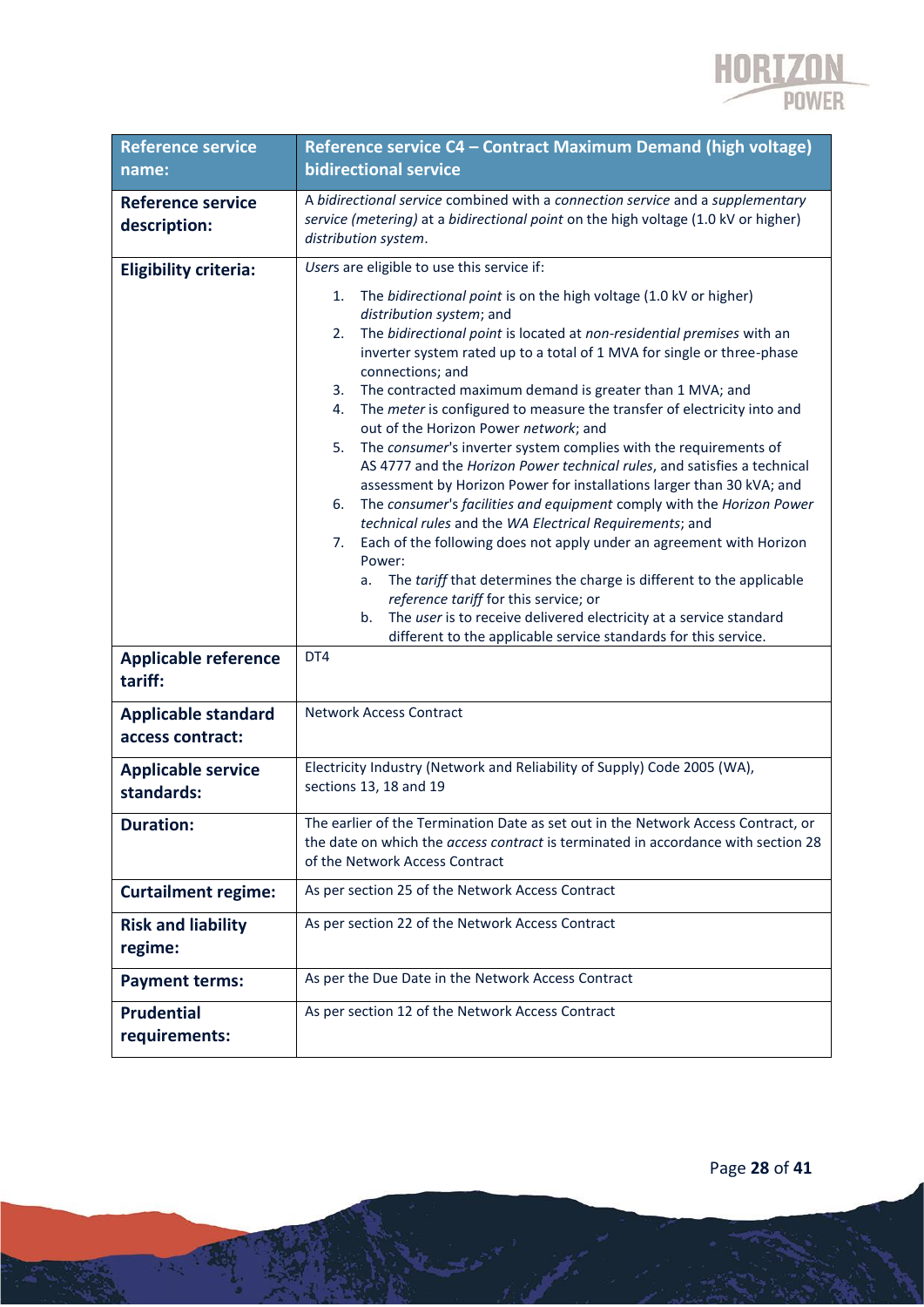

| <b>Reference service</b>                 | Reference service C5 - Bidirectional service facilitating a                                                                                                                                                                                                                                                                                                                                                                                                                                                                                                                                                                                                                                                                                                                                                                                                                                                                                                                                           |  |  |  |  |  |  |
|------------------------------------------|-------------------------------------------------------------------------------------------------------------------------------------------------------------------------------------------------------------------------------------------------------------------------------------------------------------------------------------------------------------------------------------------------------------------------------------------------------------------------------------------------------------------------------------------------------------------------------------------------------------------------------------------------------------------------------------------------------------------------------------------------------------------------------------------------------------------------------------------------------------------------------------------------------------------------------------------------------------------------------------------------------|--|--|--|--|--|--|
| name:                                    | distributed generation or other non-network solution                                                                                                                                                                                                                                                                                                                                                                                                                                                                                                                                                                                                                                                                                                                                                                                                                                                                                                                                                  |  |  |  |  |  |  |
| <b>Reference service</b><br>description: | A bidirectional service combined with a connection service and a supplementary<br>service (metering) at a bidirectional point on the low voltage (up to 1.0 kV)<br>distribution system in circumstances where this service provides for facilities and<br>equipment connected behind a connection point (including distributed generating<br>works and other non-network solutions) that results in Horizon Power's capital-<br>related costs or non-capital costs reducing as a result of the entry point for the<br>distributed generating works or other non-network solution being located in that<br>particular part of the covered Pilbara network.<br>{Note: a 'thin connection' that involves the export of electricity onto the Horizon<br>Power network or the provision of another network support service may be<br>eligible for this service.}                                                                                                                                           |  |  |  |  |  |  |
| <b>Eligibility criteria:</b>             | Users are eligible to use this service if:                                                                                                                                                                                                                                                                                                                                                                                                                                                                                                                                                                                                                                                                                                                                                                                                                                                                                                                                                            |  |  |  |  |  |  |
| <b>Applicable reference</b><br>tariff:   | The bidirectional point is on the low voltage (up to 1.0 kV) distribution<br>1.<br>system; and<br>The meter is configured to measure the transfer of electricity into and<br>2.<br>out of the Horizon Power network; and<br>The consumer's inverter system complies with the requirements of<br>3.<br>AS 4777 and the Horizon Power technical rules; and<br>The consumer's facilities and equipment comply with the Horizon Power<br>4.<br>technical rules and the WA Electrical Requirements; and<br>The user has submitted an electricity transfer application for this service<br>5.<br>and that application is approved; and<br>Each of the following does not apply under an agreement with Horizon<br>6.<br>Power:<br>The tariff that determines the charge is different to the applicable<br>a.<br>reference tariff for this service; or<br>The user is to receive delivered electricity at a service standard<br>b.<br>different to the applicable service standards for this service.<br>DT6 |  |  |  |  |  |  |
| <b>Applicable standard</b>               | <b>Network Access Contract</b>                                                                                                                                                                                                                                                                                                                                                                                                                                                                                                                                                                                                                                                                                                                                                                                                                                                                                                                                                                        |  |  |  |  |  |  |
| access contract:                         |                                                                                                                                                                                                                                                                                                                                                                                                                                                                                                                                                                                                                                                                                                                                                                                                                                                                                                                                                                                                       |  |  |  |  |  |  |
| <b>Applicable service</b><br>standards:  | Electricity Industry (Network and Reliability of Supply) Code 2005 (WA),<br>sections 13, 18 and 19                                                                                                                                                                                                                                                                                                                                                                                                                                                                                                                                                                                                                                                                                                                                                                                                                                                                                                    |  |  |  |  |  |  |
| <b>Duration:</b>                         | The earlier of the Termination Date as set out in the Network Access Contract, or<br>the date on which the access contract is terminated in accordance with section 28<br>of the Network Access Contract                                                                                                                                                                                                                                                                                                                                                                                                                                                                                                                                                                                                                                                                                                                                                                                              |  |  |  |  |  |  |
| <b>Curtailment regime:</b>               | As per section 25 of the Network Access Contract                                                                                                                                                                                                                                                                                                                                                                                                                                                                                                                                                                                                                                                                                                                                                                                                                                                                                                                                                      |  |  |  |  |  |  |
| <b>Risk and liability</b><br>regime:     | As per section 22 of the Network Access Contract                                                                                                                                                                                                                                                                                                                                                                                                                                                                                                                                                                                                                                                                                                                                                                                                                                                                                                                                                      |  |  |  |  |  |  |
| <b>Payment terms:</b>                    | As per the Due Date in the Network Access Contract                                                                                                                                                                                                                                                                                                                                                                                                                                                                                                                                                                                                                                                                                                                                                                                                                                                                                                                                                    |  |  |  |  |  |  |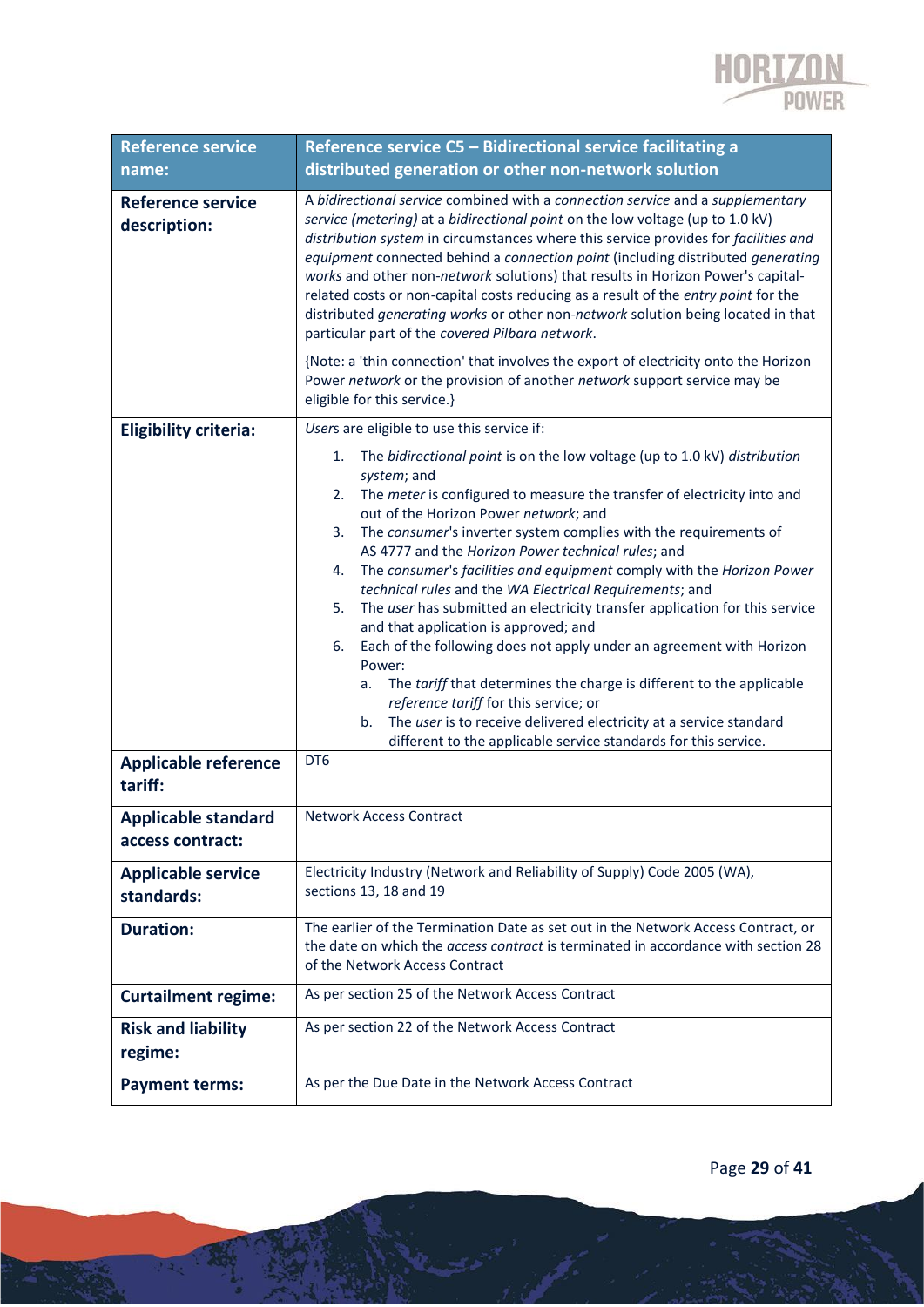

| <b>Reference service</b>    | Reference service $C5$ – Bidirectional service facilitating a |
|-----------------------------|---------------------------------------------------------------|
| name:                       | distributed generation or other non-network solution          |
| Prudential<br>requirements: | As per section 12 of the Network Access Contract              |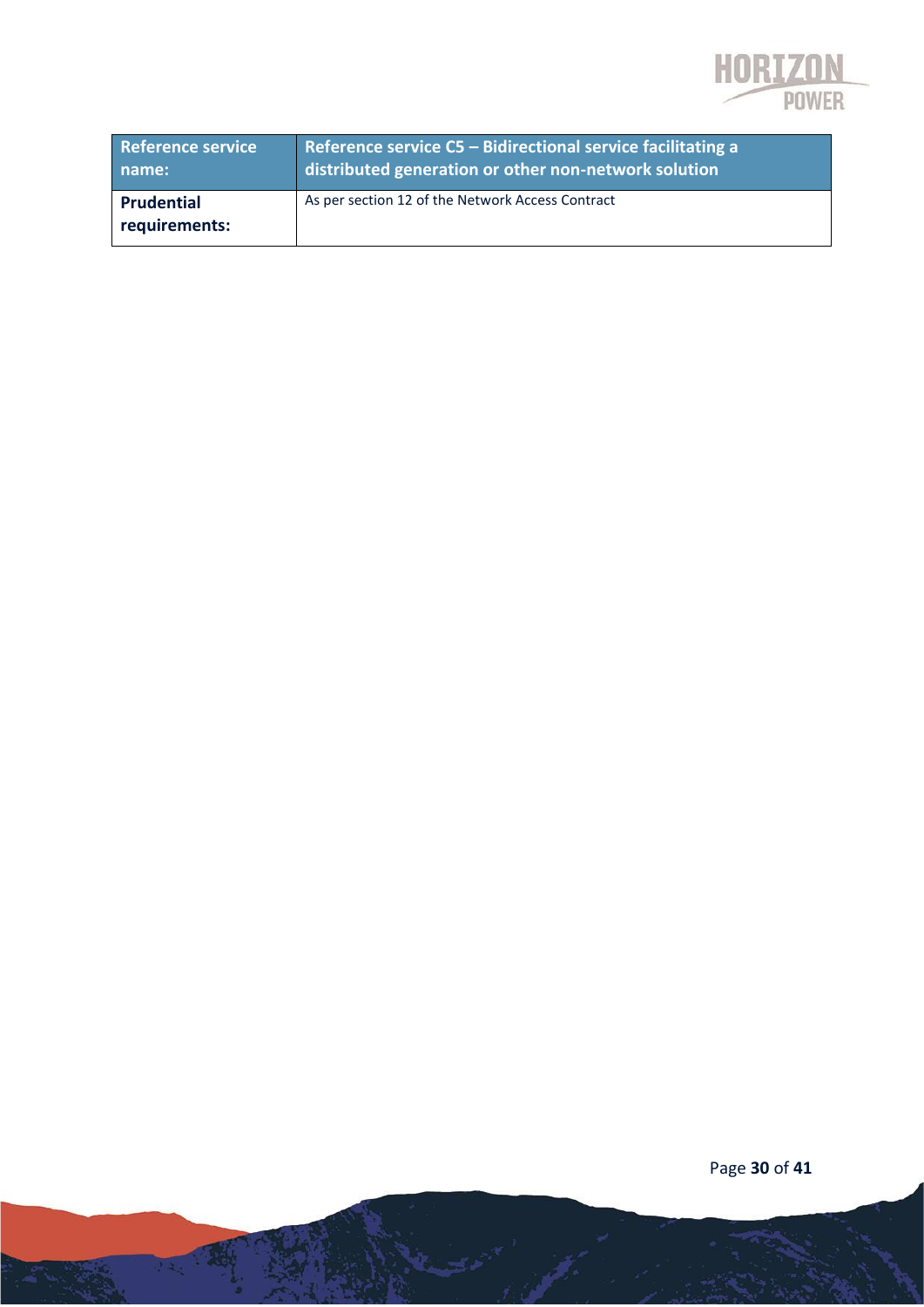

# 8. REFERENCE SERVICES (INTERCONNECTION SERVICES)

| <b>Reference service</b><br>name:              | Reference Service D1 - Transmission interconnection service                                                                                                                                                                                                                                                                                                                                                                                                                                                                                                                                                                                                                                                                  |  |  |  |  |  |  |
|------------------------------------------------|------------------------------------------------------------------------------------------------------------------------------------------------------------------------------------------------------------------------------------------------------------------------------------------------------------------------------------------------------------------------------------------------------------------------------------------------------------------------------------------------------------------------------------------------------------------------------------------------------------------------------------------------------------------------------------------------------------------------------|--|--|--|--|--|--|
| <b>Reference service</b><br>description:       | An interconnection service combined with a connection service and a<br>supplementary service (metering) at an interconnection point on the transmission<br>system.                                                                                                                                                                                                                                                                                                                                                                                                                                                                                                                                                           |  |  |  |  |  |  |
| <b>Eligibility criteria:</b>                   | Users are eligible to use this service if:<br>The interconnection point is on the transmission system; and<br>1.<br>2.<br>The meter is configured to measure the transfer of electricity into and<br>out of the Horizon Power network; and<br>The third party's transmission network complies with the Horizon Power<br>3.<br>technical rules; and<br>Each of the following does not apply under an agreement with Horizon<br>4.<br>Power:<br>The tariff that determines the charge is different to the applicable<br>a.<br>reference tariff for this service; or<br>The user is to receive delivered electricity at a service standard<br>b <sub>1</sub><br>different to the applicable service standards for this service. |  |  |  |  |  |  |
| <b>Applicable reference</b><br>tariff:         | TT <sub>2</sub>                                                                                                                                                                                                                                                                                                                                                                                                                                                                                                                                                                                                                                                                                                              |  |  |  |  |  |  |
| <b>Applicable standard</b><br>access contract: | <b>Network Access Contract</b>                                                                                                                                                                                                                                                                                                                                                                                                                                                                                                                                                                                                                                                                                               |  |  |  |  |  |  |
| <b>Applicable service</b><br>standards:        | Electricity Industry (Network and Reliability of Supply) Code 2005 (WA), sections<br>13, 18 and 19                                                                                                                                                                                                                                                                                                                                                                                                                                                                                                                                                                                                                           |  |  |  |  |  |  |
| <b>Duration:</b>                               | The earlier of the Termination Date as set out in the Network Access Contract, or<br>the date on which the access contract is terminated in accordance with section 28<br>of the Network Access Contract                                                                                                                                                                                                                                                                                                                                                                                                                                                                                                                     |  |  |  |  |  |  |
| <b>Curtailment regime:</b>                     | As per section 25 of the Network Access Contract                                                                                                                                                                                                                                                                                                                                                                                                                                                                                                                                                                                                                                                                             |  |  |  |  |  |  |
| <b>Risk and liability</b><br>regime:           | As per section 22 of the Network Access Contract                                                                                                                                                                                                                                                                                                                                                                                                                                                                                                                                                                                                                                                                             |  |  |  |  |  |  |
| <b>Payment terms:</b>                          | As per the Due Date in the Network Access Contract                                                                                                                                                                                                                                                                                                                                                                                                                                                                                                                                                                                                                                                                           |  |  |  |  |  |  |
| <b>Prudential</b><br>requirements:             | As per section 12 of the Network Access Contract                                                                                                                                                                                                                                                                                                                                                                                                                                                                                                                                                                                                                                                                             |  |  |  |  |  |  |

Horizon Power offers one *interconnection service* as a *reference service*.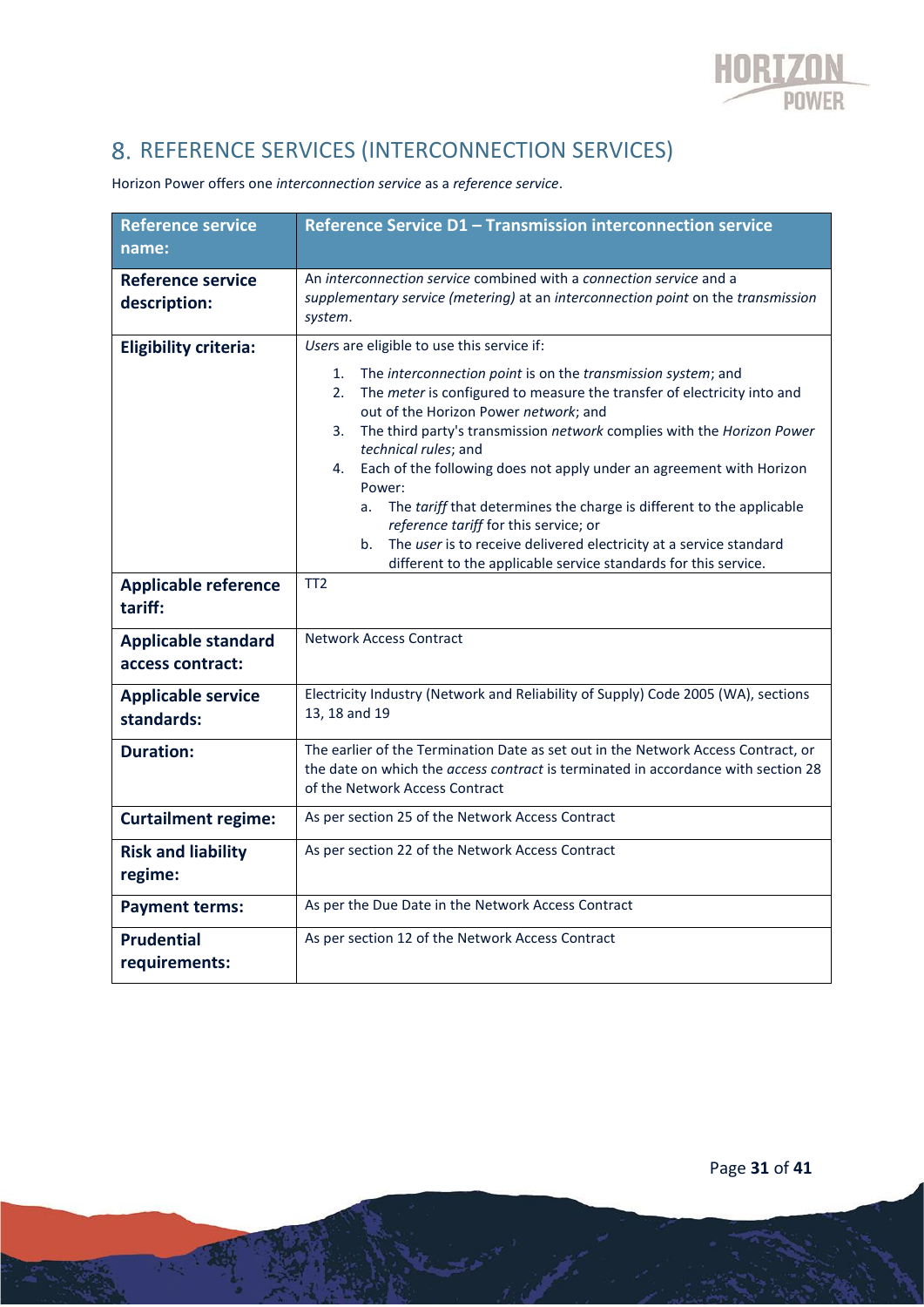

# 9. REFERENCE SERVICES (AUXILIARY)

### Horizon Power offers seven *services* at a *connection point* as a *reference service* (auxiliary).

| <b>Reference service</b><br>name:              | Reference service E1 - Disconnection of supply ahead of<br>abolishment service                                                                                                                                                                                                                                                                                                                                                                                                                                                                                                                                                        |  |  |  |  |  |  |
|------------------------------------------------|---------------------------------------------------------------------------------------------------------------------------------------------------------------------------------------------------------------------------------------------------------------------------------------------------------------------------------------------------------------------------------------------------------------------------------------------------------------------------------------------------------------------------------------------------------------------------------------------------------------------------------------|--|--|--|--|--|--|
| <b>Reference service</b><br>description:       | A service auxiliary to an exit service, entry service or bidirectional service to<br>disconnect electricity supply, remove the meter and abolish the connection point.                                                                                                                                                                                                                                                                                                                                                                                                                                                                |  |  |  |  |  |  |
| <b>Eligibility criteria:</b>                   | Users are eligible to use this service if:                                                                                                                                                                                                                                                                                                                                                                                                                                                                                                                                                                                            |  |  |  |  |  |  |
| <b>Applicable reference</b>                    | The user has submitted an Application and Agreement for Network<br>1.<br>Services form to disconnect supply to an existing connection point ahead<br>of abolishment in accordance with the provisions of its access contract;<br>and<br>The user has an exit service, entry service or bidirectional service at the<br>2.<br>connection point; and<br>The user has an access contract and this service is required at a<br>3.<br>connection point specified in that access contract; and<br>The consumer's facilities and equipment can be safely disconnected in<br>4.<br>accordance with good electricity industry practice.<br>AT1 |  |  |  |  |  |  |
| tariff:                                        |                                                                                                                                                                                                                                                                                                                                                                                                                                                                                                                                                                                                                                       |  |  |  |  |  |  |
| <b>Applicable standard</b><br>access contract: | <b>Network Access Contract</b>                                                                                                                                                                                                                                                                                                                                                                                                                                                                                                                                                                                                        |  |  |  |  |  |  |
| <b>Applicable service</b><br>standards:        | Code of Conduct for the Supply of Electricity to Small Use Customers 2018 (WA),<br>Part 7                                                                                                                                                                                                                                                                                                                                                                                                                                                                                                                                             |  |  |  |  |  |  |
| <b>Duration:</b>                               |                                                                                                                                                                                                                                                                                                                                                                                                                                                                                                                                                                                                                                       |  |  |  |  |  |  |
| <b>Curtailment regime:</b>                     |                                                                                                                                                                                                                                                                                                                                                                                                                                                                                                                                                                                                                                       |  |  |  |  |  |  |
| <b>Risk and liability</b><br>regime:           | As per the access contract for the reference service at the exit point, entry point or<br>bidirectional point immediately prior to the disconnection of supply                                                                                                                                                                                                                                                                                                                                                                                                                                                                        |  |  |  |  |  |  |
| <b>Payment terms:</b>                          |                                                                                                                                                                                                                                                                                                                                                                                                                                                                                                                                                                                                                                       |  |  |  |  |  |  |
| <b>Prudential</b><br>requirements:             |                                                                                                                                                                                                                                                                                                                                                                                                                                                                                                                                                                                                                                       |  |  |  |  |  |  |

Page **32** of **41**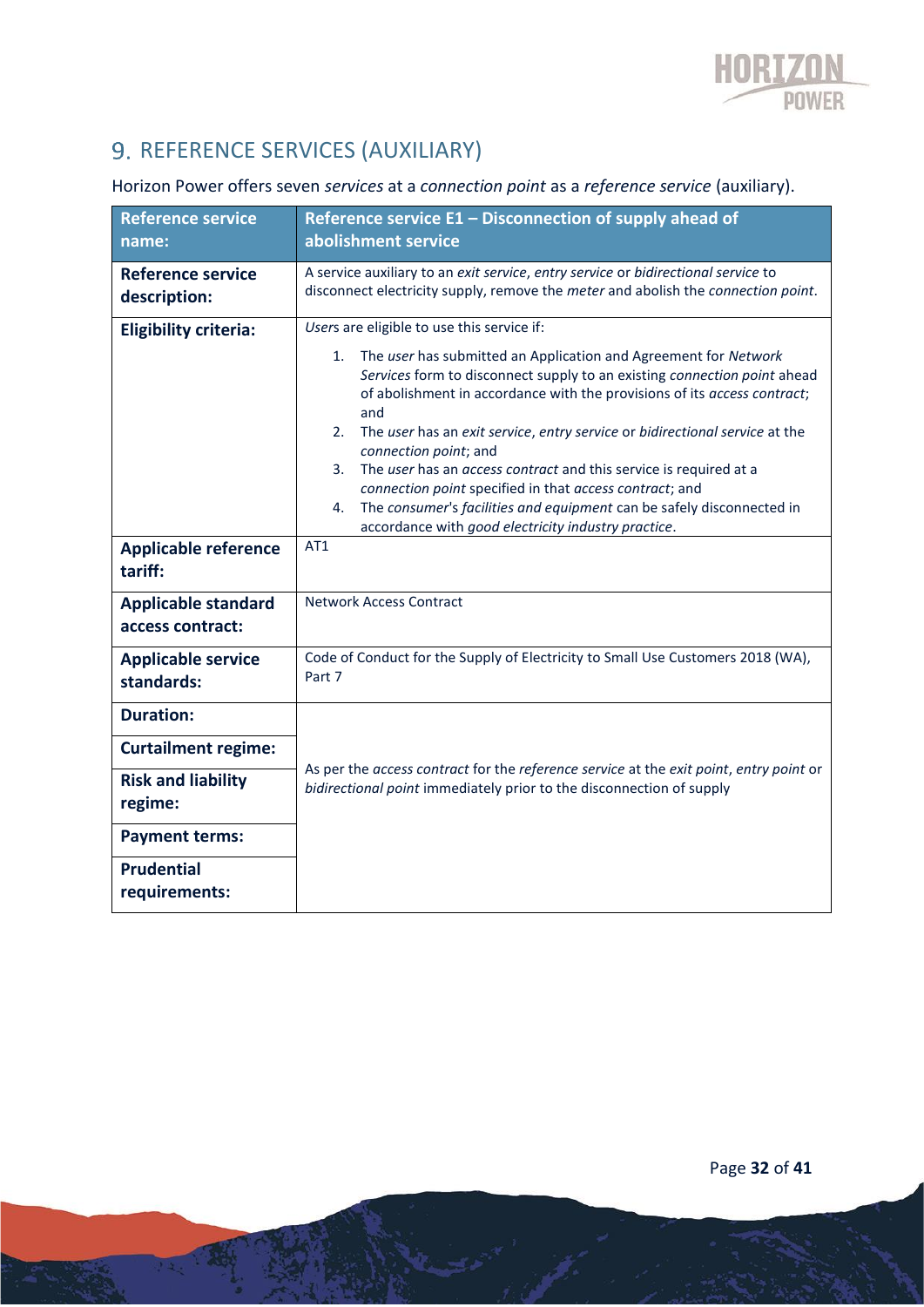

| <b>Reference service</b><br>name:                                                                                                    | Reference service E2 - Disconnection of supply service                                                                                                                                                                                                                                                                                                                                                                                                                                                                                                                                                                                                                                                                                              |  |  |  |  |  |  |
|--------------------------------------------------------------------------------------------------------------------------------------|-----------------------------------------------------------------------------------------------------------------------------------------------------------------------------------------------------------------------------------------------------------------------------------------------------------------------------------------------------------------------------------------------------------------------------------------------------------------------------------------------------------------------------------------------------------------------------------------------------------------------------------------------------------------------------------------------------------------------------------------------------|--|--|--|--|--|--|
| <b>Reference service</b><br>description:                                                                                             | A service auxiliary to:<br>exit services A1 and A2; and<br>bidirectional services C1 and C2,<br>to temporarily disconnect electricity supply.                                                                                                                                                                                                                                                                                                                                                                                                                                                                                                                                                                                                       |  |  |  |  |  |  |
| <b>Eligibility criteria:</b>                                                                                                         | Users are eligible to use this service if:<br>The user has submitted an Application and Agreement for Network<br>1.<br>Services form to temporarily disconnect supply to an existing connection<br>point in accordance with the provisions of its access contract; and<br>The user has an exit service A1 or A2 or bidirectional service C1 or C2 at<br>2.<br>the connection point; and<br>The user has an access contract and this service is required at a<br>3.<br>connection point specified in that access contract; and<br>The consumer's facilities and equipment can be safely disconnected in<br>4.<br>accordance with good electricity industry practice; or<br>The connection point has been reconnected on an unauthorised basis.<br>5. |  |  |  |  |  |  |
| <b>Applicable reference</b><br>tariff:                                                                                               | AT2                                                                                                                                                                                                                                                                                                                                                                                                                                                                                                                                                                                                                                                                                                                                                 |  |  |  |  |  |  |
| <b>Applicable standard</b><br>access contract:                                                                                       | Network Access Contract                                                                                                                                                                                                                                                                                                                                                                                                                                                                                                                                                                                                                                                                                                                             |  |  |  |  |  |  |
| <b>Applicable service</b><br>standards:                                                                                              | Code of Conduct for the Supply of Electricity to Small Use Customers 2018 (WA),<br>Part 7                                                                                                                                                                                                                                                                                                                                                                                                                                                                                                                                                                                                                                                           |  |  |  |  |  |  |
| <b>Duration:</b><br><b>Curtailment regime:</b><br><b>Risk and liability</b><br>regime:<br><b>Payment terms:</b><br><b>Prudential</b> | As per the access contract for the reference service at the exit point or<br>bidirectional point immediately prior to the temporary disconnection of supply                                                                                                                                                                                                                                                                                                                                                                                                                                                                                                                                                                                         |  |  |  |  |  |  |
| requirements:                                                                                                                        |                                                                                                                                                                                                                                                                                                                                                                                                                                                                                                                                                                                                                                                                                                                                                     |  |  |  |  |  |  |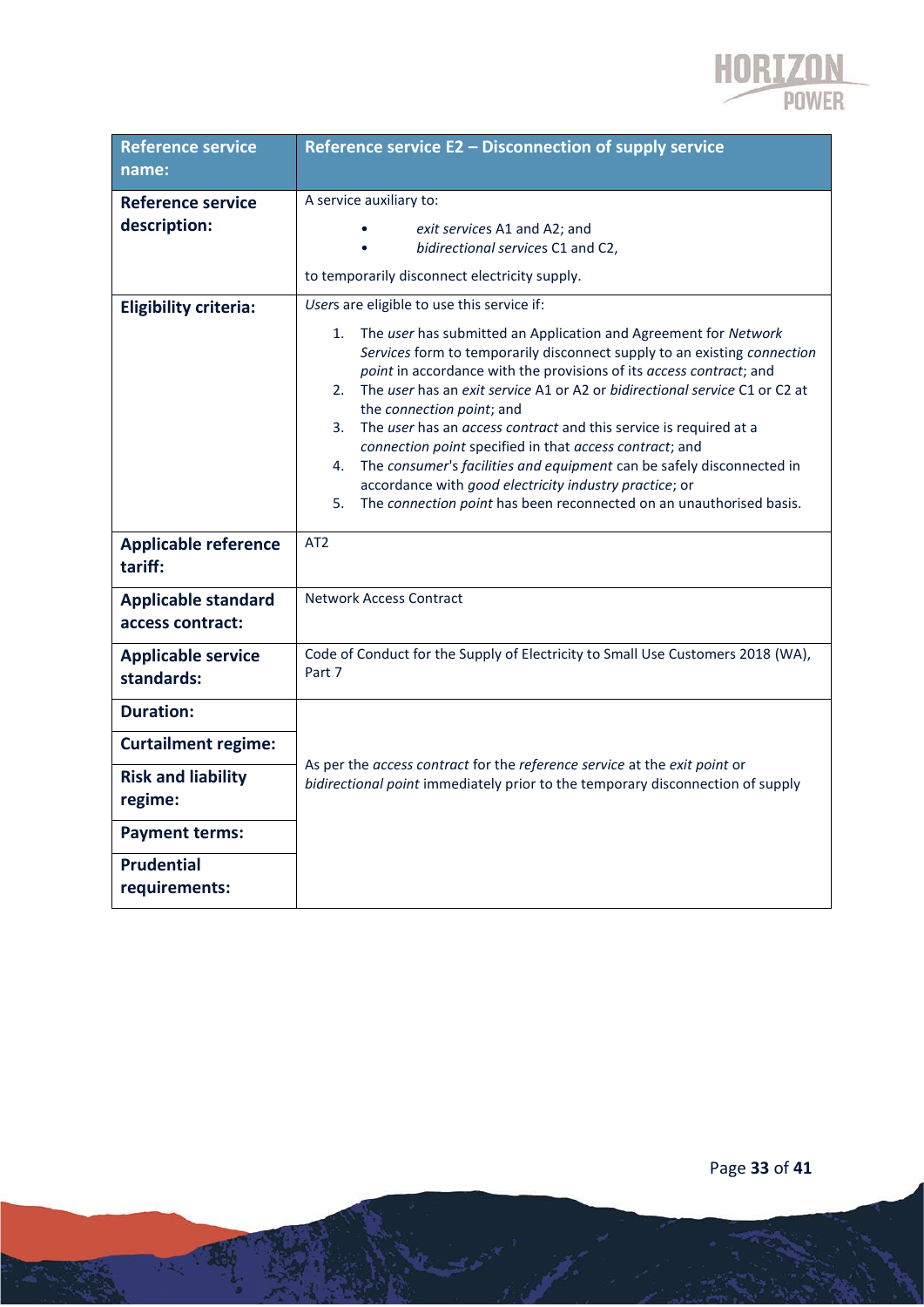

| <b>Reference service</b>                       | Reference service E3 - Reconnection of supply service                                                                                                                                                                                                                                                                                                                                                                                                                                                                                                                                                                                                                                                                                                                                                                                                                                                                                                                                                                                               |  |  |  |  |  |  |  |
|------------------------------------------------|-----------------------------------------------------------------------------------------------------------------------------------------------------------------------------------------------------------------------------------------------------------------------------------------------------------------------------------------------------------------------------------------------------------------------------------------------------------------------------------------------------------------------------------------------------------------------------------------------------------------------------------------------------------------------------------------------------------------------------------------------------------------------------------------------------------------------------------------------------------------------------------------------------------------------------------------------------------------------------------------------------------------------------------------------------|--|--|--|--|--|--|--|
| name:                                          |                                                                                                                                                                                                                                                                                                                                                                                                                                                                                                                                                                                                                                                                                                                                                                                                                                                                                                                                                                                                                                                     |  |  |  |  |  |  |  |
| <b>Reference service</b>                       | A service auxiliary to:                                                                                                                                                                                                                                                                                                                                                                                                                                                                                                                                                                                                                                                                                                                                                                                                                                                                                                                                                                                                                             |  |  |  |  |  |  |  |
| description:                                   | exit services A1 and A2; and<br>bidirectional services C1 and C2,                                                                                                                                                                                                                                                                                                                                                                                                                                                                                                                                                                                                                                                                                                                                                                                                                                                                                                                                                                                   |  |  |  |  |  |  |  |
|                                                | to reconnect a previously disconnected electricity supply.                                                                                                                                                                                                                                                                                                                                                                                                                                                                                                                                                                                                                                                                                                                                                                                                                                                                                                                                                                                          |  |  |  |  |  |  |  |
| <b>Eligibility criteria:</b>                   | Users are eligible to use this service if:                                                                                                                                                                                                                                                                                                                                                                                                                                                                                                                                                                                                                                                                                                                                                                                                                                                                                                                                                                                                          |  |  |  |  |  |  |  |
|                                                | The connection point has been temporarily disconnected from the<br>1.<br>electricity supply following the completion of a Disconnection of Supply<br>Service (E2); and<br>The user has submitted an Application and Agreement for Network<br>2.<br>Services form to reconnect supply to an existing connection point in<br>accordance with the provisions of its access contract; and<br>The user has an exit service A1 or A2 or bidirectional service C1 or C2 at<br>3.<br>the connection point; and<br>The user has an access contract and this service is required at a<br>4.<br>connection point specified in that access contract; and<br>The consumer's facilities and equipment can be safely reconnected in<br>5.<br>accordance with good electricity industry practice; and<br>If supply has been disconnected for more than six months, the user has<br>6.<br>obtained, from a licensed electrical contractor, an Electrical Safety<br>Certificate to confirm that the consumer's facilities and equipment are<br>safe for reconnection. |  |  |  |  |  |  |  |
| <b>Applicable reference</b><br>tariff:         | AT3                                                                                                                                                                                                                                                                                                                                                                                                                                                                                                                                                                                                                                                                                                                                                                                                                                                                                                                                                                                                                                                 |  |  |  |  |  |  |  |
| <b>Applicable standard</b><br>access contract: | <b>Network Access Contract</b>                                                                                                                                                                                                                                                                                                                                                                                                                                                                                                                                                                                                                                                                                                                                                                                                                                                                                                                                                                                                                      |  |  |  |  |  |  |  |
| <b>Applicable service</b><br>standards:        | Code of Conduct for the Supply of Electricity to Small Use Customers 2018 (WA),<br>Part 8                                                                                                                                                                                                                                                                                                                                                                                                                                                                                                                                                                                                                                                                                                                                                                                                                                                                                                                                                           |  |  |  |  |  |  |  |
| <b>Duration:</b>                               |                                                                                                                                                                                                                                                                                                                                                                                                                                                                                                                                                                                                                                                                                                                                                                                                                                                                                                                                                                                                                                                     |  |  |  |  |  |  |  |
| <b>Curtailment regime:</b>                     |                                                                                                                                                                                                                                                                                                                                                                                                                                                                                                                                                                                                                                                                                                                                                                                                                                                                                                                                                                                                                                                     |  |  |  |  |  |  |  |
| <b>Risk and liability</b><br>regime:           | As per the access contract for the reference service at the exit point or<br>bidirectional point immediately following the reconnection of supply                                                                                                                                                                                                                                                                                                                                                                                                                                                                                                                                                                                                                                                                                                                                                                                                                                                                                                   |  |  |  |  |  |  |  |
| <b>Payment terms:</b>                          |                                                                                                                                                                                                                                                                                                                                                                                                                                                                                                                                                                                                                                                                                                                                                                                                                                                                                                                                                                                                                                                     |  |  |  |  |  |  |  |
| <b>Prudential</b><br>requirements:             |                                                                                                                                                                                                                                                                                                                                                                                                                                                                                                                                                                                                                                                                                                                                                                                                                                                                                                                                                                                                                                                     |  |  |  |  |  |  |  |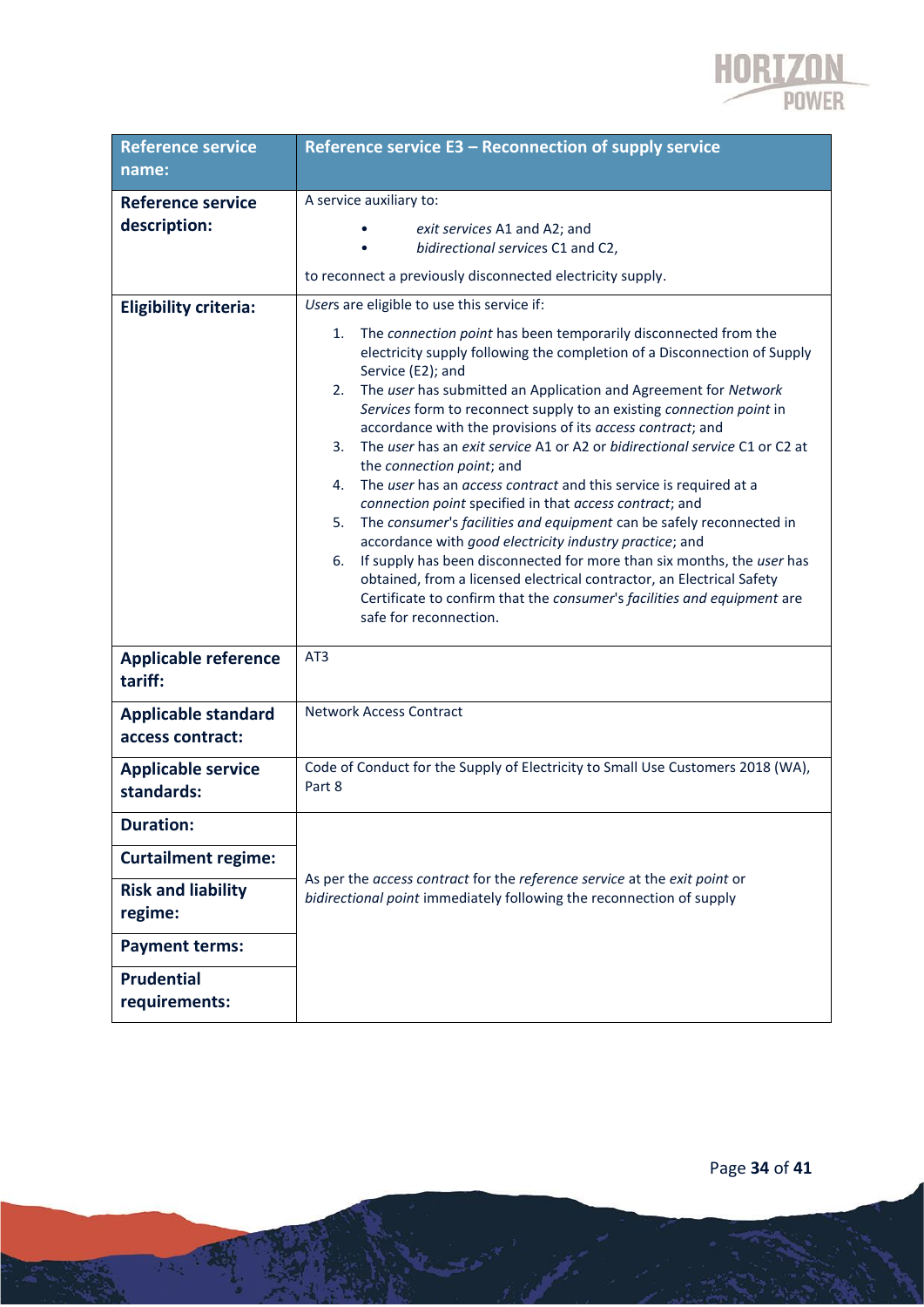

| <b>Reference service</b>                       | Reference service E4 - Remote disconnection service                                                                                                                                                                                                                                                                                                                                                                                                                                                                                                                                                                                                                                                                                                                                                                                                                                   |  |  |  |  |  |  |
|------------------------------------------------|---------------------------------------------------------------------------------------------------------------------------------------------------------------------------------------------------------------------------------------------------------------------------------------------------------------------------------------------------------------------------------------------------------------------------------------------------------------------------------------------------------------------------------------------------------------------------------------------------------------------------------------------------------------------------------------------------------------------------------------------------------------------------------------------------------------------------------------------------------------------------------------|--|--|--|--|--|--|
| name:                                          |                                                                                                                                                                                                                                                                                                                                                                                                                                                                                                                                                                                                                                                                                                                                                                                                                                                                                       |  |  |  |  |  |  |
| <b>Reference service</b><br>description:       | A service auxiliary to:<br>exit services A1 and A2; and<br>bidirectional services C1 and C2,<br>to de-energise a meter by removing supply voltage from all outgoing circuits on a<br>non-permanent basis by a command sent to a meter from a remote locality. The<br>service does not include any site visit by Horizon Power.                                                                                                                                                                                                                                                                                                                                                                                                                                                                                                                                                        |  |  |  |  |  |  |
| <b>Eligibility criteria:</b>                   | Users are eligible to use this service if:<br>The user is receiving an exit service or bidirectional service at the<br>1.<br>connection point; and<br>The user has an access contract and this service is required at a<br>2.<br>connection point specified in that access contract; and<br>The user has submitted an electricity transfer application for this service<br>3.<br>and that application is approved; and<br>Communication equipment to transmit commands to, and messages<br>4.<br>from, the meter and Horizon Power has been installed; and<br>There is a supply voltage present at the <i>meter</i> ; and<br>5.<br>A whole current <i>meter</i> (being a <i>meter</i> that does not have a transformer)<br>6.<br>is installed at the metering point; and<br>The meter is configured to receive and provide commands for this<br>7.<br>service from a remote locality. |  |  |  |  |  |  |
| <b>Applicable reference</b><br>tariff:         | AT4                                                                                                                                                                                                                                                                                                                                                                                                                                                                                                                                                                                                                                                                                                                                                                                                                                                                                   |  |  |  |  |  |  |
| <b>Applicable standard</b><br>access contract: | <b>Network Access Contract</b>                                                                                                                                                                                                                                                                                                                                                                                                                                                                                                                                                                                                                                                                                                                                                                                                                                                        |  |  |  |  |  |  |
| <b>Applicable service</b><br>standards:        | Code of Conduct for the Supply of Electricity to Small Use Customers 2018 (WA),<br>Part 7                                                                                                                                                                                                                                                                                                                                                                                                                                                                                                                                                                                                                                                                                                                                                                                             |  |  |  |  |  |  |
| <b>Duration:</b>                               |                                                                                                                                                                                                                                                                                                                                                                                                                                                                                                                                                                                                                                                                                                                                                                                                                                                                                       |  |  |  |  |  |  |
| <b>Curtailment regime:</b>                     |                                                                                                                                                                                                                                                                                                                                                                                                                                                                                                                                                                                                                                                                                                                                                                                                                                                                                       |  |  |  |  |  |  |
| <b>Risk and liability</b><br>regime:           | As per the access contract for the reference service at the exit point or<br>bidirectional point immediately prior to the disconnection of the service                                                                                                                                                                                                                                                                                                                                                                                                                                                                                                                                                                                                                                                                                                                                |  |  |  |  |  |  |
| <b>Payment terms:</b>                          |                                                                                                                                                                                                                                                                                                                                                                                                                                                                                                                                                                                                                                                                                                                                                                                                                                                                                       |  |  |  |  |  |  |
| <b>Prudential</b><br>requirements:             |                                                                                                                                                                                                                                                                                                                                                                                                                                                                                                                                                                                                                                                                                                                                                                                                                                                                                       |  |  |  |  |  |  |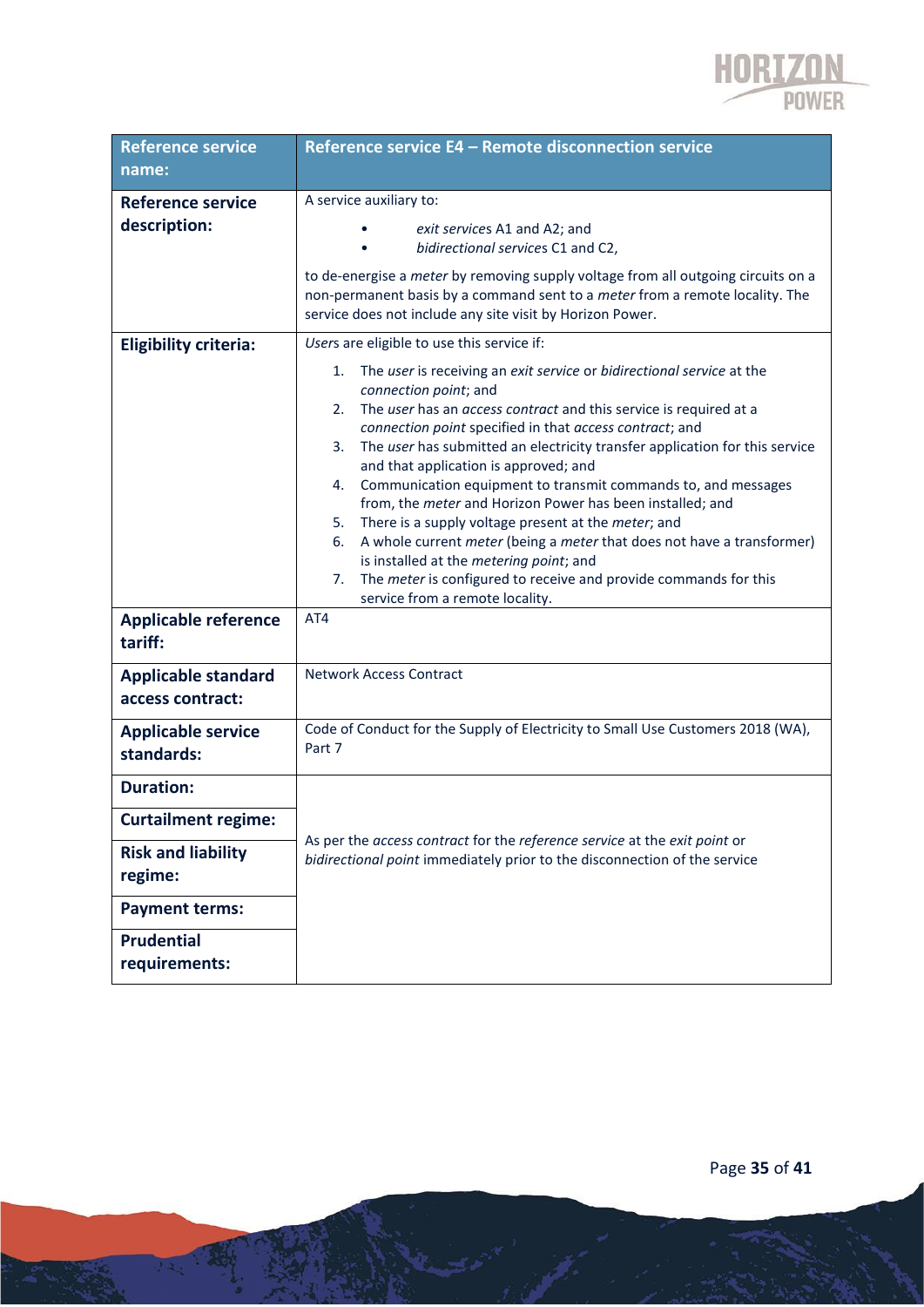

| <b>Reference service</b>                       | Reference service E5 - Remote disconnection service                                                                                                                                                                                                                                                                                                                                                                                                                                                                                                                                                                                                                                                                                                                                                                                                                                                                                                                                                                                                                                   |  |  |  |  |  |  |  |
|------------------------------------------------|---------------------------------------------------------------------------------------------------------------------------------------------------------------------------------------------------------------------------------------------------------------------------------------------------------------------------------------------------------------------------------------------------------------------------------------------------------------------------------------------------------------------------------------------------------------------------------------------------------------------------------------------------------------------------------------------------------------------------------------------------------------------------------------------------------------------------------------------------------------------------------------------------------------------------------------------------------------------------------------------------------------------------------------------------------------------------------------|--|--|--|--|--|--|--|
| name:                                          |                                                                                                                                                                                                                                                                                                                                                                                                                                                                                                                                                                                                                                                                                                                                                                                                                                                                                                                                                                                                                                                                                       |  |  |  |  |  |  |  |
| <b>Reference service</b><br>description:       | A service auxiliary to:<br>exit services A1 and A2; and<br>bidirectional services C1 and C2,                                                                                                                                                                                                                                                                                                                                                                                                                                                                                                                                                                                                                                                                                                                                                                                                                                                                                                                                                                                          |  |  |  |  |  |  |  |
|                                                | to re-arm a previously de-energised meter by a command sent to a meter from a<br>remote locality. The service does not include any site visit by Horizon Power.                                                                                                                                                                                                                                                                                                                                                                                                                                                                                                                                                                                                                                                                                                                                                                                                                                                                                                                       |  |  |  |  |  |  |  |
| <b>Eligibility criteria:</b>                   | Users are eligible to use this service if:                                                                                                                                                                                                                                                                                                                                                                                                                                                                                                                                                                                                                                                                                                                                                                                                                                                                                                                                                                                                                                            |  |  |  |  |  |  |  |
| <b>Applicable reference</b>                    | The meter is de-energised following the completion of a Remote<br>1.<br>Disconnection Service (E4); and<br>The user is receiving an exit service or bidirectional service at the<br>2.<br>connection point; and<br>The user has an access contract and this service is required at a<br>3.<br>connection point specified in that access contract; and<br>The user has submitted an electricity transfer application for this service<br>4.<br>and that application is approved; and<br>5.<br>Communication equipment to transmit commands to, and messages<br>from, the meter and Horizon Power has been installed; and<br>There is a supply voltage present at the <i>meter</i> ; and<br>6.<br>A whole current meter (being a meter that does not have a transformer)<br>7.<br>is installed at the metering point; and<br>The meter is configured to receive and provide commands for this<br>8.<br>service from a remote locality; and<br>The consumer's facilities and equipment comply with the Horizon Power<br>9.<br>technical rules and the WA Electrical Requirements.<br>AT5 |  |  |  |  |  |  |  |
| tariff:                                        |                                                                                                                                                                                                                                                                                                                                                                                                                                                                                                                                                                                                                                                                                                                                                                                                                                                                                                                                                                                                                                                                                       |  |  |  |  |  |  |  |
| <b>Applicable standard</b><br>access contract: | <b>Network Access Contract</b>                                                                                                                                                                                                                                                                                                                                                                                                                                                                                                                                                                                                                                                                                                                                                                                                                                                                                                                                                                                                                                                        |  |  |  |  |  |  |  |
| <b>Applicable service</b><br>standards:        | Code of Conduct for the Supply of Electricity to Small Use Customers 2018 (WA),<br>Part 8                                                                                                                                                                                                                                                                                                                                                                                                                                                                                                                                                                                                                                                                                                                                                                                                                                                                                                                                                                                             |  |  |  |  |  |  |  |
| <b>Duration:</b>                               |                                                                                                                                                                                                                                                                                                                                                                                                                                                                                                                                                                                                                                                                                                                                                                                                                                                                                                                                                                                                                                                                                       |  |  |  |  |  |  |  |
| <b>Curtailment regime:</b>                     |                                                                                                                                                                                                                                                                                                                                                                                                                                                                                                                                                                                                                                                                                                                                                                                                                                                                                                                                                                                                                                                                                       |  |  |  |  |  |  |  |
| <b>Risk and liability</b><br>regime:           | As per the access contract for the reference service at the exit point or<br>bidirectional point immediately following the reconnection of the service                                                                                                                                                                                                                                                                                                                                                                                                                                                                                                                                                                                                                                                                                                                                                                                                                                                                                                                                |  |  |  |  |  |  |  |
| <b>Payment terms:</b>                          |                                                                                                                                                                                                                                                                                                                                                                                                                                                                                                                                                                                                                                                                                                                                                                                                                                                                                                                                                                                                                                                                                       |  |  |  |  |  |  |  |
| <b>Prudential</b><br>requirements:             |                                                                                                                                                                                                                                                                                                                                                                                                                                                                                                                                                                                                                                                                                                                                                                                                                                                                                                                                                                                                                                                                                       |  |  |  |  |  |  |  |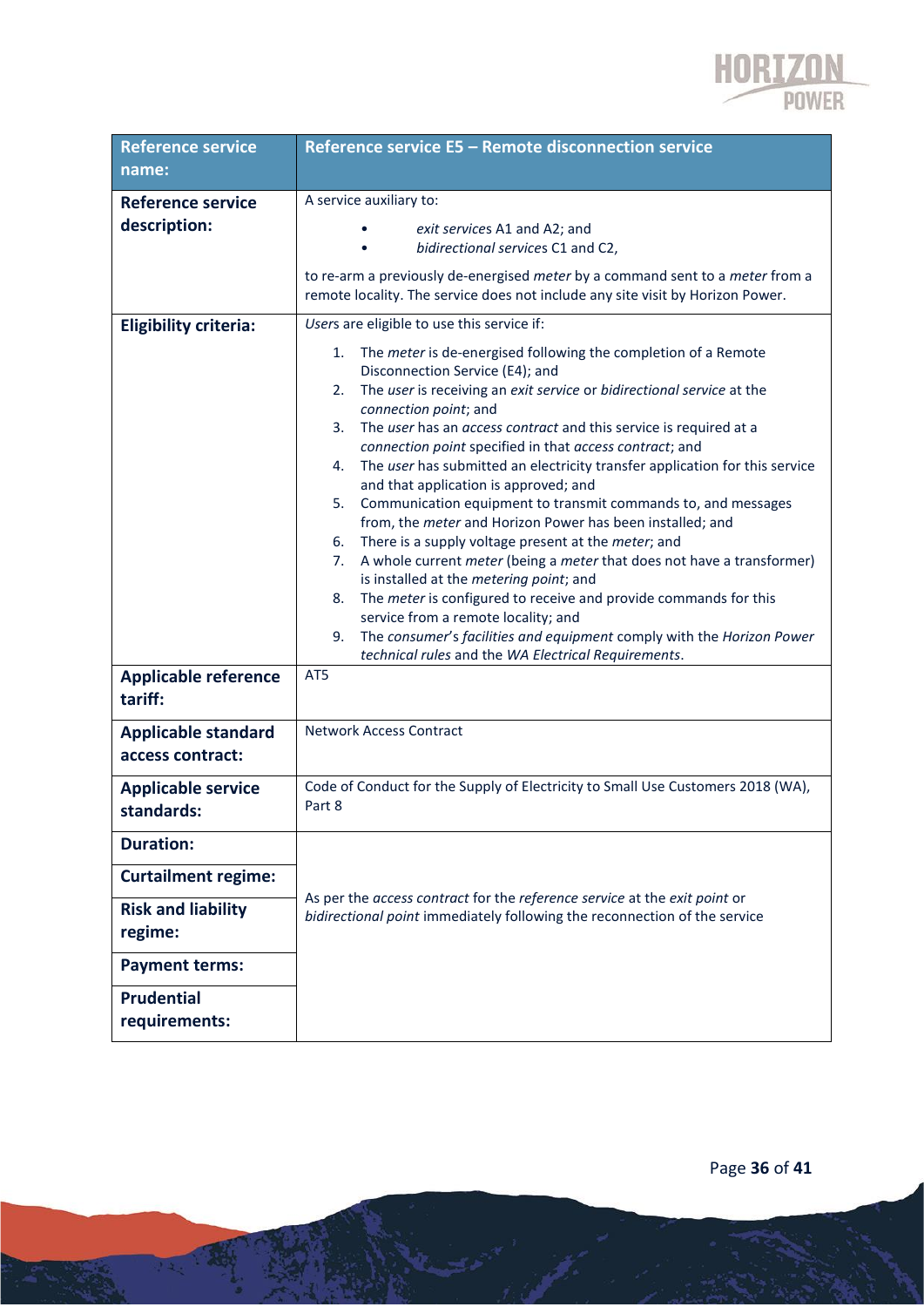

### 10. SUPPLEMENTARY SERVICES (METERING)

#### 10.1 Service descriptions

Horizon Power offers six *services* at a *connection point* as a *supplementary service (metering)*. A description of each *supplementary service (metering)* provided is set out in the following table.

| <b>Reference</b><br>number | <b>Service name</b>                                | <b>Service description</b>                                                                                                                                                                       |
|----------------------------|----------------------------------------------------|--------------------------------------------------------------------------------------------------------------------------------------------------------------------------------------------------|
| M <sub>1</sub>             | Unidirectional, interval, monthly, remote          | Provision of interval energy data from an<br>interval meter (unidirectional) derived following<br>the collection of the interval energy data via a<br>communications network on a monthly basis. |
| M <sub>2</sub>             | Unidirectional, interval, daily, remote            | Provision of interval energy data from an<br>interval meter (unidirectional) derived following<br>the collection of the interval energy data via a<br>communications network on a daily basis.   |
| M <sub>3</sub>             | Bidirectional, interval, monthly, remote           | Provision of interval energy data from an<br>interval meter (bidirectional) derived following<br>the collection of the interval energy data via a<br>communications network on a monthly basis.  |
| M <sub>4</sub>             | Bidirectional, interval, daily, remote             | Provision of interval energy data from an<br>interval meter (bidirectional) derived following<br>the collection of the interval energy data via a<br>communications network on a daily basis.    |
| M <sub>5</sub>             | Unmetered supply, accumulation,<br>monthly, manual | Provision of the metering services set out in the<br>Metering Code for a type 7 connection point.                                                                                                |
| M <sub>6</sub>             | Remote one off <i>meter</i> read                   | Provision upon request of interval energy data<br>collected from an interval meter via a<br>communications network.                                                                              |

*Metering service*s M1 to M4 include the following:

- (a) upgrade or replacement of the *meter* to align with the requirements of the *Metering Code* and *MSLA* as a result of throughput at the *connection point* changing;
- (b) *customer meter* reading;
- (c) historical interval data from *interval meter*s for a period of up to 12 months in accordance with the requirements of clause A4.2 of the Electricity Industry (Customer Transfer) Code 2016 (WA); and
- (d) the provision of *standing data* in accordance with the *Metering Code*.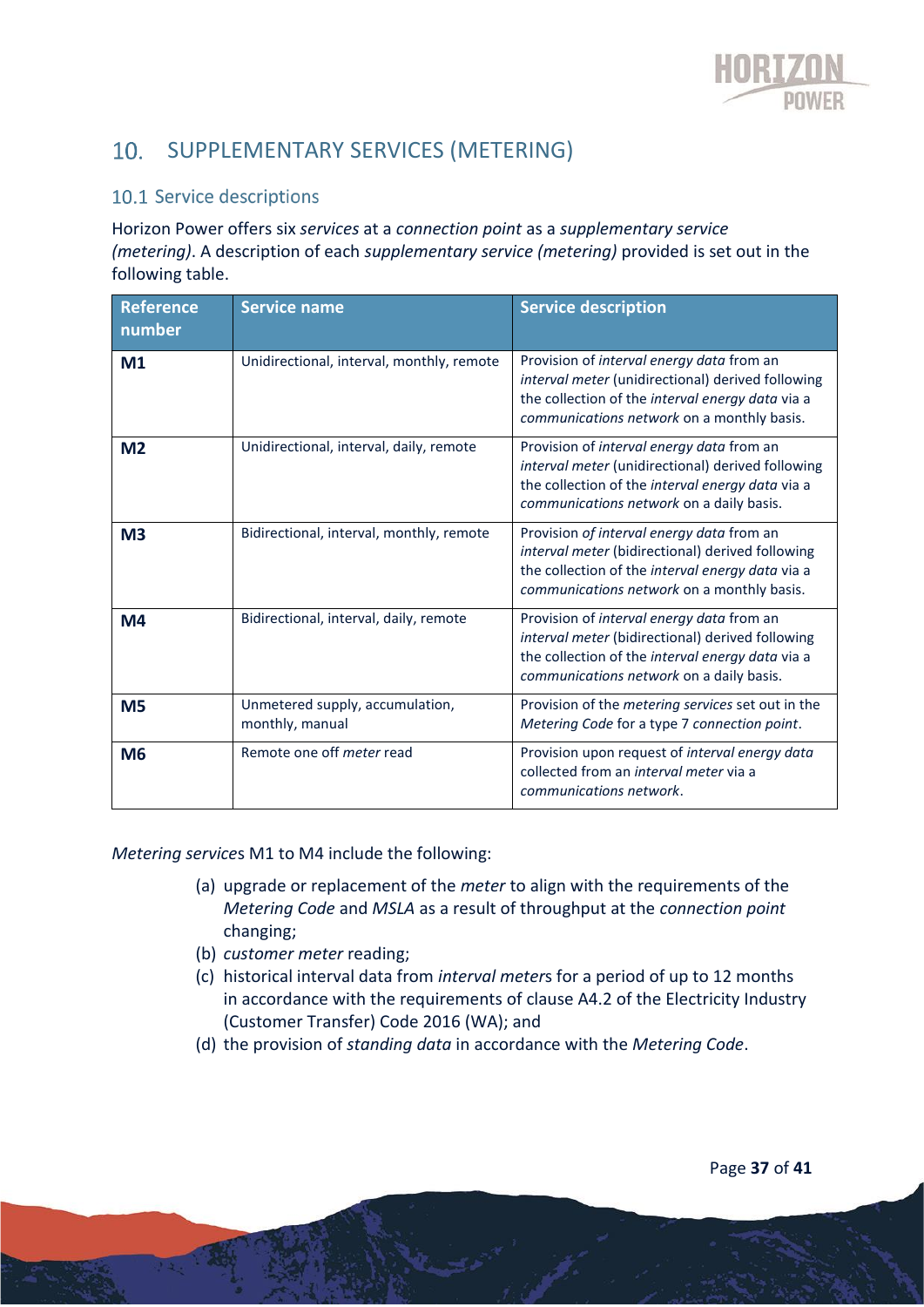

#### 10.2 Permissible supplementary services (metering)

The permissible supplementary services (metering) that are available for each *reference service* A1 to A7, B1 and B3, C1 to C4 are identified as ticked (✓) columns in the following table.

{Note: The permissible supplementary services (metering) for *reference service*s B2 and C5 will be the permissible supplementary services (metering) for the underlying *entry service* or *bidirectional service* (as applicable) upon which *reference service*s B2 and C5 are based.}

|                                                              | M1           | M <sub>2</sub> | M <sub>3</sub> | <b>M4</b>    | M <sub>5</sub> | <b>M6</b>    |
|--------------------------------------------------------------|--------------|----------------|----------------|--------------|----------------|--------------|
| <b>Exit services</b>                                         |              |                |                |              |                |              |
| A1 - Metered demand (low<br>voltage) exit                    | $\checkmark$ | $\checkmark$   |                |              |                |              |
| A2 - Contract maximum demand<br>(low voltage) exit           | $\checkmark$ | $\checkmark$   |                |              |                | $\checkmark$ |
| A3 - Metered demand (high<br>voltage) exit                   | $\checkmark$ | $\sqrt{}$      |                |              |                |              |
| A4 - Contract maximum demand<br>(high voltage) exit          | $\checkmark$ | $\checkmark$   |                |              |                | $\checkmark$ |
| A5 - Sub-transmission exit                                   | $\sqrt{}$    | $\sqrt{}$      |                |              |                |              |
| A6 - Transmission exit                                       | $\sqrt{}$    | $\checkmark$   |                |              |                |              |
| A7 - Streetlighting                                          |              |                |                |              | $\checkmark$   |              |
| <b>Entry services</b>                                        |              |                |                |              |                |              |
| B1-Distribution (high voltage)<br>entry                      | $\checkmark$ | $\checkmark$   |                |              |                |              |
| B3 - Transmission entry                                      | $\sqrt{}$    | $\checkmark$   |                |              |                | $\checkmark$ |
| <b>Bidirectional services</b>                                |              |                |                |              |                |              |
| C1 - Metered demand (low<br>voltage) bidirectional           |              |                | $\sqrt{}$      | $\checkmark$ |                |              |
| C2 - Contract maximum demand<br>(low voltage) bidirectional  |              |                | $\sqrt{}$      | $\checkmark$ |                |              |
| C3 - Metered demand (high<br>voltage) bidirectional          |              |                | $\checkmark$   | $\checkmark$ |                |              |
| C4 – Contract maximum demand<br>(high voltage) bidirectional |              |                |                |              |                |              |
| <b>Interconnection services</b>                              |              |                |                |              |                |              |
| D1-Third party transmission<br>network interconnection       |              |                | $\checkmark$   | $\checkmark$ |                | $\checkmark$ |

Page **38** of **41**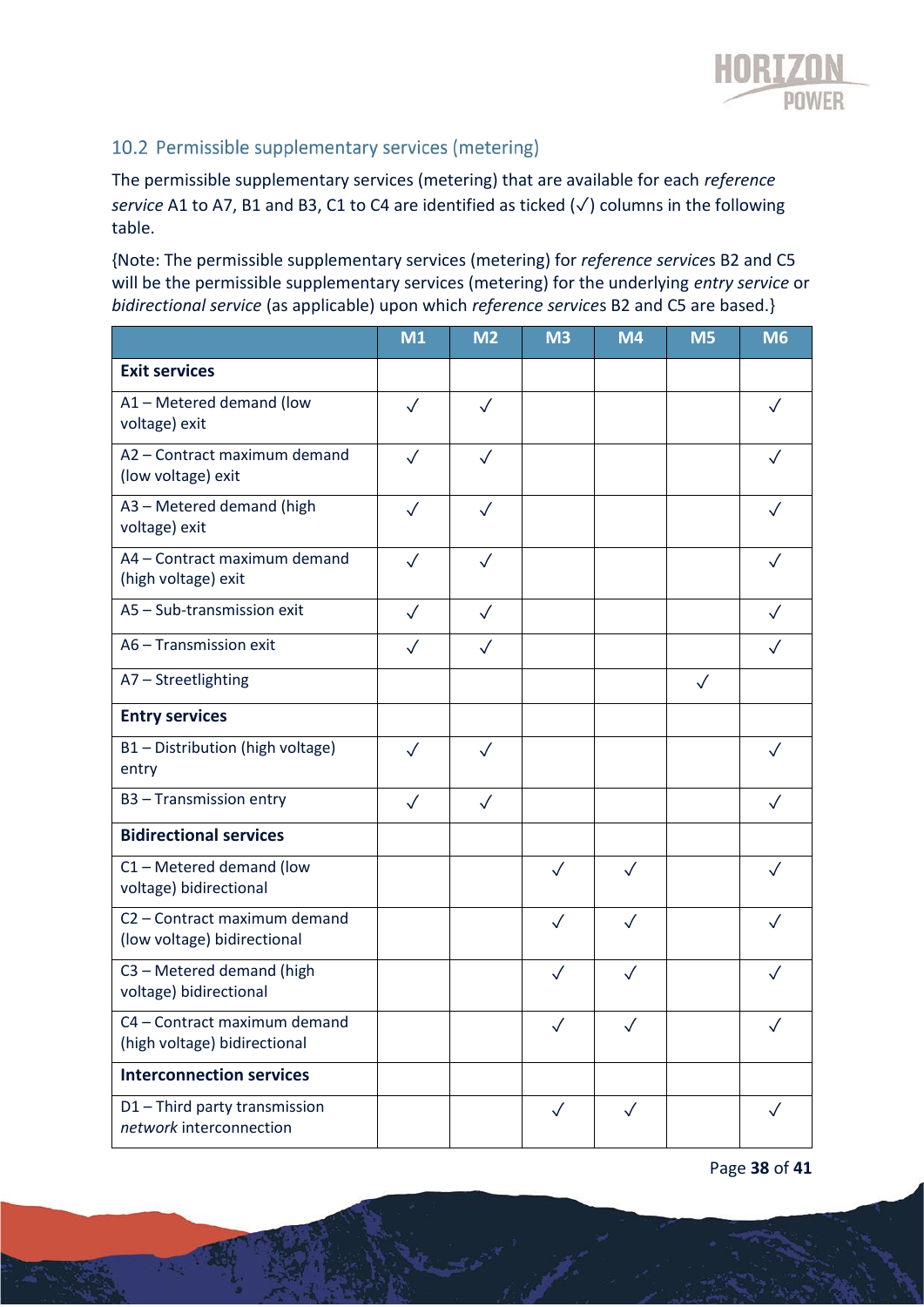

### 10.3 Eligibility criteria for supplementary services (metering)

The eligibility criteria for each *permissible supplementary service (metering)* is identified as the rows that are ticked  $(\checkmark)$  in the following table.

Each eligibility criterion that is ticked ( $\sqrt{ }$ ) needs to be met in order to be eligible for the *permissible supplementary service (metering)*.

|                                                                                                                                                                                                                                                                                                                          | M <sub>1</sub> | M <sub>2</sub> | M <sub>3</sub> | <b>M4</b>    | M <sub>5</sub> | M <sub>6</sub> |
|--------------------------------------------------------------------------------------------------------------------------------------------------------------------------------------------------------------------------------------------------------------------------------------------------------------------------|----------------|----------------|----------------|--------------|----------------|----------------|
| The user receives a compatible<br>network access service at the<br>connection point                                                                                                                                                                                                                                      | $\checkmark$   | $\checkmark$   | $\checkmark$   | $\checkmark$ | $\checkmark$   |                |
| The consumer's facilities and<br>equipment comply with the Horizon<br>Power technical rules and WA<br><b>Electrical Requirements.</b>                                                                                                                                                                                    | $\checkmark$   | $\checkmark$   | $\checkmark$   | $\checkmark$ | $\checkmark$   |                |
| An interval meter is installed at the<br>metering point                                                                                                                                                                                                                                                                  | $\checkmark$   | $\checkmark$   | $\checkmark$   | $\checkmark$ |                |                |
| The meter is configured to measure<br>and record interval energy data:<br>out of the network for an<br>exit service; or<br>into the <i>network</i> for an<br>entry service; or<br>into and out of the network<br>for a bidirectional service;<br>or<br>into and out of the network<br>for an interconnection<br>service. | $\checkmark$   | $\checkmark$   | $\checkmark$   | $\checkmark$ |                |                |
| The meter is configured with<br>registers to measure and record<br>interval energy data for the<br>underlying network access service<br>(if applicable)                                                                                                                                                                  | $\checkmark$   | $\checkmark$   | $\checkmark$   | $\checkmark$ |                |                |
| The meter is connected to a<br>communications network<br>supported by Horizon Power                                                                                                                                                                                                                                      |                |                | $\checkmark$   | $\checkmark$ |                |                |
| The <i>meter</i> is capable of storing<br>interval energy data                                                                                                                                                                                                                                                           |                |                |                |              |                |                |
| The user receives a supplementary<br>service (metering) (M1 to M4) in<br>respect to the connection point                                                                                                                                                                                                                 |                |                |                |              |                |                |

Page **39** of **41**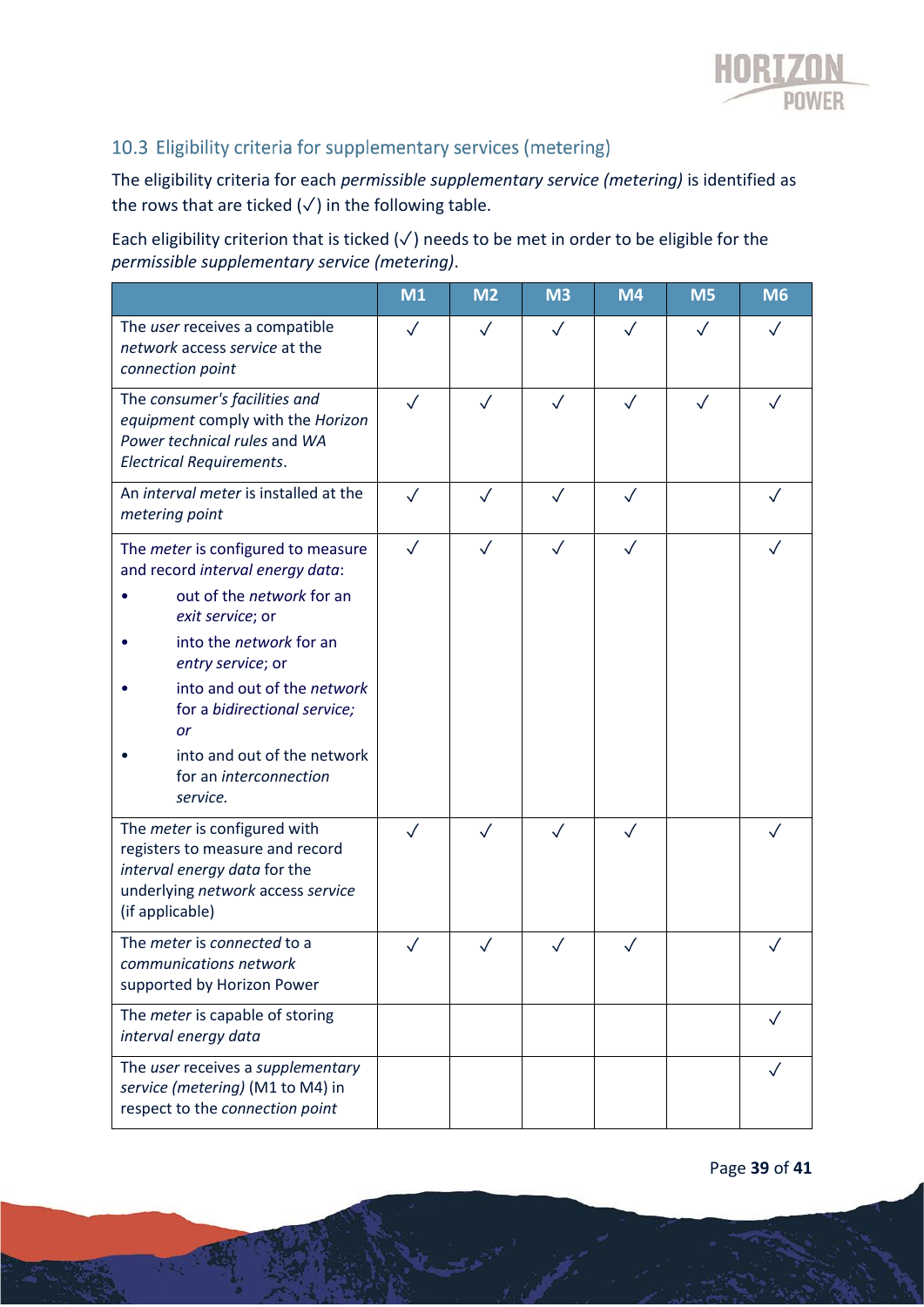

#### 10.4 Selection of supplementary service (metering) for exit service, entry service and bidirectional service

Each *exit service* (A1 to A7), *entry service* (B1 to B3), *bidirectional service* (C1 to C5) and *interconnection service* (D1) includes a *supplementary service (metering)* that is selected by the *user* from the permissible supplementary services (metering) (M1 to M6).

Upon selection of the *supplementary service (metering)* to be included as a component of the *exit service*, *entry service*, *bidirectional service* or *interconnection service*, the *exit service*, *entry service*, *bidirectional service* or *interconnection service* will be numbered as a combination of the *exit service* (A1 to A7), *entry service* (B1 to B3), *exit service* (C1 to C5) or *interconnection service* (D1) number and the *supplementary service (metering)* (M1 to M6) number.